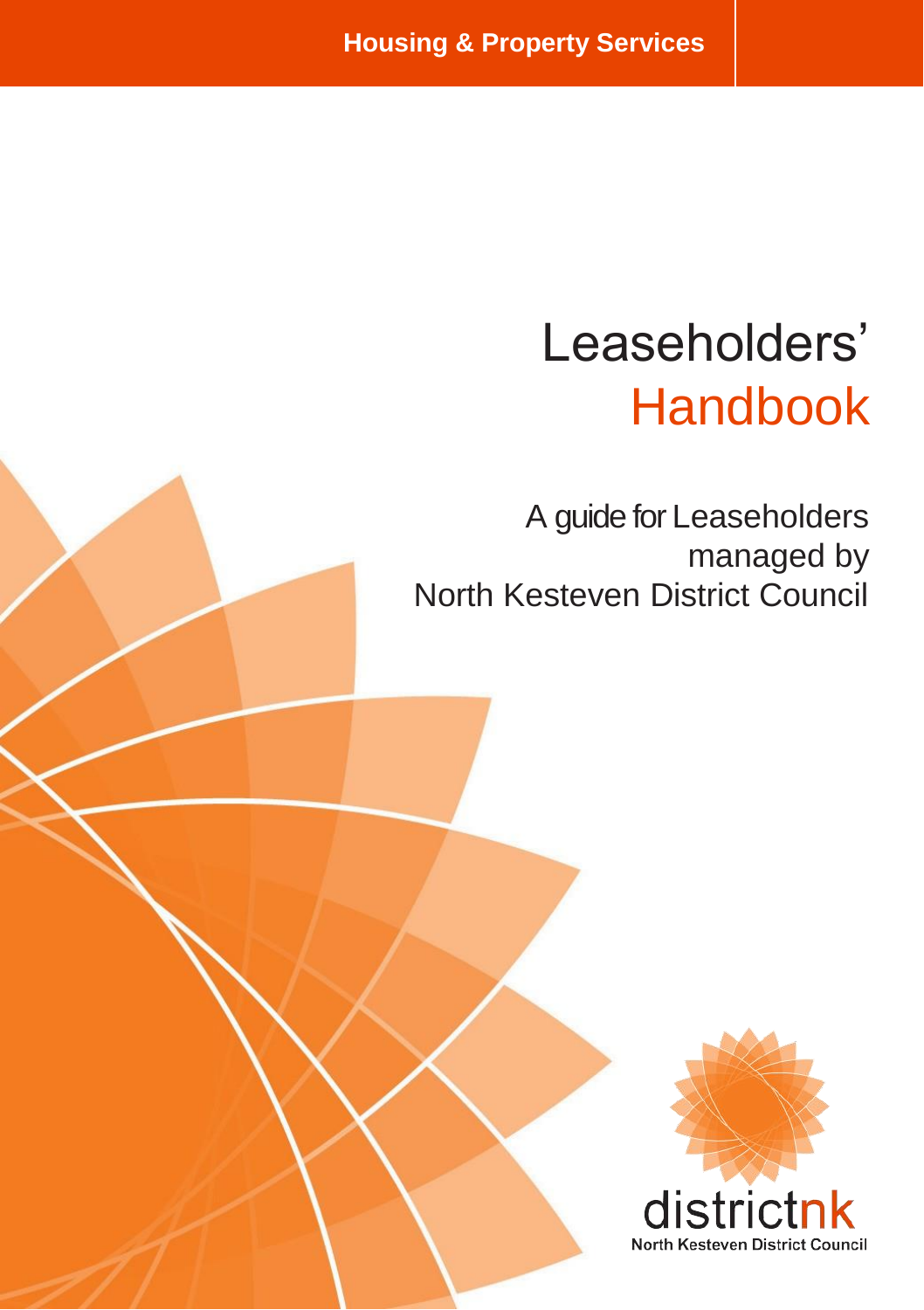This document is available in large print, Braille, audio tape, electronic formats such as CD, or in a different language. Our website is ReadSpeaker enabled. For a copy please contact Customer Services at the Council using the following options:

|             | Phone: 01529 414155 (main switchboard)      |
|-------------|---------------------------------------------|
|             | <b>Emergency out of hours: 01529 308308</b> |
|             | Minicom: 01529 308088                       |
| <b>Fax:</b> | 01529 413956                                |
| Web:        | www.n-kesteven.gov.uk                       |
| Email:      | customer_services@n-kesteven.gov.uk         |

**Our opening hours are**

Monday – Thursday 9am – 5pm  $Friday - 9am - 4.30pm$ 

## **Address**

North Kesteven District Council Kesteven Street, Sleaford, Lincolnshire NG34 7EF

**If we fail to meet any of the standards stated in this leaflet, please tell us.**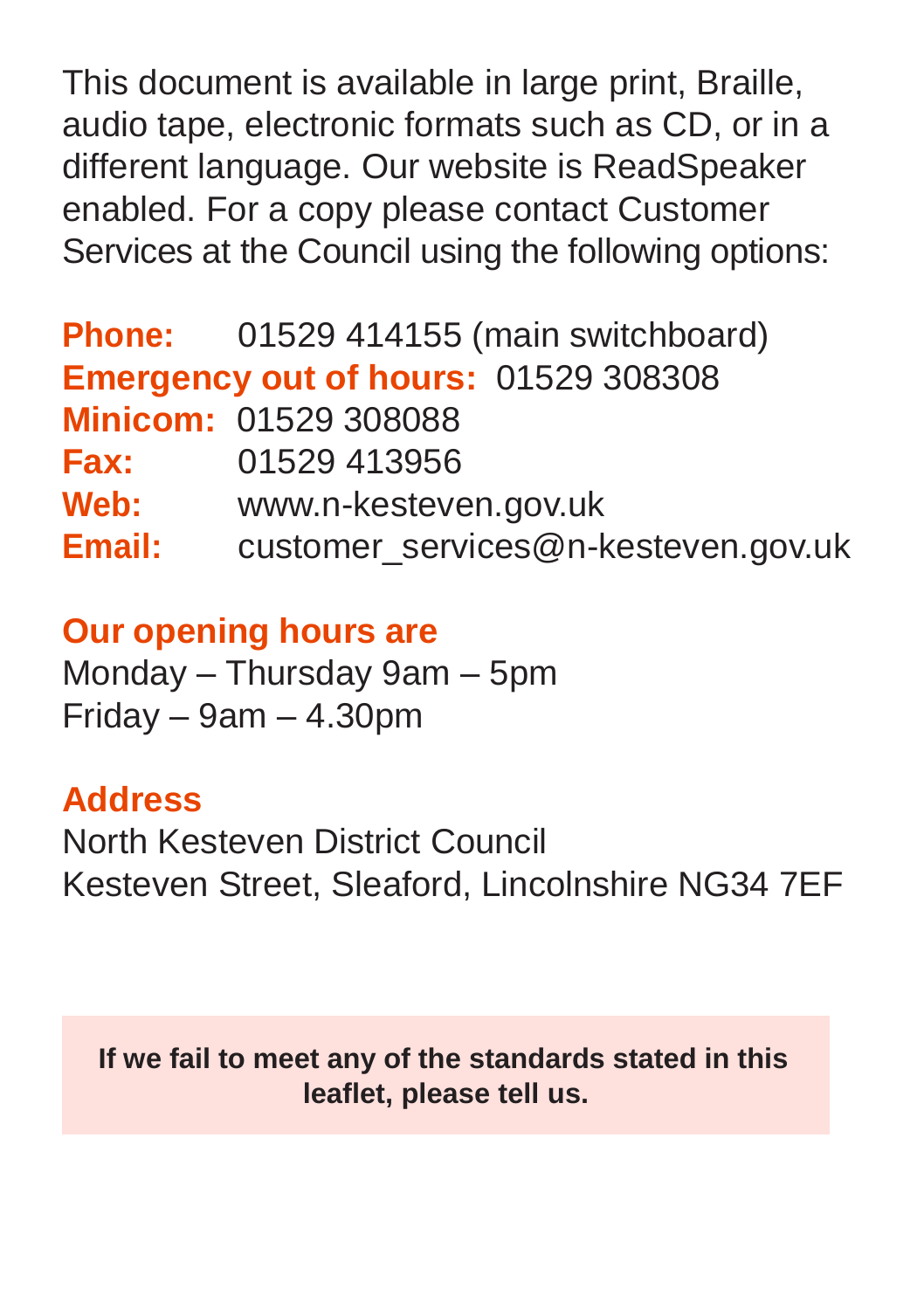## **About this handbook**

## **Who is this handbook for?**

This handbook has been produced to give information to:

- Leaseholders who live in a block of flats where North Kesteven District Council owns the freehold:
- Council tenants who are thinking of buying their flat;
- Anyone who is thinking of buying a flat from a leaseholder.

## **What does the handbook aim to do?**

- Explain the rights and responsibilities of being a leaseholder;
- Explain the Council's rights and responsibilities as the landlord of a leaseholder's block;
- Give details about the services we provide to leaseholders;
- Explain about service charges and why leaseholders have to pay them;
- Explain how the Council consults with leaseholders.

Please note the information in this handbook is intended to be a general guide only and does not replace terms stated in a lease.

If you have any queries about the information in the handbook or your lease, please let us know. Alternatively you should seek your own advice from your solicitor, a law centre or Citizens Advice Bureau.

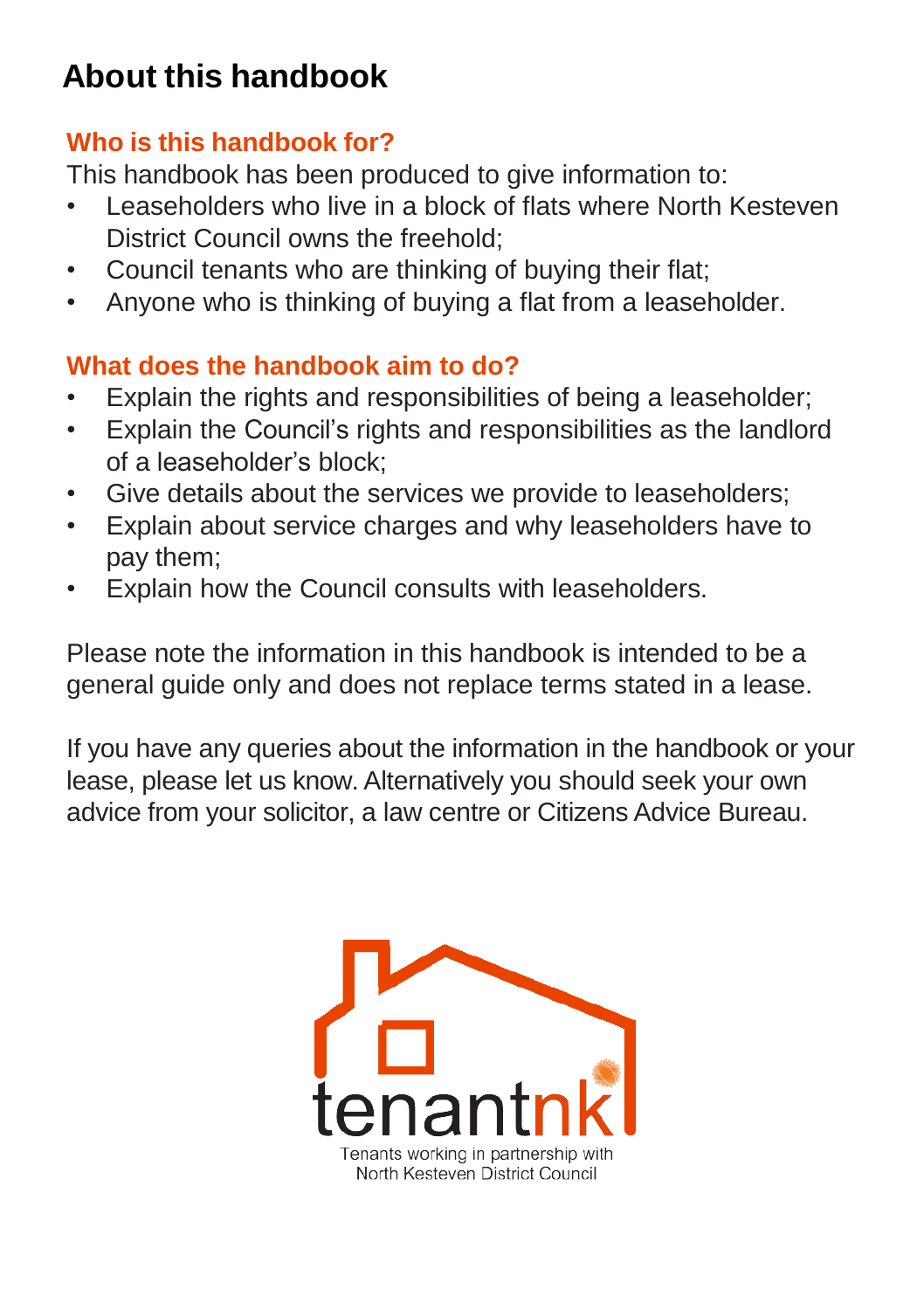## **About North Kesteven District Council**

North Kesteven District Council is the largest landlord in the district and owns approximately 3875 properties. The Council also manages approximately 50 leasehold properties.

## **Our Leaseholders' Charter**

- We will act as a reasonable and responsible landlord, at all times;
- We will respect and protect your rights as a leaseholder and will expect you to respect our rights and responsibilities as a landlord;
- We will keep the building in good condition;
- We will try to deal with nuisance problems caused by neighbours in your block and will expect you, your household and your visitors not to cause nuisance to others.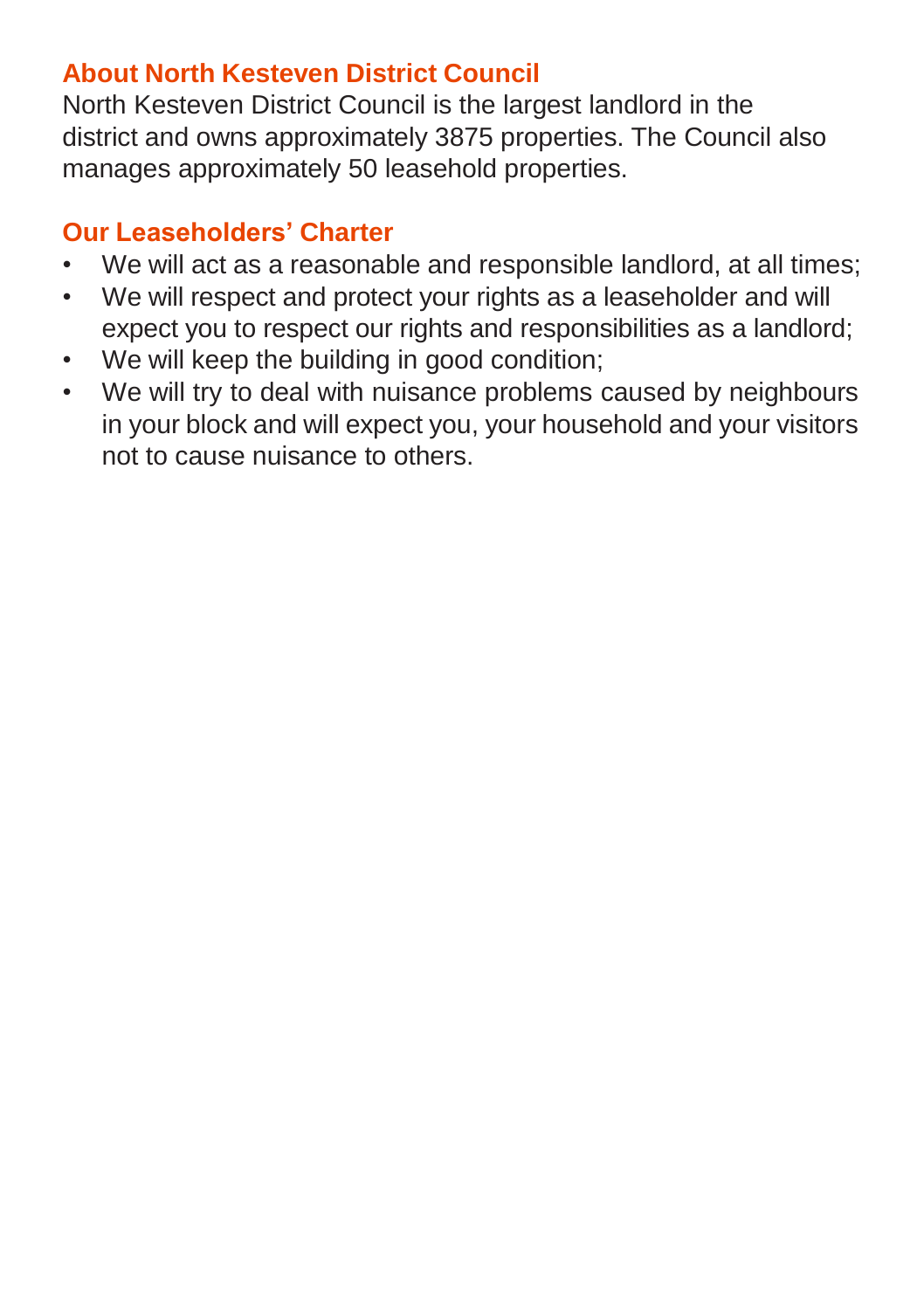| <b>Section 1</b><br>Your lease, rights and responsibilities |    |
|-------------------------------------------------------------|----|
| Your lease explained                                        | 8  |
| Leaseholders' main obligations                              | 10 |
| The Council's main obligations                              | 12 |
| Insurance                                                   | 12 |
| Your rights as a leaseholder                                | 13 |
| Your responsibilities as a leaseholder                      | 14 |
| The Council's rights as the landlord                        | 15 |
| The Council's responsibilities as the landlord              | 15 |
| Consultation                                                | 16 |
| The Law                                                     | 17 |
| <b>Equalities Statement</b>                                 | 17 |
| Data Protection Act 1998                                    | 18 |
| Checking personal records                                   | 18 |
| Freedom of information                                      | 19 |
| Safety and security for Council staff                       | 19 |

## **Section 2**

## Buying, selling and losing a leasehold flat

| Buying a leasehold flat and becoming a leaseholder | 20 |
|----------------------------------------------------|----|
| Selling your lease, or leaving it in your will     | 21 |
| Losing your home by forfeiture or repossession     | 22 |
| Buying the freehold of your block                  | 23 |
| Sub-letting your home                              | 24 |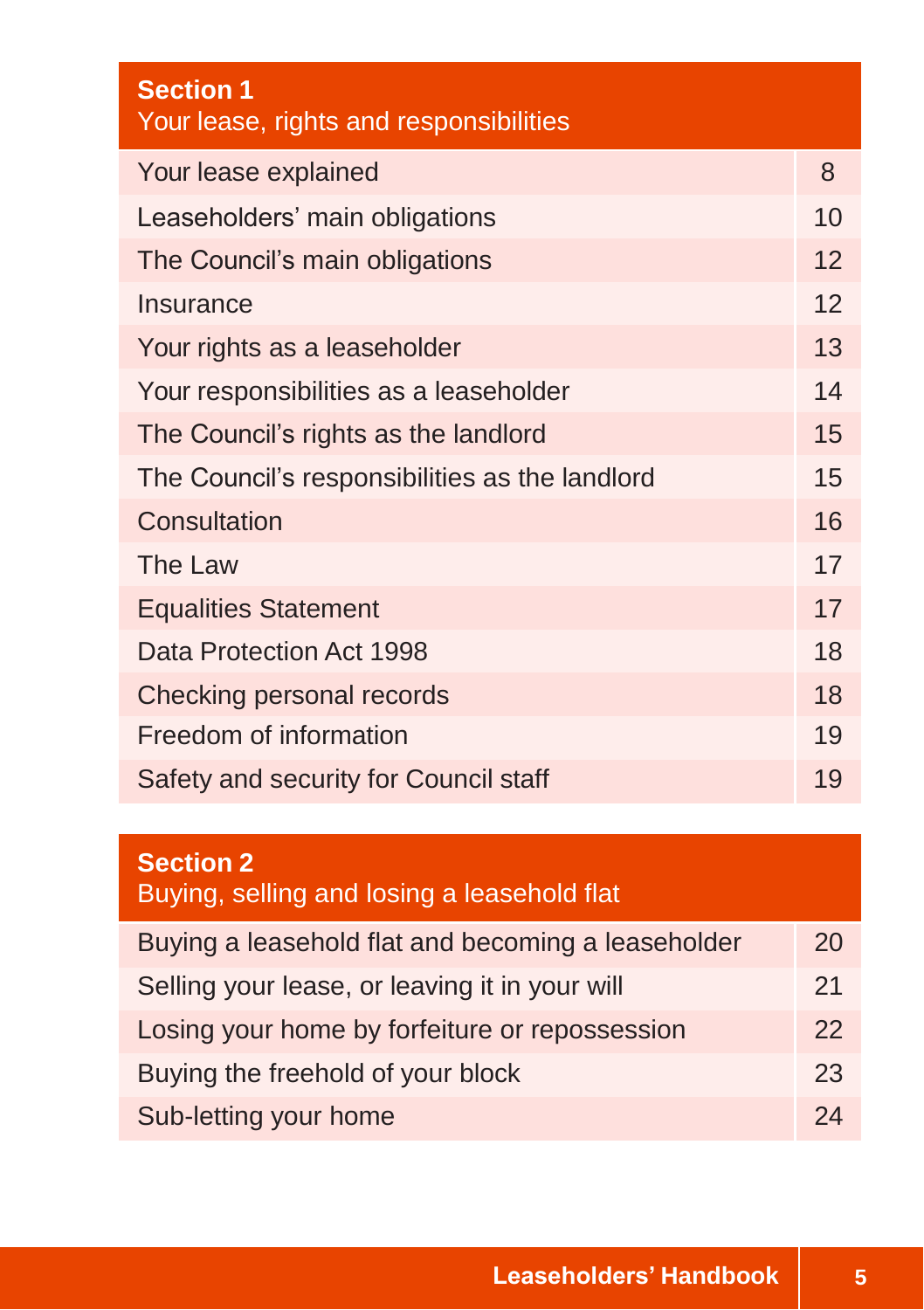## **Section 3** Repairs and maintenance Who is responsible for repairs 26 How to report a repair that is the Council's responsibility 27 Making sure you receive a good service 27 Repairs to your own flat **28** Servicing of gas appliance 28 Carrying out your own alterations 29 How to get permission to carry out alterations 30 Home Improvement Loans 30

#### **Section 4**

Management of your block

| Living in a flat                           | 31 |
|--------------------------------------------|----|
| Shared areas and services                  | 31 |
| Legal definition of Anti-Social Behaviour  | 32 |
| You and your neighbours                    | 32 |
| Noise – how can we help you                | 32 |
| Harassment                                 | 33 |
| Harassment of our staff or representatives | 34 |
| Racial harassment                          | 34 |
| <b>Vandalism and Graffiti</b>              | 34 |
| Pets                                       | 34 |
| Gardens                                    | 35 |
| Satellite dishes and aerials               | 35 |
| Car parking                                | 35 |
| Garages                                    | 36 |
| <b>Refuse</b>                              | 36 |
| Rats, mice and other pests                 | 37 |
| Condensation                               | 37 |
| General rights of entry                    | 38 |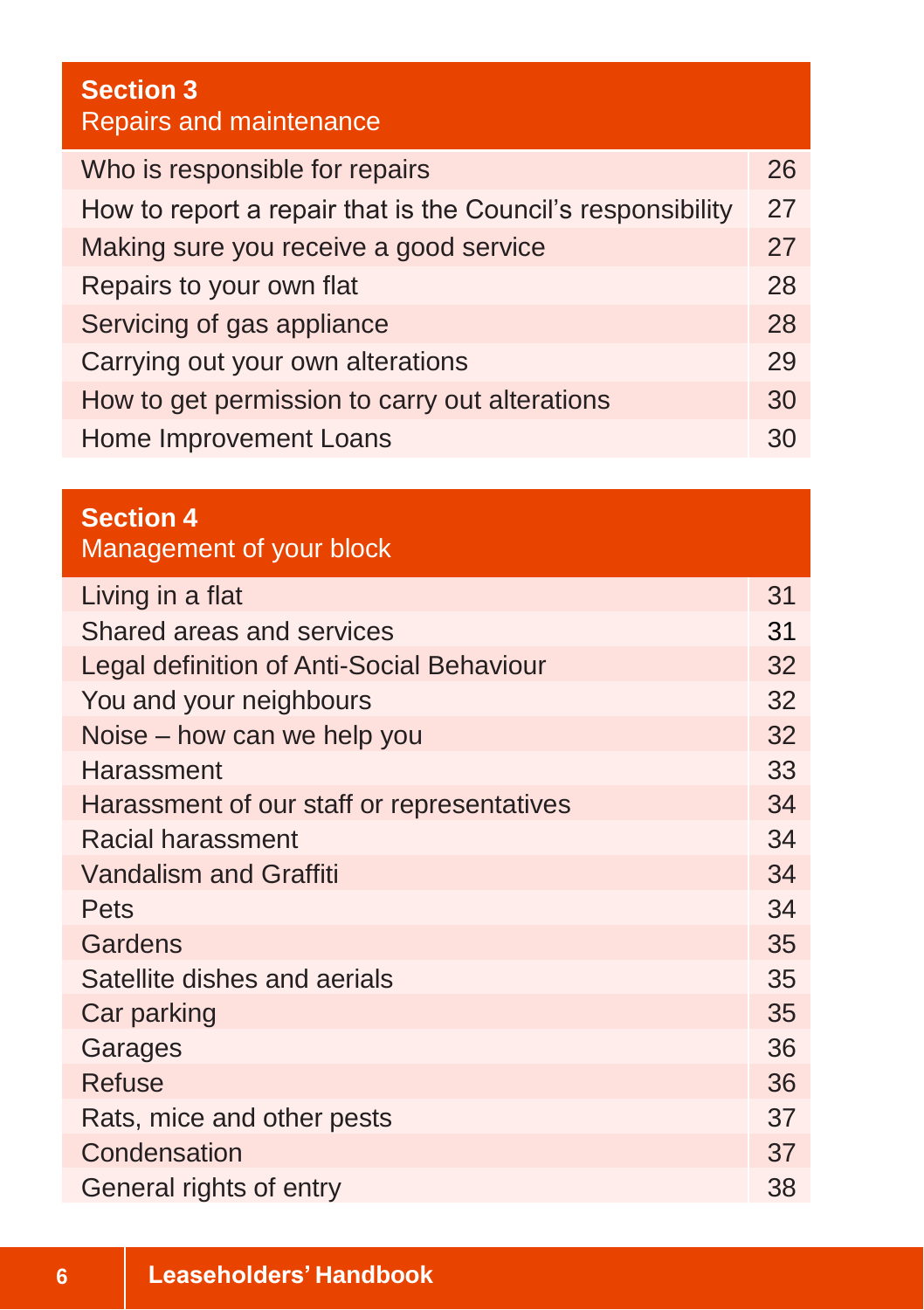| <b>Section 5</b><br>Service charges                |    |
|----------------------------------------------------|----|
| Why do I have to pay service charges?              | 39 |
| How costs are spent                                | 39 |
| How your charges are calculated                    | 39 |
| Different ways to receive your bill                | 40 |
| 18 month rule                                      | 40 |
| Rights to further information                      | 40 |
| Paying your bill                                   | 41 |
| The first five years                               | 41 |
| Your right to be consulted                         | 42 |
| Charging for major works                           | 43 |
| If you have difficulty paying your service charges | 43 |
| Service charge loans                               | 45 |
| What if I don't agree with my charges?             | 45 |
| What happens if I don't pay my charges?            | 47 |

## **Section 6** Having your say

| <b>Tenant Representative activities</b> | 48 |
|-----------------------------------------|----|
| How to make a complaint                 | 48 |
| Unhappy with our response               | 49 |
| Compliments and suggestions             | 49 |
| Useful contact details                  |    |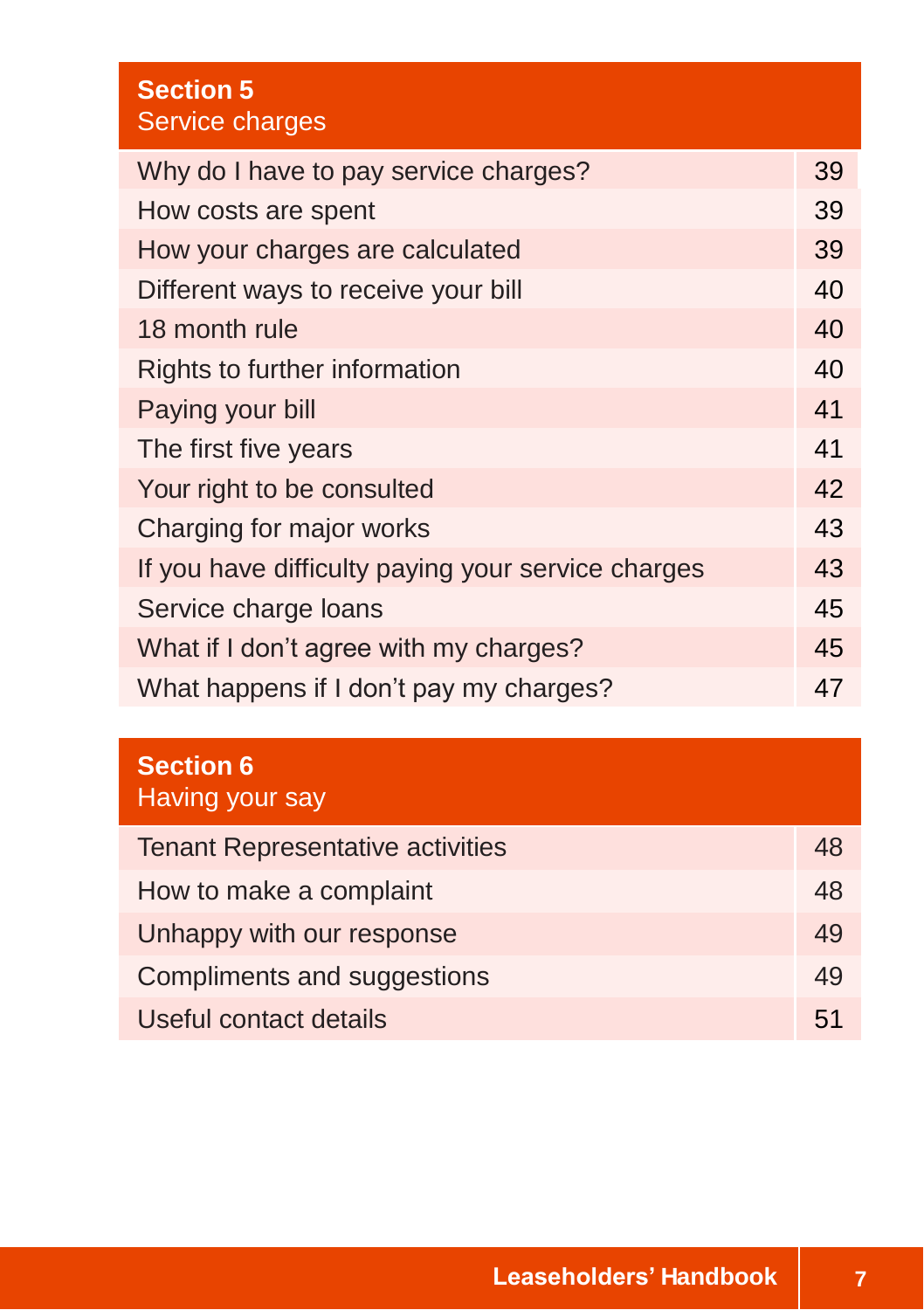## **Section 1 - Your Lease, rights and responsibilities**

## **Your Lease explained**

- The Lease is a contract between you and the Council. It gives you and your successors the right of possession of your flat for a long period (initially 125 years) - provided you keep to the terms of the Lease;
- The Lease document sets out these Terms and Conditions. It is a legal document - keep it in a safe place. We can give you a copy if you lose it, but a fee will be charged for this. You should have your own copy;
- The Lease can be difficult to understand. Before you bought the property your solicitor should have explained your Lease in full so that you understand both your responsibilities and the Council's responsibilities;
- The Lease only allows you to use your property as a private dwelling;
- When you purchase a flat or maisonette from the Council, you purchase a Leasehold interest in the property. The Council retains the Freehold interest. As Freeholder, the Council owns the land on which the property is built and charges a ground rent;
- Ground Rents on properties sold under the Right to Buy scheme are normally £10 a year;
- Your Landlord will serve you with an annual 'Notice of Ground Rent' when it is due for payment;
- Most Council leases last for 125 years from the date of the first sale of the property.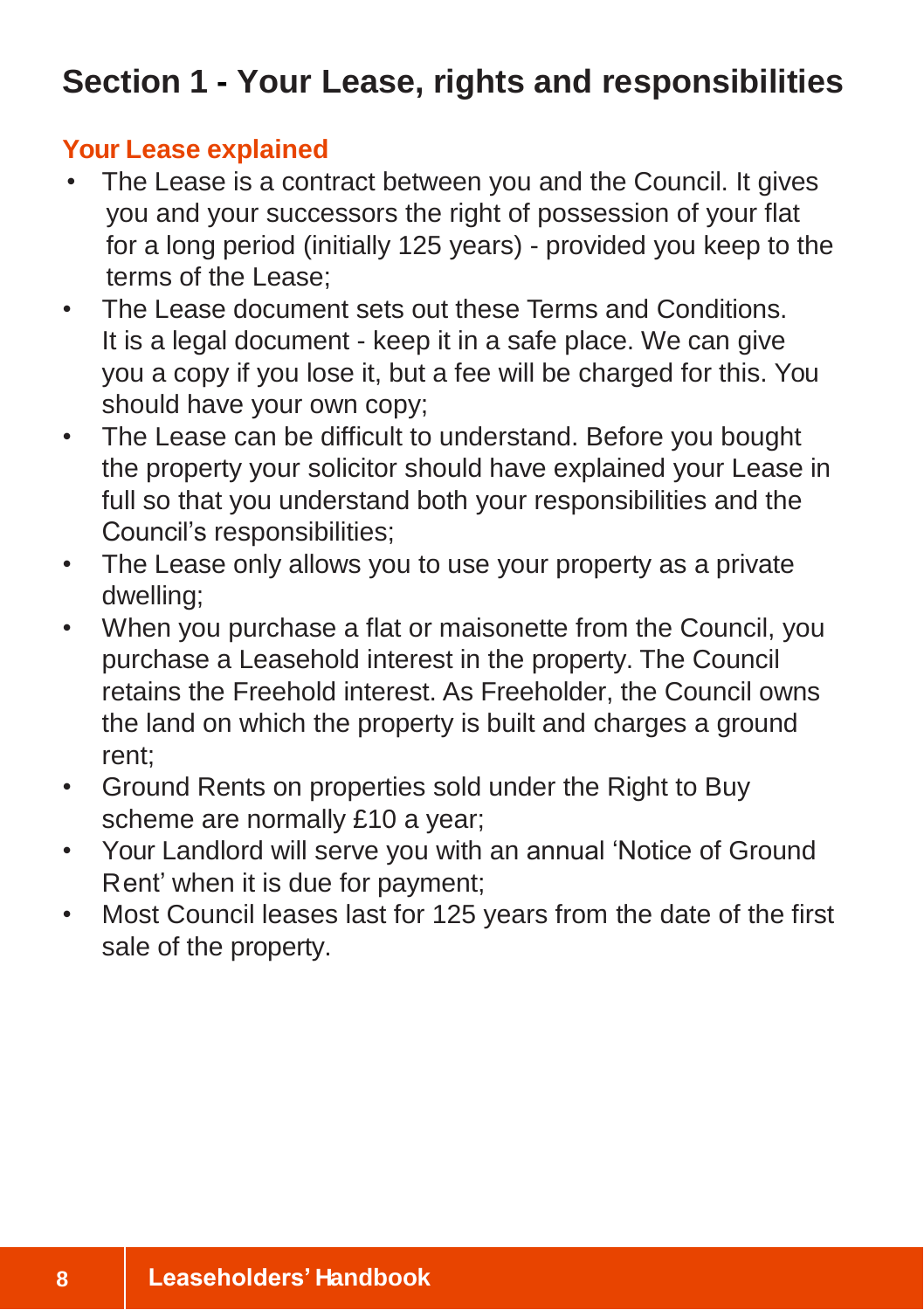## **The Lease will tell you**

- What parts of the property have been sold to you (this may include outbuildings and gardens shown on a plan attached to your lease);
- What rights you have over communal parts of the building;
- What rights you have over communal land:
- Details of costs, for example repairs, maintenance and improvements. These are generally known as service charges.

Your Lease is an important document as it sets out your rights and responsibilities as a Leaseholder, and those of the Council as Freeholder. If you have lost your copy of the Lease and you have a mortgage, you should contact your mortgage lender. They will normally be able to supply you with a copy. If you do not have a mortgage or they are unable to help, please contact us. We can supply you a copy, for a small charge.

## **You own and are responsible for the maintenance and repair of everything inside your home.**

This includes (but is not limited to):

- Internal walls, plasterwork and floor surfaces;
- Tanks, cisterns, drains, conduits, plumbing and wiring that only serve your home;
- Window glass:
- External doors to your home, internal doors and frames;
- Gardens and steps that you have sole use of;
- Sanitary fittings and cupboards, such as to the kitchen, hall and bathroom;
- Internal fixtures and fittings, unless they belong to the Council, such as entry phone handset and system, or communal TV aerial and socket;
- Internal decoration.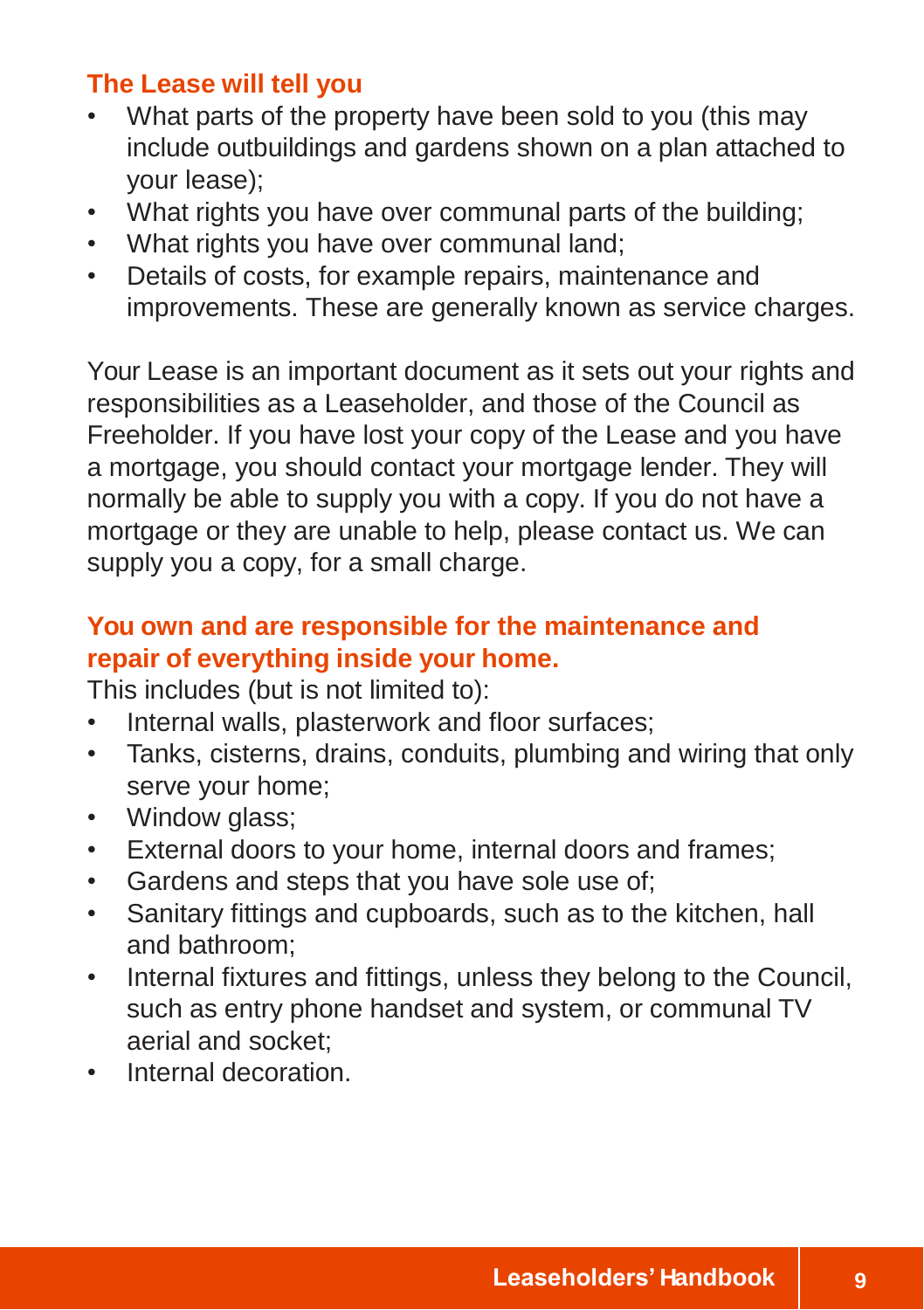## **The Council owns and is responsible for the maintenance and repair of the exterior elements and main structure of the building and estate complex.**

This includes:

- Main structural parts of the building including the roof, foundations and walls;
- Joists and beams of the floors and ceilings of a flat;
- Chimney stacks, gutters and rainwater and soil pipes;
- Loft spaces and fixturesand fittings that serve more than one home;
- Tanks, cisterns, drains, pipes, gutters, sewers, ducts, conduits, plumbing and wiring that serve more than one home;
- Front door frames and window frames to your home;
- Shared internal spaces, such as communal hallways, corridors, stairways, doors, door frames, lifts and other shared internal spaces;
- Communal gardens, paths, parking areas, recreation areas and other shared external areas;
- The heating system, if there is a communal one.

## **The leaseholder's main obligations**

As a Leaseholder you must:

- Pay all service charges as they become due;
- Keep your home in good repair and standard of decoration, e.g. decorating at least every 5 years;
- Keep your home in a clean and tidy order, including regular cleaning of all windows in a flat;
- Carpet all floors of the flat, except in the kitchen and the bathroom that you should have a flooring that does not cause excessive noise, such as cork or rubber covering;
- Maintain the flat's garden, including any hedges, if applicable;
- Arrange for your gas heating and cooking appliances to be serviced yearly by a 'Gas Safe' registered engineer;
- Send a copy of your gas certificate to the Council's Property Services Manager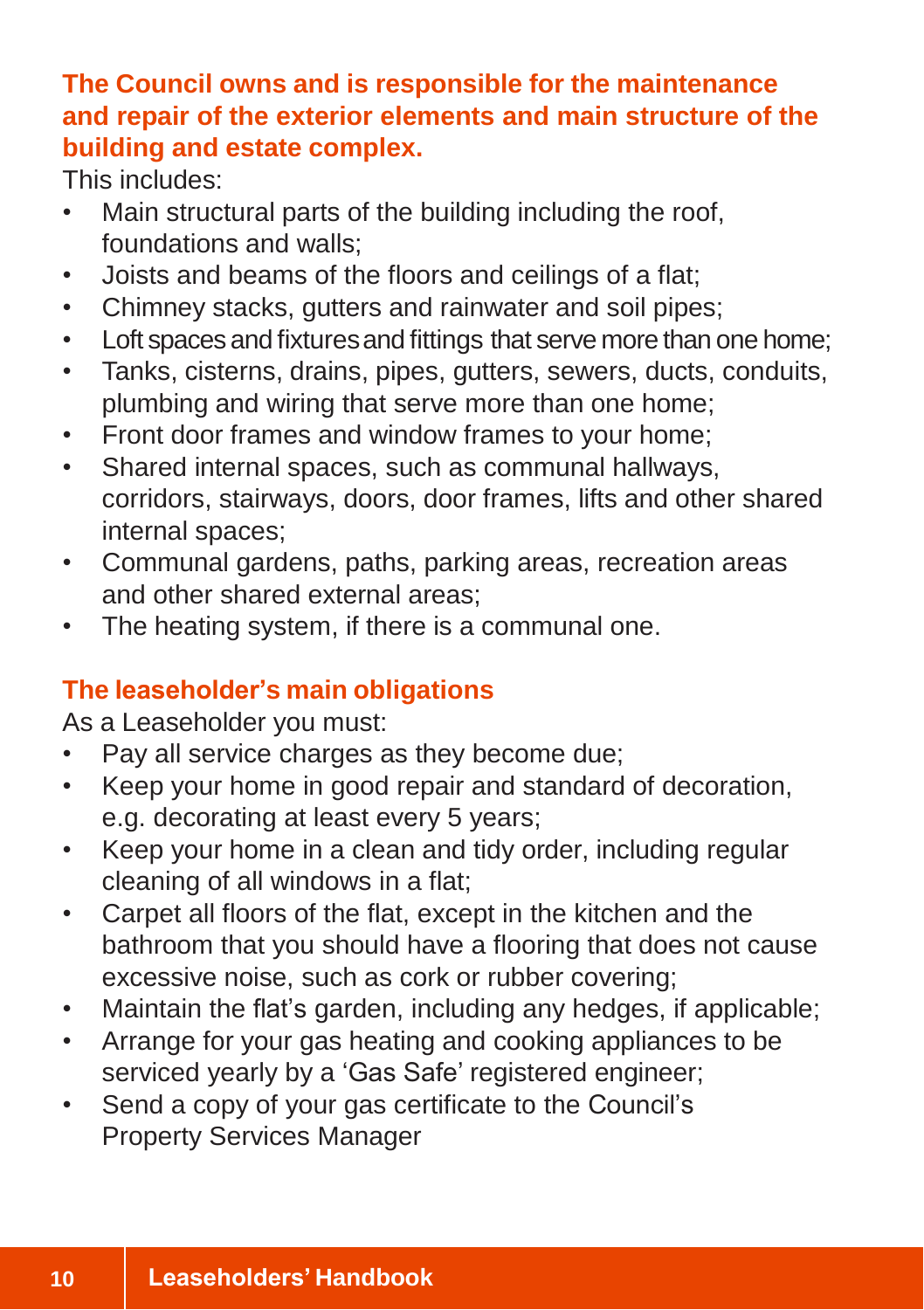- Keep all common parts of the building and any communal areas clean and tidy, such as communal stairs, hallways and landing areas, with the other occupiers;
- Allow the Council, its contractors or workmen access to your home when reasonable notice has been given. Generally this is within three days of written notice or in an emergency;
- Use the flat exclusively as one self-contained flat;
- Provide the Council a certified copy of every assignment, transfer, mortgage, order or charge of the flat or lease.

As a Leaseholder you must not:

- Make alterations or additions to the building, internally or externally, without the Council's permission;
- Use the building for business purposes or hold any sale by auction in the flat;
- Keep any animal, bird or reptile without written permission from the Council;
- Cause a nuisance or annoyance to neighbours, or let others do so, such as making excessive noise;
- Cause damage to the building;
- Disfigure any wall, fence or window that forms part of the building, by fixing or displaying any sign or name plate, television or radio receiving aerials, satellite dishes, machinery or scientific apparatus;
- Use the flat, or allow it to be used, for any illegal or immoral purposes;
- Not park a car or van in any garden or pathway;
- Leave bicycles, prams or scooters in communal areas (internal or external);
- Leave refuse or rubbish in communal areas other than in bins provided.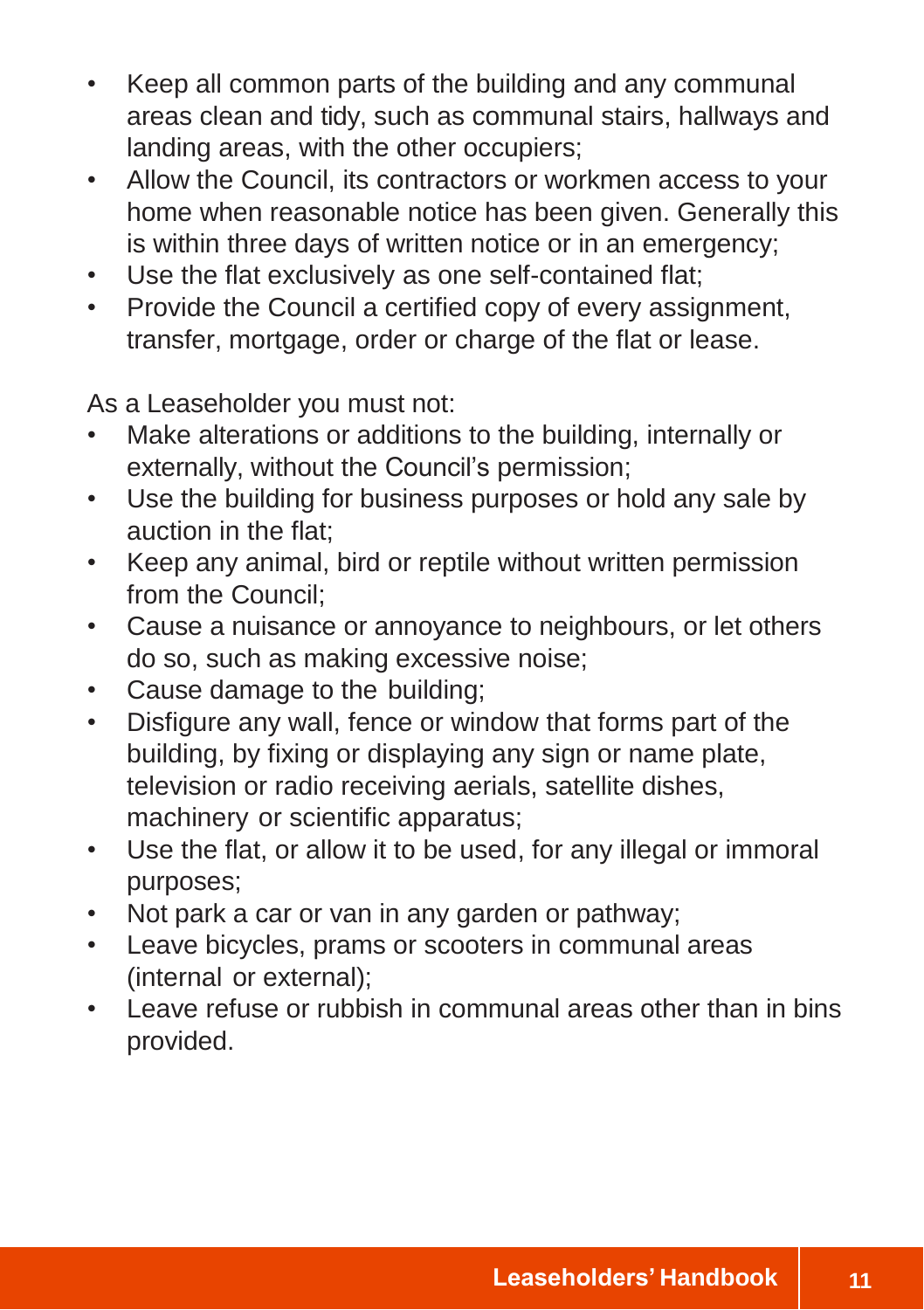## **North Kesteven District Council's main obligations**

In accordance with the terms of the Lease, the Council must:

- Maintain and repair the structure and exterior of the building, including decorations to the external and communal parts of the building;
- Maintain and repair all communal areas both internally and externally;
- Consult with you concerning certain repairs and improvements;
- Insure the building and carry out repairs to it following loss from incidents, such as fire and flood. You will be required to pay for your own insurance.

## **The Right to Charge**

Your Lease contains the authority under which the Council is allowed to charge you for repairs, alterations and improvements to your block of flats. The items for which we can charge do vary and these have to be taken into account when we send a Section 20 Notice for Planned Works. This could mean that your charge could be different to that of your neighbours.

#### **Insurance - Who insures my home?**

The Council is responsible for insuring the structure of the building up to its full reinstatement value. This is known as building insurance. The terms of your Lease allow the Council to recharge to you the cost of the annual premium. The terms of your Lease require you to have this insurance.

This Insurance Policy covers rebuilding costs in the event of damage caused by fire, explosion, lightning, and aircraft damage, or burst pipes to those structural parts of the building that your Lease shows to be the Council's responsibility. It does not cover internal fixtures and fittings.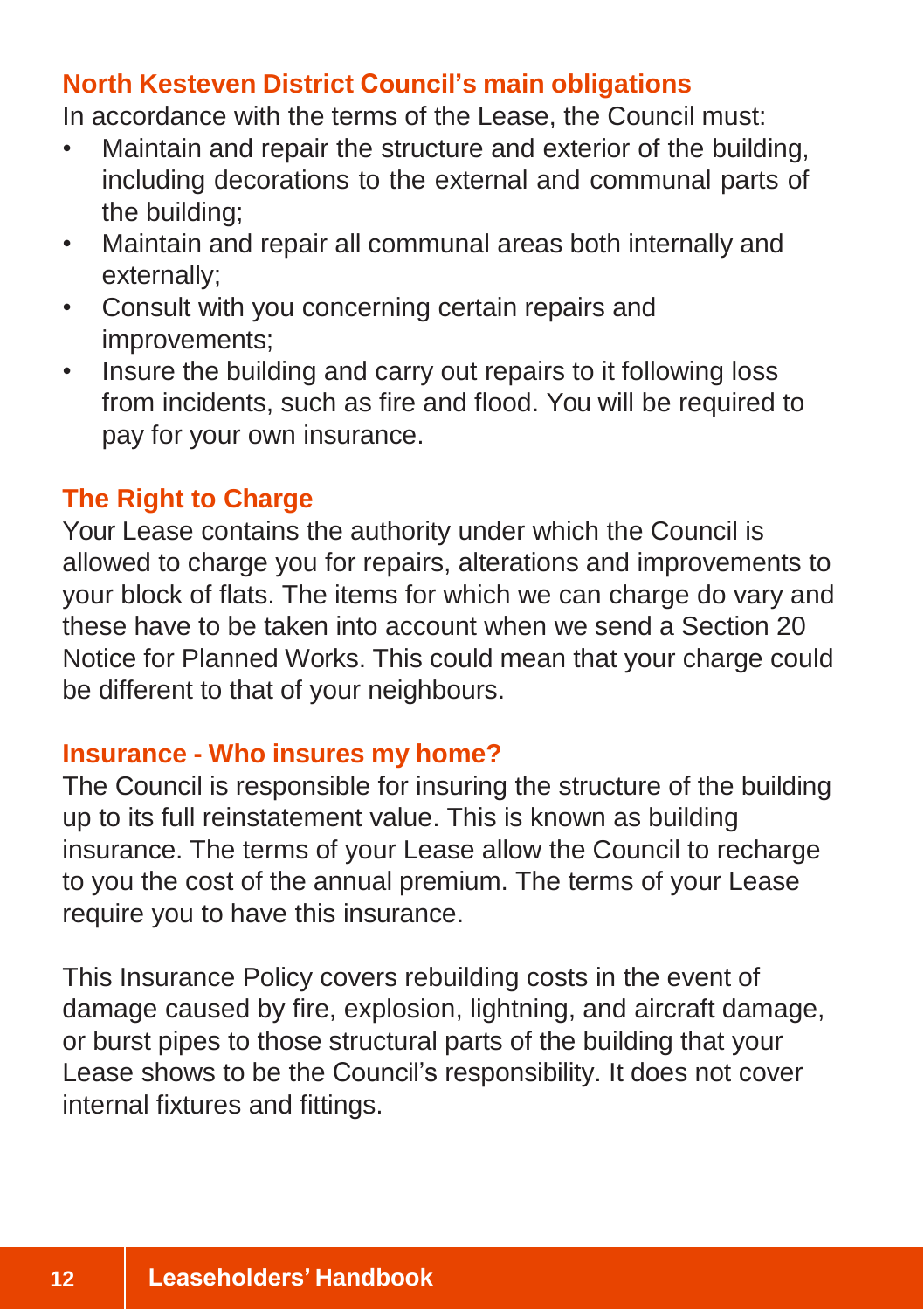If you require extra protection, you should arrange your own buildings insurance top-up cover. This can be arranged with any reputable insurance company or through your mortgage lender. The Council can arrange for you to use the Council's insurers for your flat, but you will need to pay for this. For further information, please contact the Council and ask to speak to the Community Engagement Team.

Buildings insurance does not cover the contents of your flat, such as your furniture, decorations and personal possessions. You are responsible for cover of these, so you should arrange your own home contents insurance.

## **What if I do not have home contents insurance?**

If you do not have home contents insurance, you are taking a big risk. If you had a fire, flood or break in, at your home, could you afford to replace your furniture, clothing and household possessions? If, for example, you live in an upstairs flat or maisonette, and your bath overflowed and flooded your downstairs neighbour - you would be responsible for the damage.

## **What will it cost?**

Home contents insurance does not need to be expensive, and most companies will let you pay in instalments. There are many insurance companies offering this type of insurance - costs will vary, so it pays to shop around for a good deal.

## **Your rights as a Leaseholder**

Your exact rights depend on the details in your Lease. However:

- The Council generally undertakes repairs and maintenance to communal areas;
- You have the right to be consulted on major repairs to blocks;
	- See Consultation at the end of this section for more information;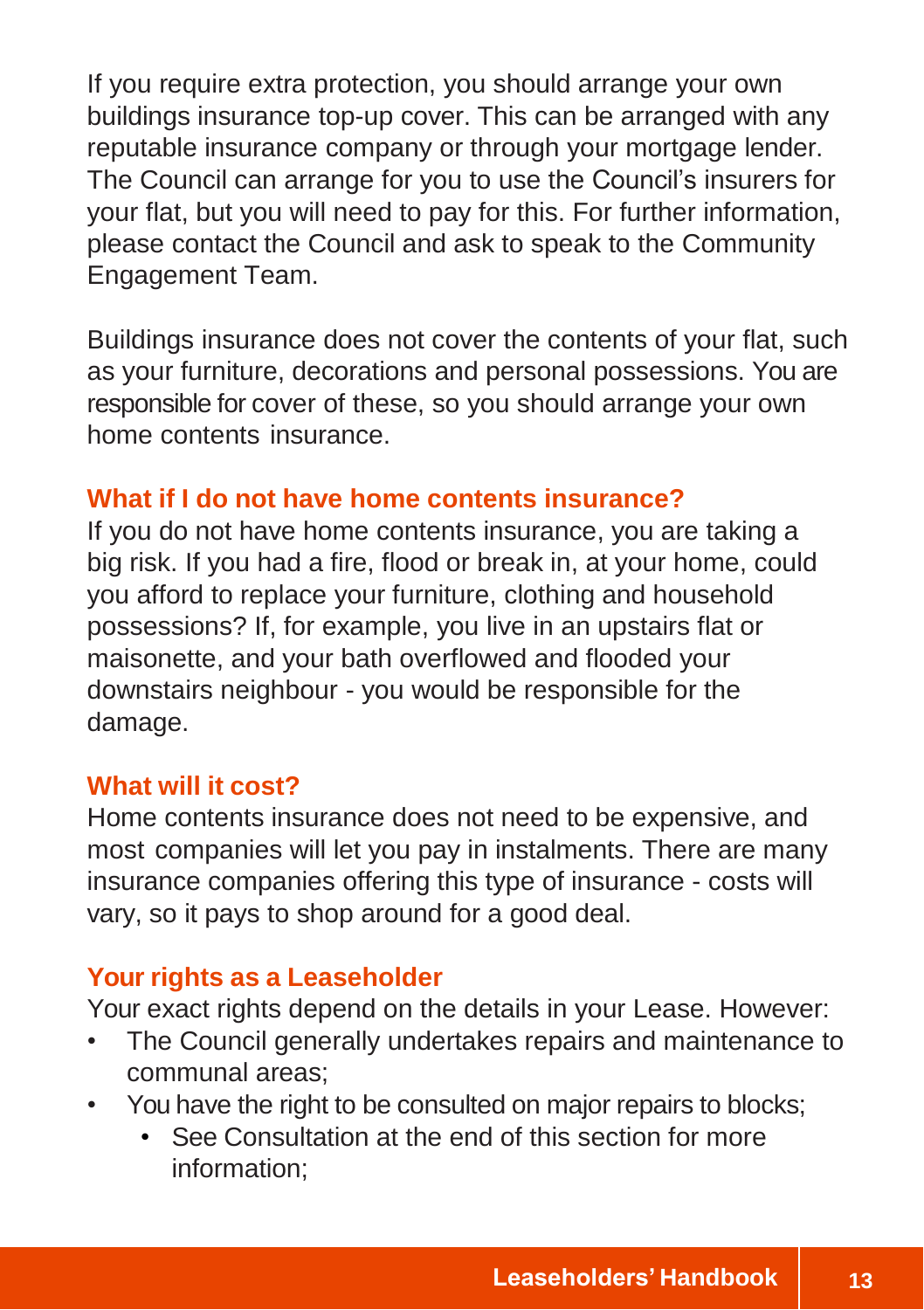- You have the right to make internal alterations to the flat subject to the appropriate permissions and regulations;
	- See Section 3 for more information:
- You have the right to expect North Kesteven District Council to manage issues in your block, estate or area;
	- See Section 4 for more information:
- You have the right to 'Quiet Enjoyment' and to live peacefully in your flat without interference from your neighbours or the landlord, so long as you keep to the conditions of your Lease;
- You have the right to sell your Lease, but must advise us in writing of change of ownership;
	- See Section 2 for more information;
- You have the right to take in lodgers or rent out your flat but you must advise us in writing;
	- See Section 2 for more information.

## **Your responsibilities as a Leaseholder**

Your exact responsibilities depend on your Lease, but generally you must:

- Pay your share of the costs of managing and maintaining your block;
	- See Section 5 for more information;
- Not allow nuisance within your home that may annoy or cause inconvenience to your neighbours;
	- See Section 4 for more information;
- Not cause the insurance policy to be invalidated or the premium to be increased;
	- See Section 2 for more information.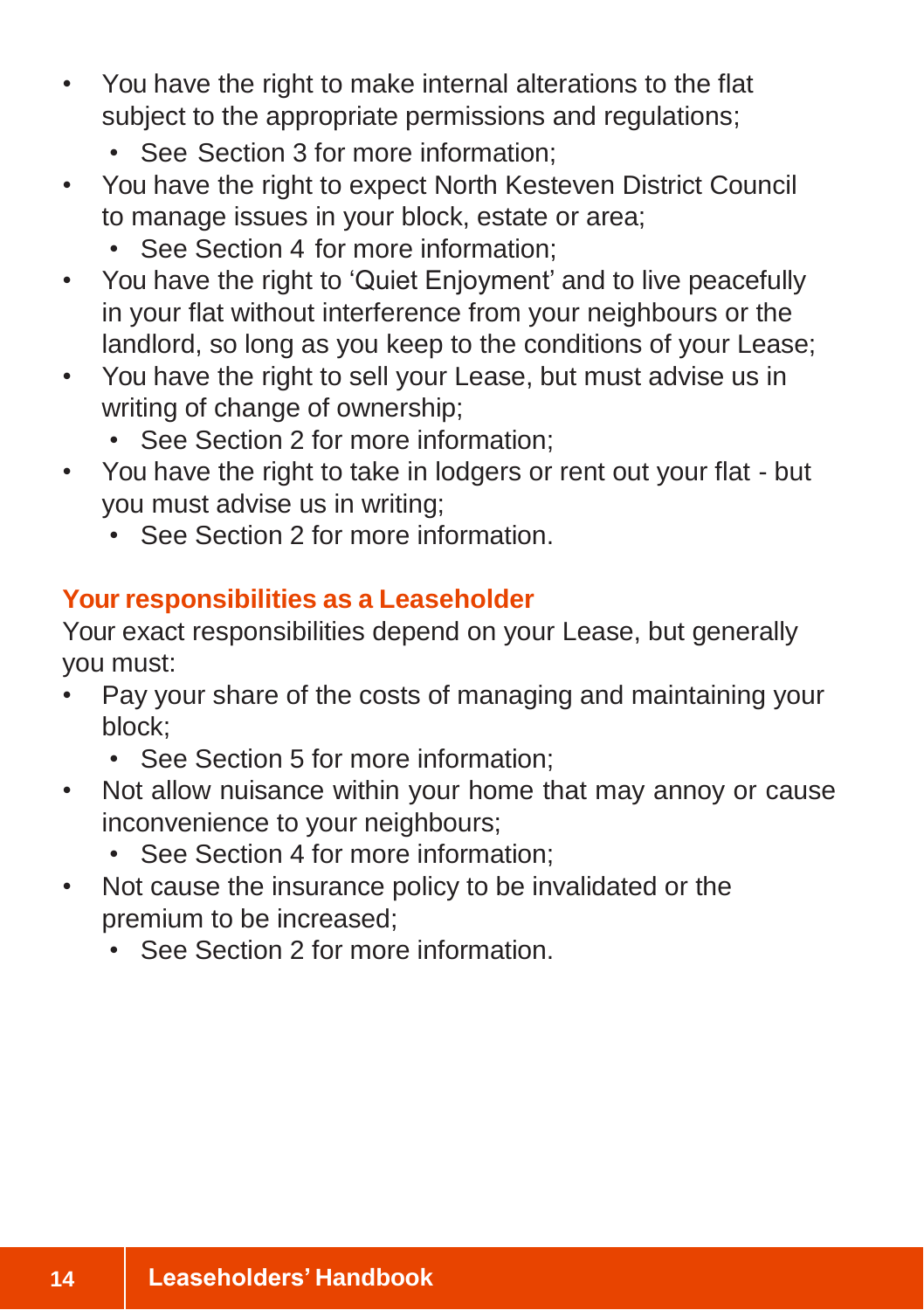## **The Council's rights as the Landlord**

North Kesteven District Council has overall management responsibilities for your home, estate and area and has the right to:

- Make decisions on management, repairs and maintenance and improvements to your block;
	- See Sections 3 and 4 for more information;
- Make charges for the management and maintenance of your block;
	- See Section 5 for more information;
- Allow immediate entry to your property in an emergency situation;
	- See Section 3 for more information.

The Council also has a general right of entry to inspect the property, with reasonable notice (see Section 4 for more information).

## **The Council's responsibilities as the Landlord**

Exact responsibilities depend on your Lease, but we are generally required to:

- Keep the structure and common parts of the block in good repair
	- See Section 3 for more information;
- Recover the share of costs for managing and maintaining blocks for leaseholders;
	- See Section 5 for more information.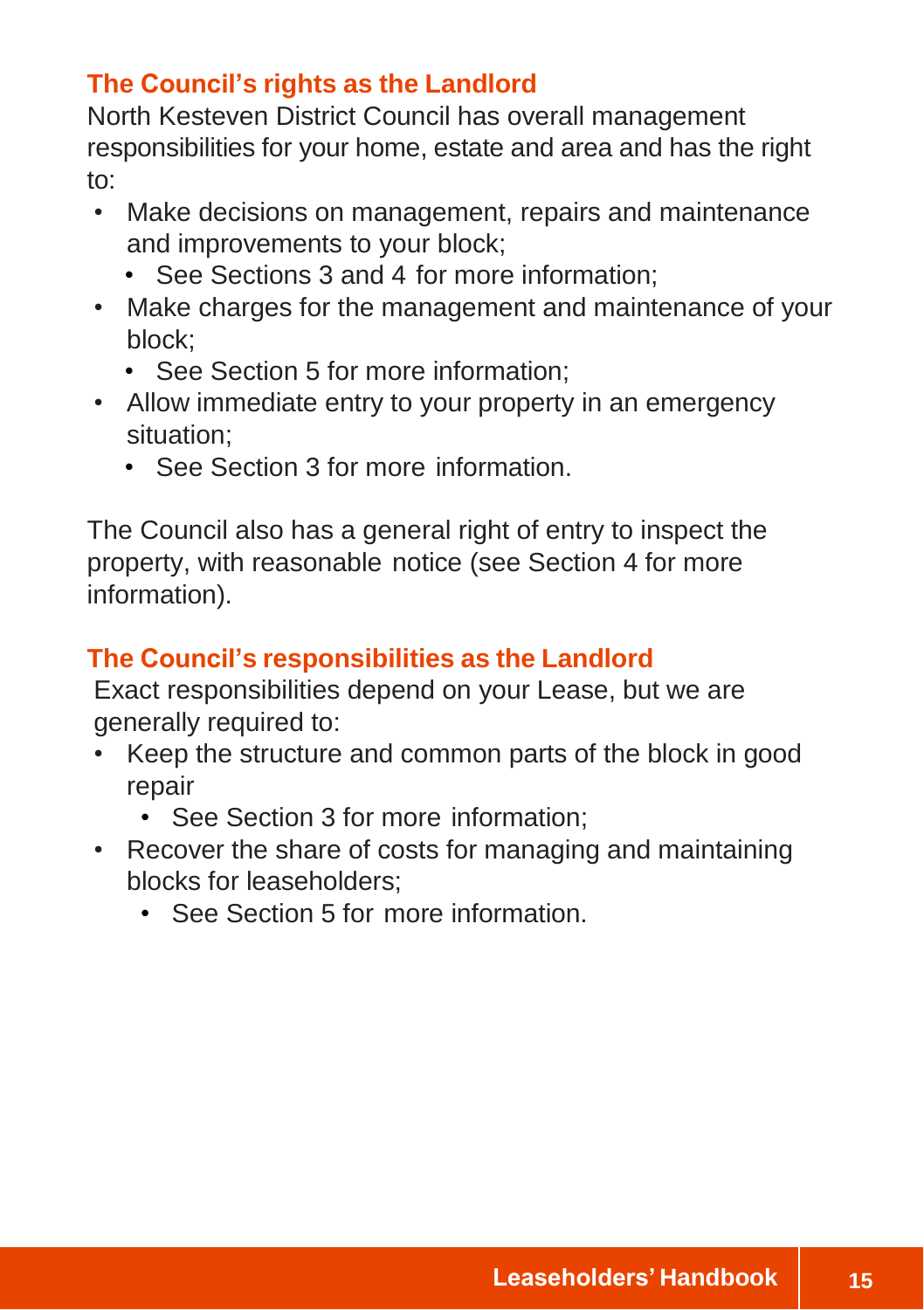## **Consultation**

We have to tell you about:

- Any repairs or other maintenance works to your block that are likely to cost more than £250 for each leaseholder;
- If we, as the landlord, want to enter into a "qualifying longterm agreement" for work that is carried out for a period of more than 12 months, and this may result in the leaseholder contributing more than £100 each year.

## **Summary of consultation procedures for repairs and major works Step 1** The Council serves a Notice of Intention on each leaseholder, with a description of proposed works and estimated costs **Step 2** Leaseholder has 30 days to respond and to nominate other contractors **Step 3** The Council will consider any responses and obtains estimates **Step 4** The Council serves a S20 notice, with details of estimates obtained, and invites observations where possible **Step 5** The Leaseholder has 30 days to respond with observations **Step 6** The Council awards the contract to the successful bidder

This consultation process is compulsory except in emergencies, such as wind damage to the roof where the building needs to be made secure and watertight.

See Section 5 for more information.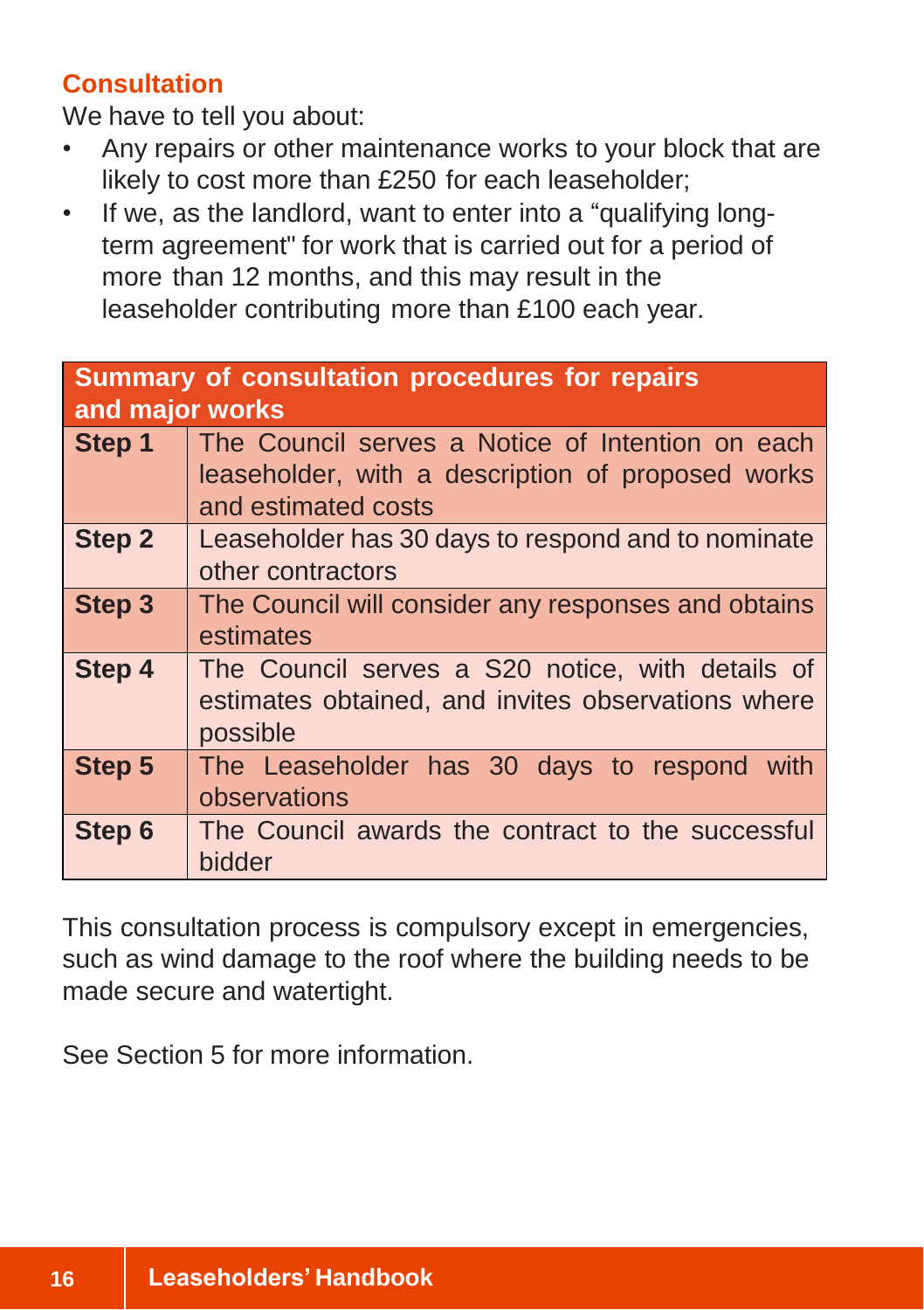## **The Law**

There are several laws and Acts of Parliament protecting your rights as a Leasehold tenant. If you are not sure of your rights, a solicitor can advise you, or you can contact the Citizens Advice Bureau (see the list of useful contacts at the end of this booklet). The main Acts of Parliament covering Leasehold tenancies are:

- Housing Act 1985;
- Landlord and Tenant Acts 1985 and 1987;
- Housing and Planning Act 1986;
- Leasehold Reform, Housing and Urban Development Act 1993;
- Housing Act 1996;
- Commonhold and Leasehold Reform Act 2002;
- Housing Act 2004;
- Housing and Regeneration Act 2008.

You can see copies of these Acts at main public libraries.

## **Equalities Statement**

North Kesteven District Council is committed to providing equal access to its services regardless of an individual's race, gender age, sexual orientation, ethnic origin, nationality, religion or belief, or disability. The Council will take action to:

- Eliminate discrimination;
- Promote equality of opportunity;
- Promote good relations between people of different cultural or racial groups

The Council will regularly review all policies and functions, including new and proposed policies, to see if there is any evidence that:

- Different groups of people could be affected differently;
- There are different service outcomes for different groups of people;
- There is any public concern that Council functions are being operated in a discriminatory manner.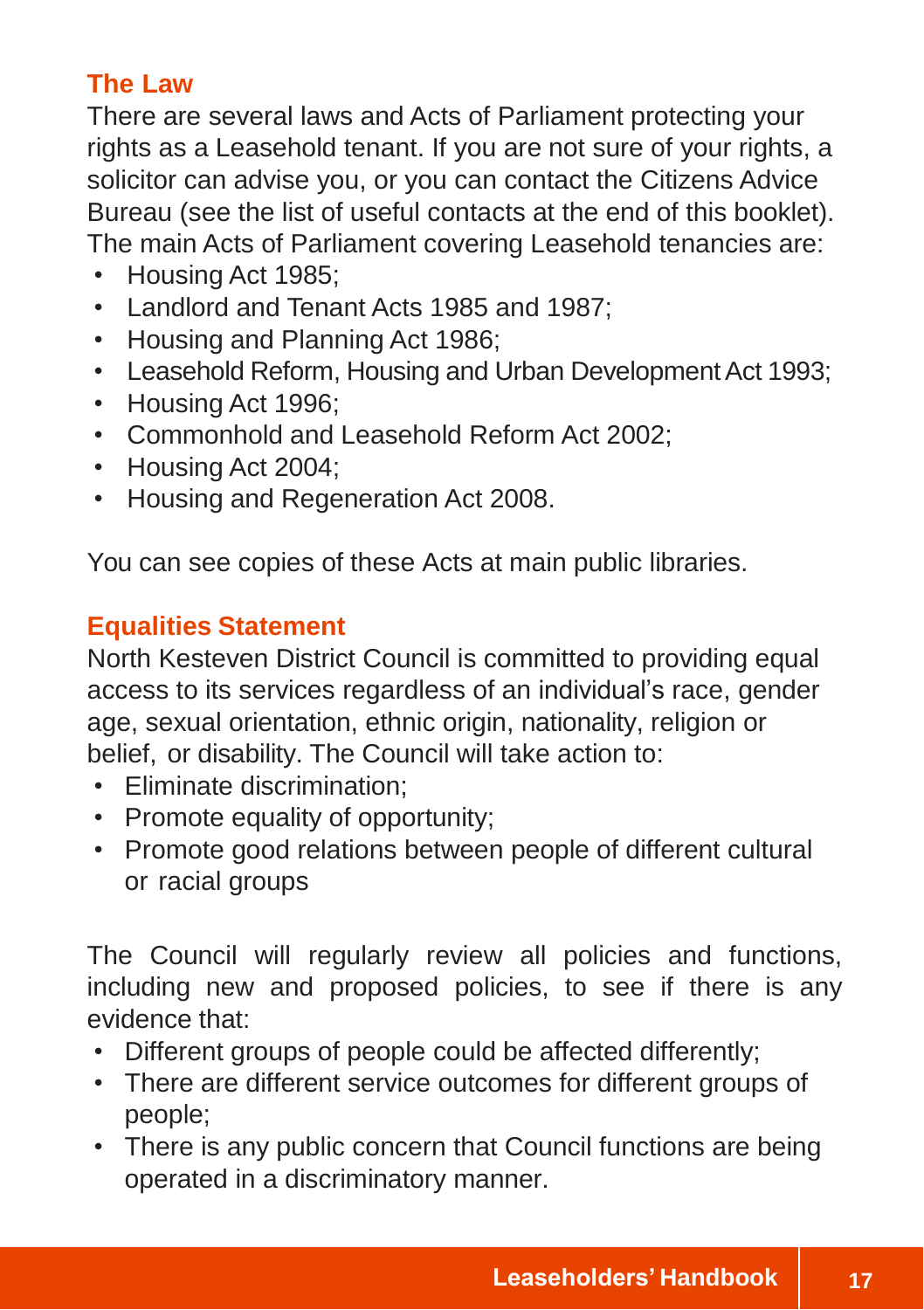#### **Data Protection Act 1998**

North Kesteven District Council collects a variety of information, which may be used for any of the following Council's purposes.

We may check information provided by you, or information about you provided by a third party, with other information held by us.

We may also get information about you from certain third parties, or give information to them, to check the accuracy of information; to prevent or detect crime; or to protect public funds in other ways, as permitted by the law.

These third parties include other local authorities, government departments and the police.

We will not disclose information about you to anyone outside the Council unless the law permits us to.

The District Council is the Data Controller for the purposes of the Data Protection Act.

If you want to know more about what information we have about you, or the way we use your information, please contact the Council's Data Protection Officer.

#### **Checking Personal Records**

You have the right to inspect certain information we hold about you or the property in which you live (except information given to us in confidence).

Subject Access requests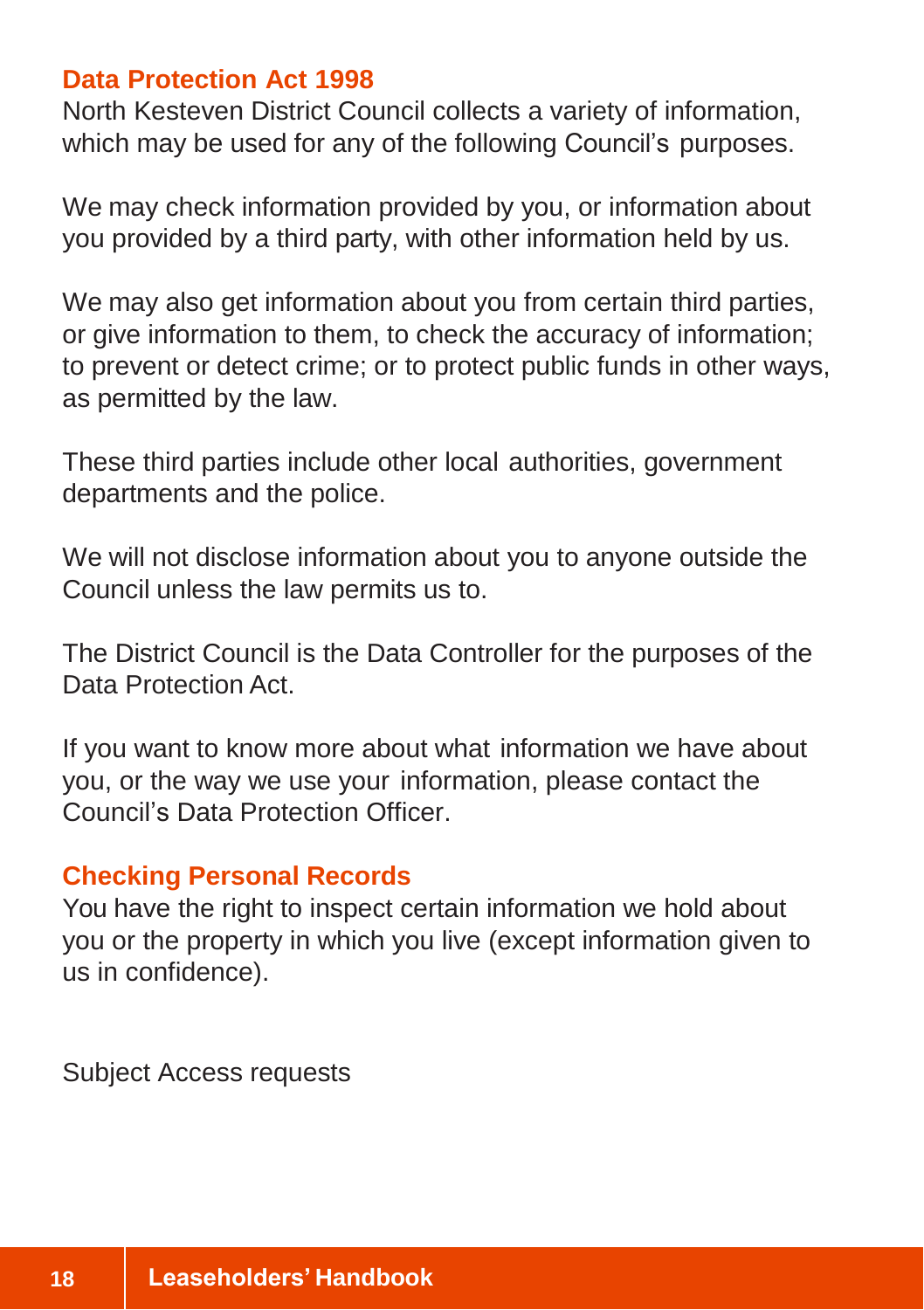## **Freedom of Information**

Since January 2005, the Council is required to be open with information and provide access to all types of recorded information held by the Council.

If you wish to make a request please contact the Council's Freedom of Information Officer.

## **Safety and Security for Council staff**

The Council's staff have a job to do and we try to provide a responsive, helpful and polite service. We expect to be treated with courtesy in return.

Action will be taken against anyone who uses unreasonable language or threatening behaviour.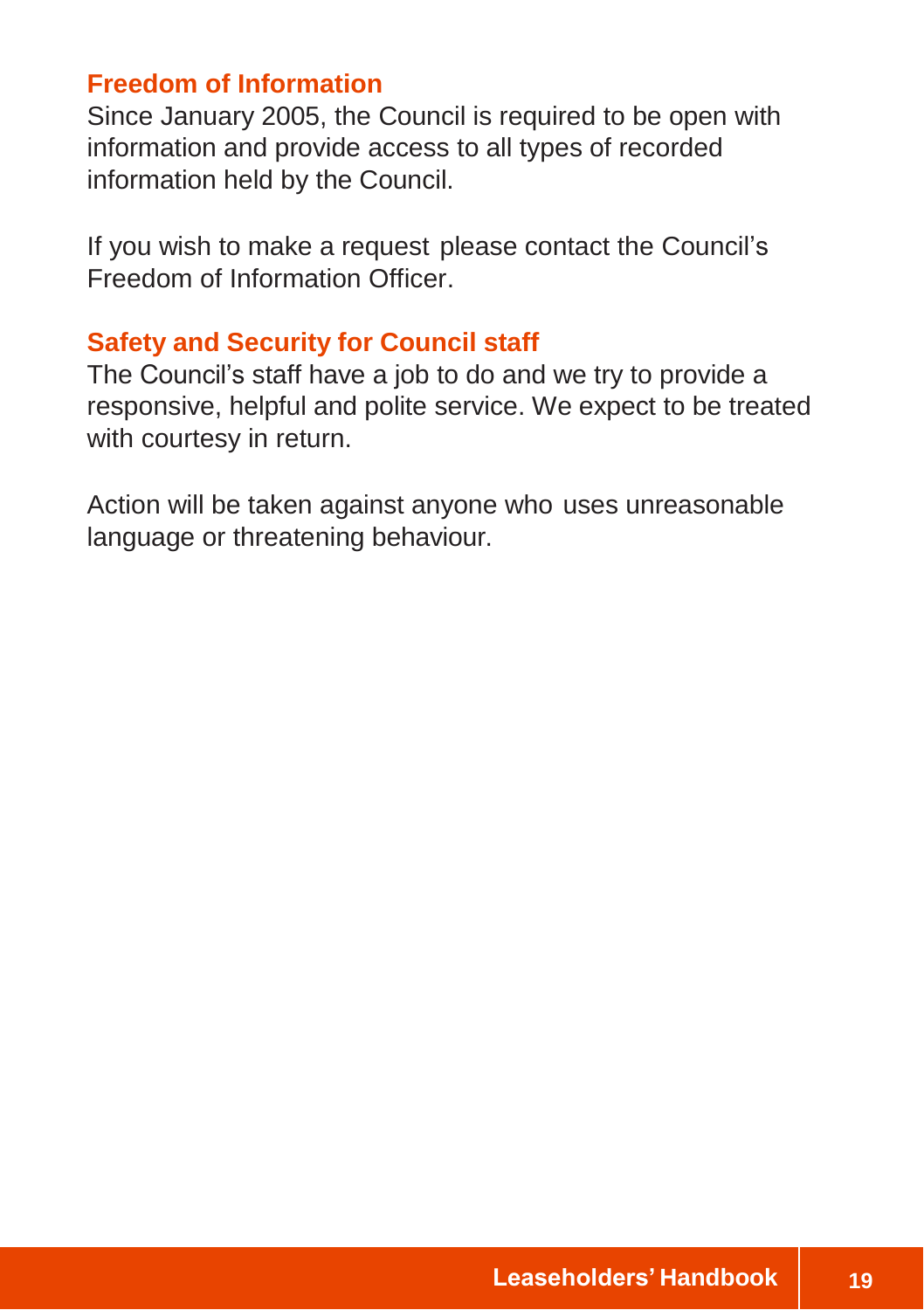## **Section 2 – Buying, selling and managing a leasehold flat**

## **Buying a leasehold flat and becoming a leaseholder**

There are two ways in which you can buy the lease of a council flat:

- Under the Right to Buy scheme in accordance with the Housing Act 1985, if you are a council tenant and you are already living in the flat (subject to certain conditions);
- By purchasing the lease from the current leaseholder (if the flat has previously been bought under the Right to Buy scheme and is being sold again).

In both cases you should get a solicitor to act for you. It is important to know what charges are due on the property to ensure they are dealt with before the sale. Unless you are the first leaseholder, you may have to pay some charges incurred by the previous leaseholder, if they are not cleared before the sale.

If you purchase the lease from the previous leaseholder you must tell us straight away. As the landlord, the Council have the right to know who is responsible for the flat. You have the right to mortgage your flat to a mortgage lender, although you should arrange for a certified copy of the mortgage or charge against your flat to be sent to the Council.

**Principal Right to Buy regulations affecting the purchase of a flat** If you are a Council tenant and are going through the Right to Buy process on a flat, you are entitled to receive a discount on its value. This will be based upon the number of years that you have either been a Council tenant or a tenant of a number of other public sector bodies.

For the first three or five years after you buy the flat (depending on the purchase date) the amount of the discount is recorded as a legal charge. If you re-sell the flat within that period, the discount or a proportion of this discount must be repaid to the Council.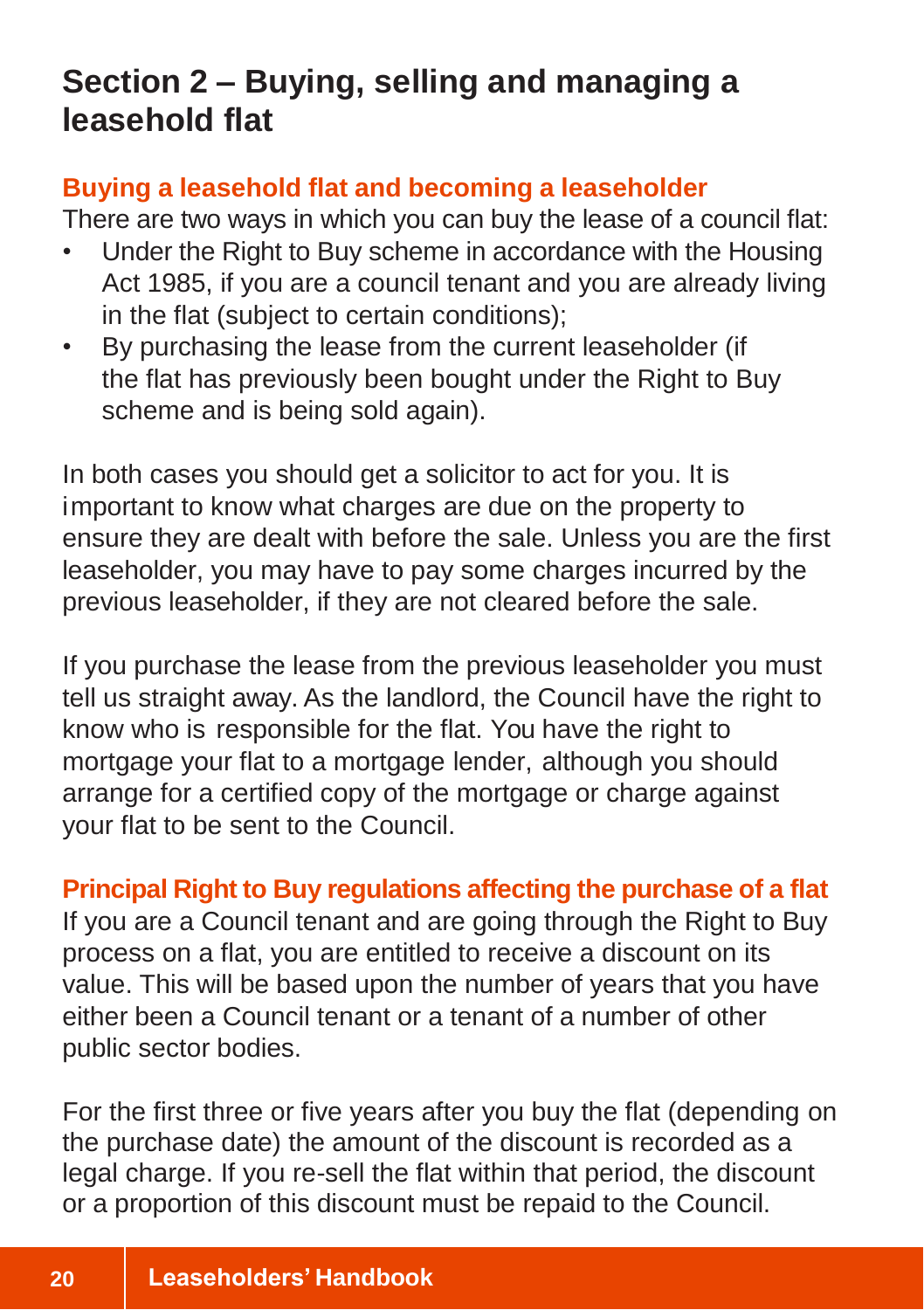You should seek advice from your solicitor if you are considering selling your flat within the first three or five years after you have bought it under the Right to Buy scheme.

Further information on the Right to Buy scheme can be found in a booklet called "Your Right to Buy Your Home" available from the Council. This is sent out when a request for an application form for Right to Buy is made.

#### **Selling your Lease, or leaving it in your will**

You have the right to sell your Lease to anyone you want, leave it to someone in your Will or hand it over as a gift. However, you should get a solicitor to help you, to make sure everything is done legally. When you sell your flat, or ownership passes to another person, you must tell us in writing within 21 days of the sale. The transaction must also be properly carried out.

Your solicitor should check details of all ground rent, service charges and insurance policies, so that these can be taken into account when the transfer is completed. We may charge fees to register a transfer and to record the interest of the bank or building society that has granted a mortgage against a lease.

Selling or leaving your Lease to someone must always be carried out legally. This is to protect your interests and the interests of the person to whom you are selling or leaving the lease. **Unless there is a formal legal document to show that someone else is now the leaseholder, you will still be liable for any charges on the property.**

If you die, and you have not left the Lease to anyone in your Will, your executors will have to decide what to do with your Lease. Any service charges still unpaid will be charged against your estate.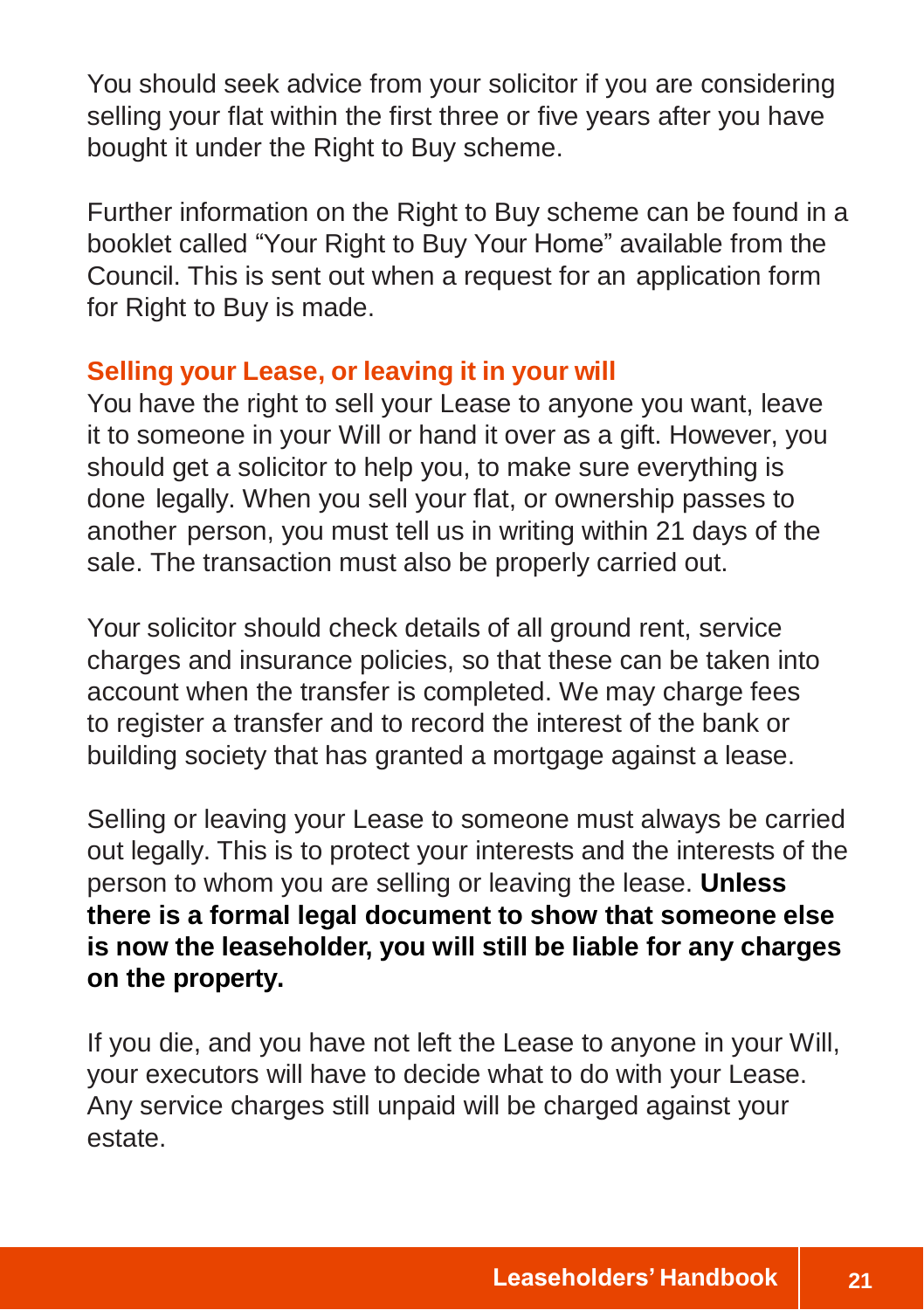If you have anyone who you would wish to leave your flat, such as your partner or children, you should seriously consider making provision in your Will. If you sell your property, the Council will ask for a forwarding address in case we need to contact you – we may want to give you a refund for overpaid service charges (see Section 5 - Service Charges for more information).

#### **Losing your home by forfeiture or repossession**

You should be aware that there are some circumstances where the Council, or your mortgage lender, could apply to the courts for possession of your home.

#### **Forfeiture**

Forfeiture is where the Council applies to the County Court to end your Lease because you have broken the Lease conditions. This could happen if:

- You do not pay your service charges, and the amount concerned is:
	- more than £350, or
	- a smaller amount that has been outstanding for more than three years; or
- You cause nuisance and/or harassment to your neighbours.

If the Court decides that you have committed a serious breach of the terms of your Lease, it may terminate the Lease and grant the Council possession of your flat. In such a case, you would lose your home and would not normally be entitled to any payment or compensation. Also you could be responsible for reimbursing all the Council's expenses, legal costs and surveyor's fees involved in the action, regardless of whether the Lease is terminated.

Forfeiture is a severe process. As a responsible landlord, the Council only uses it when it is necessary to protect the interests of itself, its tenants and other leaseholders. In the case of service charges, the Council will always try to help people who have genuine financial problems.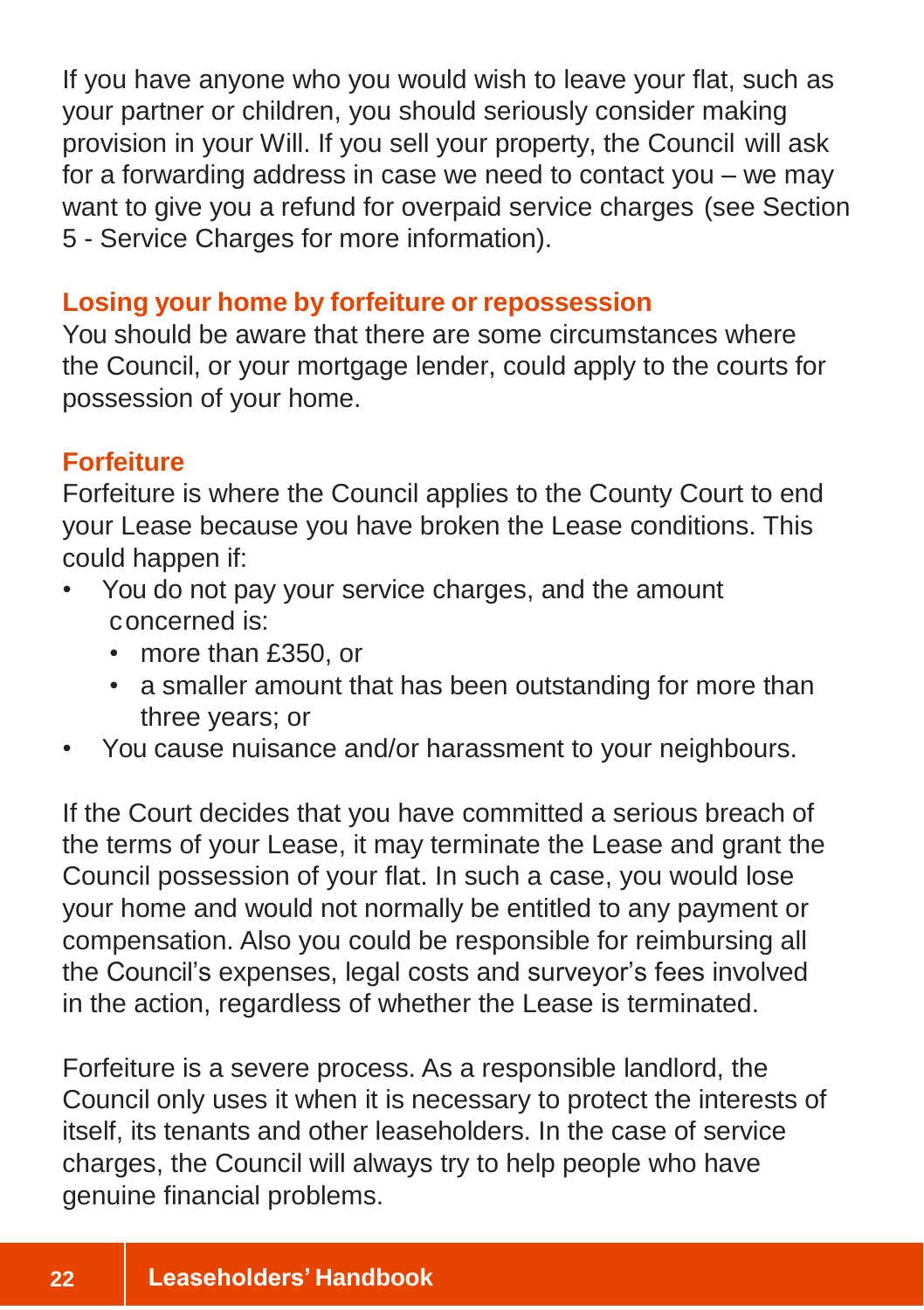Before applying for forfeiture for unpaid service charges, we would have to satisfy a Leasehold Valuation Tribunal and show that charges were reasonable and the leaseholder had made no attempt to pay them.

Alternatively, the Council may also seek other ways to recover monies owed, such as taking action through the small claims court.

#### **Repossession by a mortgage lender**

If you have taken out a mortgage to buy your lease, your mortgage lender has a 'legal charge' on your home. This means they can apply to the courts for repossession if you do not pay your mortgage. If the court grants them possession, they have the right to evict you, sell your lease and take what you owe them out of the proceeds. They must give you any proceeds left over, except where someone else (such as the Council, as your landlord) also has a legal charge on the property for money that is owed to them.

If you have problems paying your mortgage or service charges, do ask someone for help. The Citizens Advice Bureaux and the Council have trained Money Advice Workers. Do not leave it until you are about to be evicted. We will always try to make an arrangement over service charges, and mortgage lenders will always discuss terms for making mortgage payments.

## **Buying the freehold of your block**

If at least two-thirds of the residents in your block are leaseholders, you can apply jointly to buy the freehold of your block and manage it yourselves. This is called 'enfranchisement'.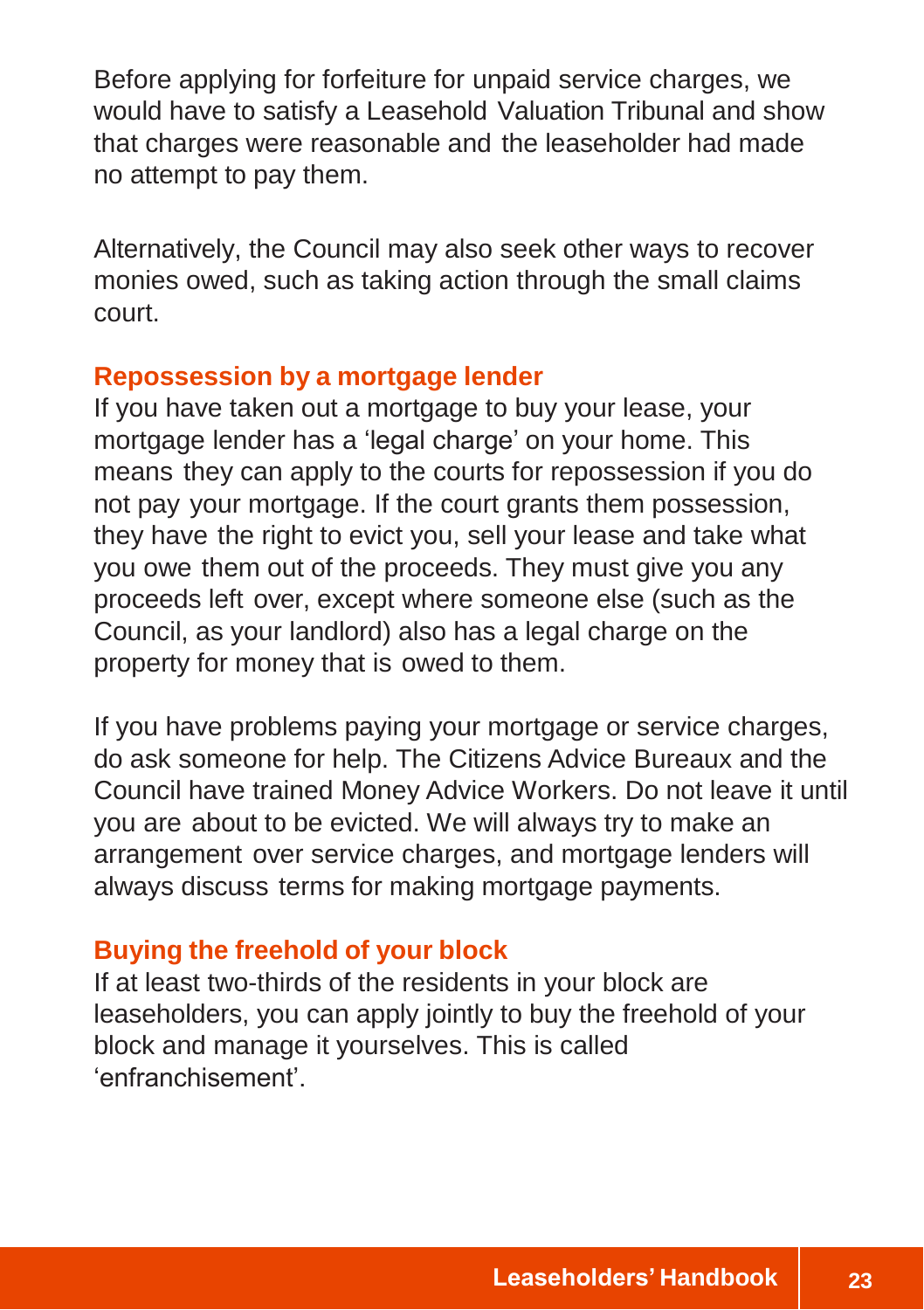If you and your neighbours qualify under the enfranchisement rules, we cannot refuse to sell you the freehold.

- You, as a group, would effectively become the owners of the building and the ground on which it stands, and would need to form a management committee for your block;
- As the Council would no longer be your landlord, you would all be jointly responsible for the maintenance and management of the block;
- As owners, you would be able to call on the Council's Neighbourhood Services team if you had problems with your neighbours who are the Council's tenants. If you have problems with others who are not Council tenants, you can provide information to the Council's Anti-Social Behaviour team.

If the Council still had any rented properties in the block, we would be represented on your management committee. You would charge us our share of management and maintenance costs in the same way as we now charge you service charges.

## **Sub-letting your home**

You have a right to:

- Take in lodgers; or
- Rent your flat to anyone you want.

You do not have to ask our permission, but you must tell us and your mortgage company. However, it is important that when taking in lodgers your home does not become overcrowded.

A lodger is someone who shares your home with you as if they were a member of your family. A sub-tenant is someone who rents your flat when you are not living there. Some mortgage companies do not allow this. Lodgers and sub-tenants do not have the same rights as you. If your flat was repossessed by your mortgage lender or landlord, they would be evicted.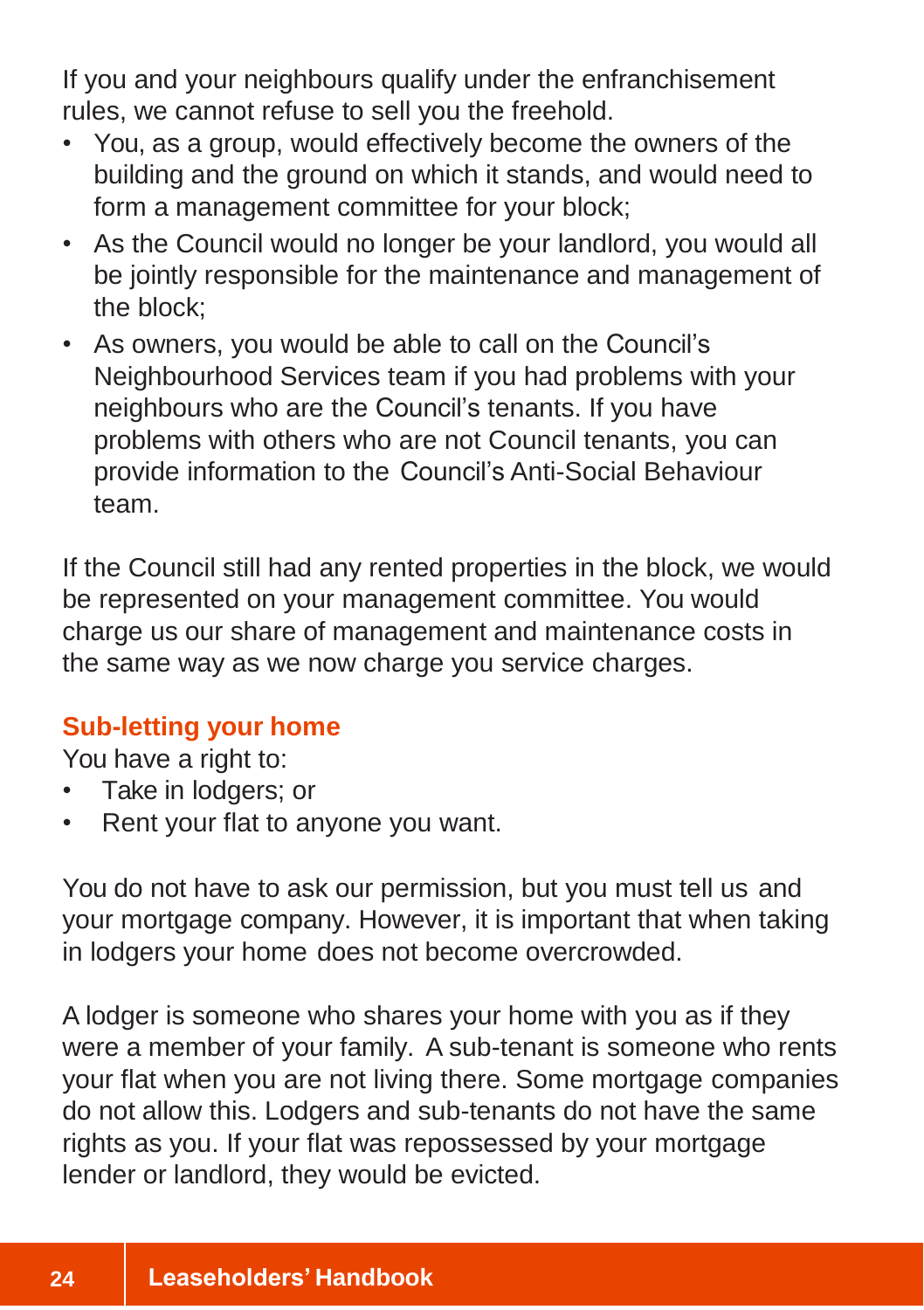If you let someone else rent all or part of your home, you become their landlord. If they rent all of your home for their sole occupation, you will be creating a tenancy, even if no written agreement is signed. Having a tenant could lead to a delay in getting your flat back if you need to move back in, or if you want to sell your lease.

You would also be responsible for ensuring that the sub-tenant complies with all obligations laid out in the terms of your lease. Any sub-letting must be in the form of a legally binding assured shorthold tenancy agreement, to comply with the provisions of the Council's insurance policy. You should also notify the Council immediately if you move and let out your flat, as we will need to continue to send you correspondence.

## **Failure to provide proof of a tenancy agreement could increase the Insurance Premium you have to pay by a considerable amount.**

Before you agree to rent your flat to someone else, you should look into it thoroughly. Before entering into any agreement with a third party, please get advice by contacting the Council's Housing Options team or the Citizens Advice Bureaux to ensure that you are legally protected.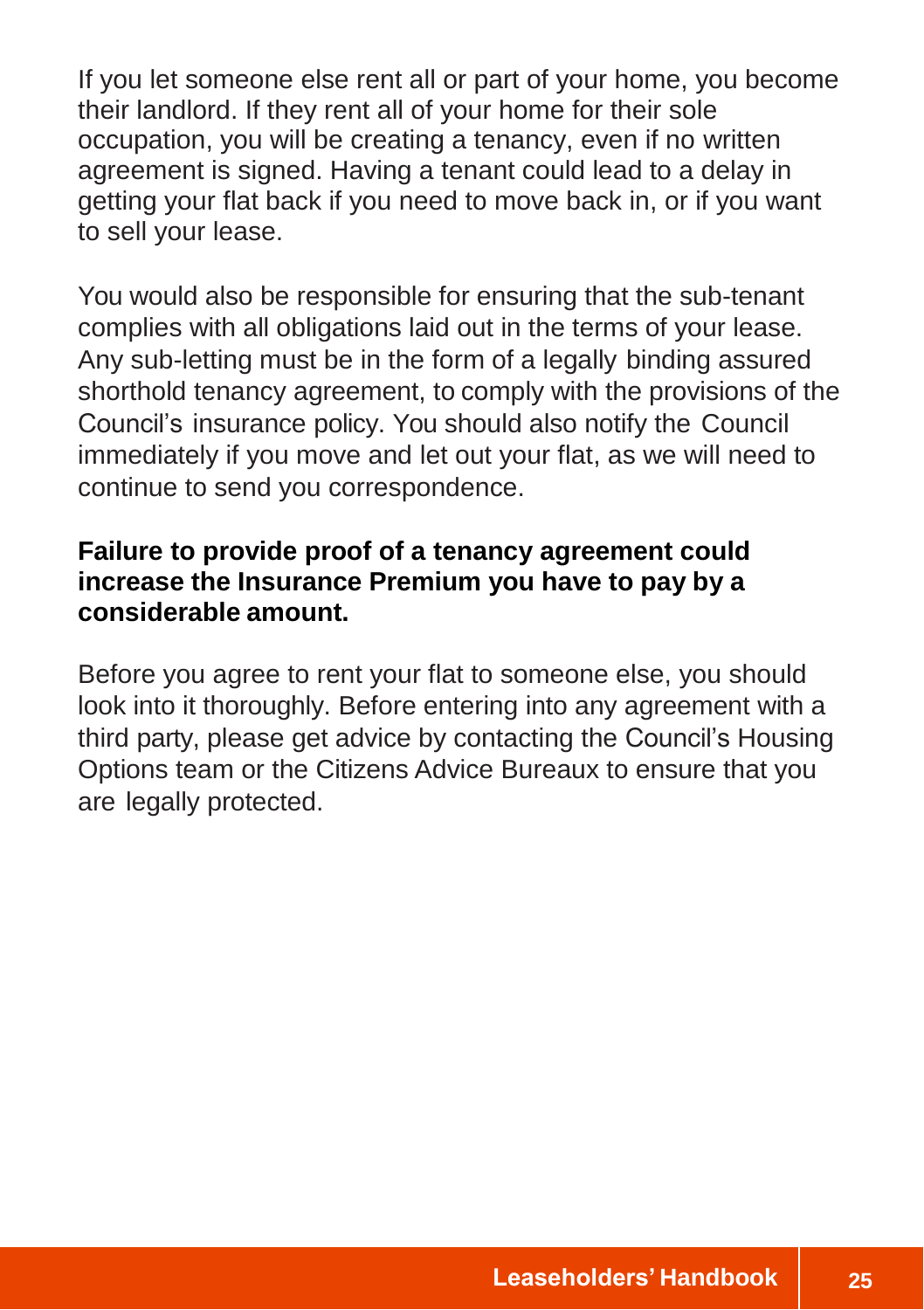## **Section 3 – Repairs and Maintenance**

## **Who is responsible for repairs?**

North Kesteven District Council, as the landlord, is responsible for keeping the common areas of your block in good repair. This means we will look after the:

- Structure of the building;
- Landings and hallways;
- Lighting:
- Controlled door-entry systems.

You have the right to ask the Council, as the landlord, to keep the communal parts of your block in a fit state of repair. You also have the right to be told about major repairs to your block, for which you will be expected to contribute your share of the cost (see Consultation on page 16 for more information).

## **Repairs that the Council is responsible for**

## **Structural:**

- Roofs, drains, gutters and pipes on the outside of your home;
- Outside entrance doors (but not front doors of individual flats);
- Window frames and sills (not including glass) unless replaced by you or a previous leaseholder;
- Outside paintwork;
- Paths and steps (back and front) shared with other dwellings;
- Boundary fences (except some where you or a neighbouring owner are responsible);
- Chimneys and chimney stacks;
- Stairs and landings;
- Garages and outbuildings;
- Drying and communal areas.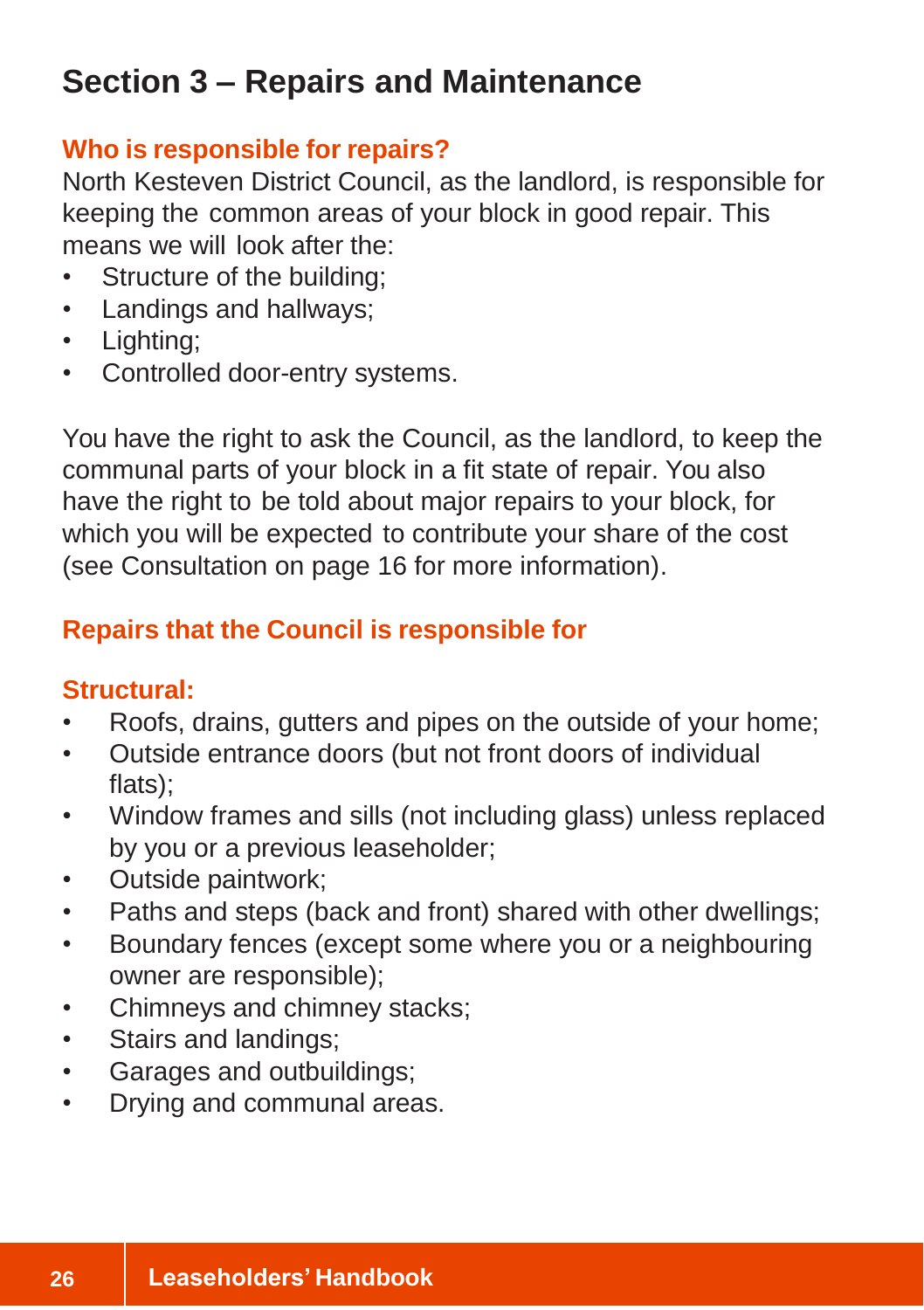## **Installations, fixtures and fittings:**

- Shared water pipes, water tanks, gas pipes and electrical wiring;
- Light fittings in shared areas;
- Controlled door-entry systems (where fitted);
- Decoration in shared areas.

#### **Repairs that you as Leaseholder are responsible for:**

- All repairs to the inside of your flat;
- Glass in your windows, fixtures and fittings;
- Your final exit doors, and all fixtures and fittings;
- Chimney sweeping;
- Any damage to the common parts and services caused by you, members of your household, or your visitors; and
- Servicing your heating appliance and all heating repairs.

#### **How to report a repair that is the Council's responsibility:**

Telephone our contractor Kier directly, on 01529 416399.

#### **What happens when you report a repair?**

You will need to provide:

- Your name and address;
- As much detail as you can give about the problem and the repair that is needed.

#### **When will the job be done?**

We give all repairs a priority rating depending on how urgent they are. We will tell you which priority category the repair is in, and how soon it should be done.

#### **Making sure you receive a good service**

The cost of repairs to common areas will normally be shared between you, the Council and any other leaseholders in your block. When repairs are carried out by our contractors, it is important that we all get value for money. If the job is not done properly, or is not done within the timescale you are given when you report the repair, please let us know.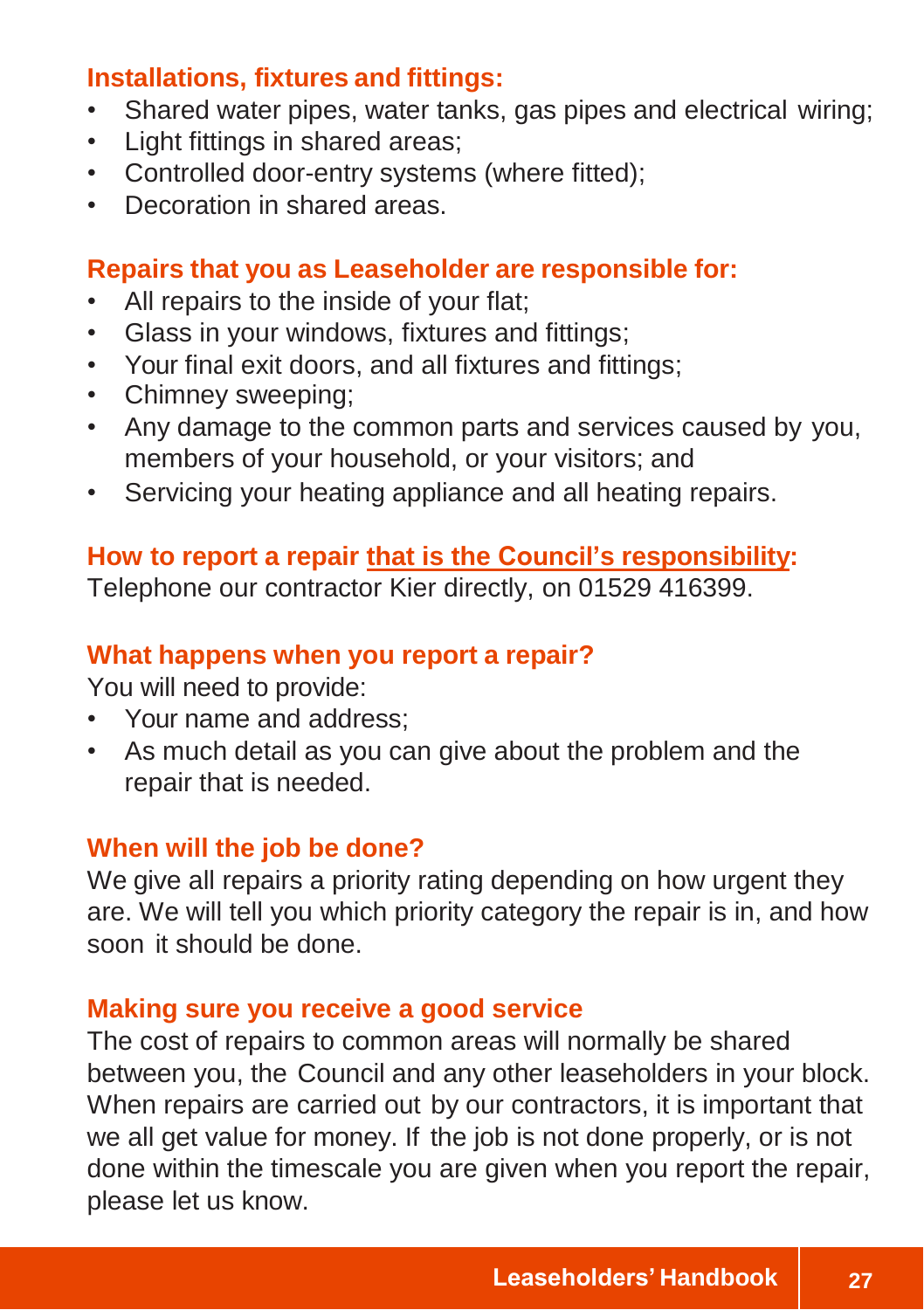#### **Entering your property in an emergency**

If an emergency situation happens where there is a danger to life or limb, or damage could be caused to other properties (such as water leaks), we may need to force entry to make the property safe. If forced entry is required, leaseholders may be recharged for this and also for any damage caused to other properties.

#### **Repairs to your own flat**

You are responsible for repairs to the inside of your flat, including your own final exit doors and the glass in your windows. You should make your own arrangements to get someone to carry out the repairs for you.

If you, or someone you have employed, are carrying out repairs inside your flat, you must make sure that no damage is made to the shared areas or structure of the block. You will be liable for any damage caused to the Council's property, and you will have to pay to have it put right.

If you are in any doubt about any work you intend to carry out, please contact the Council's Property Services section and explain the situation. Based on the information you provide, we may need to arrange an inspection of your flat, before you commence any work. You must not continue with the work if you are instructed not to. There may be a charge for this inspection.

You must not carry out repairs on landings, stairways and other shared areas. You would not be covered by our insurance if you had an accident or caused any damage. If you, or your visitors or members of your household, cause damage to communal areas, then you will have to pay for the repairs.

#### **Servicing of Gas Appliances**

It is important for your own safety, and that of your neighbours, that you have your gas appliances in your flat serviced regularly by a competent person.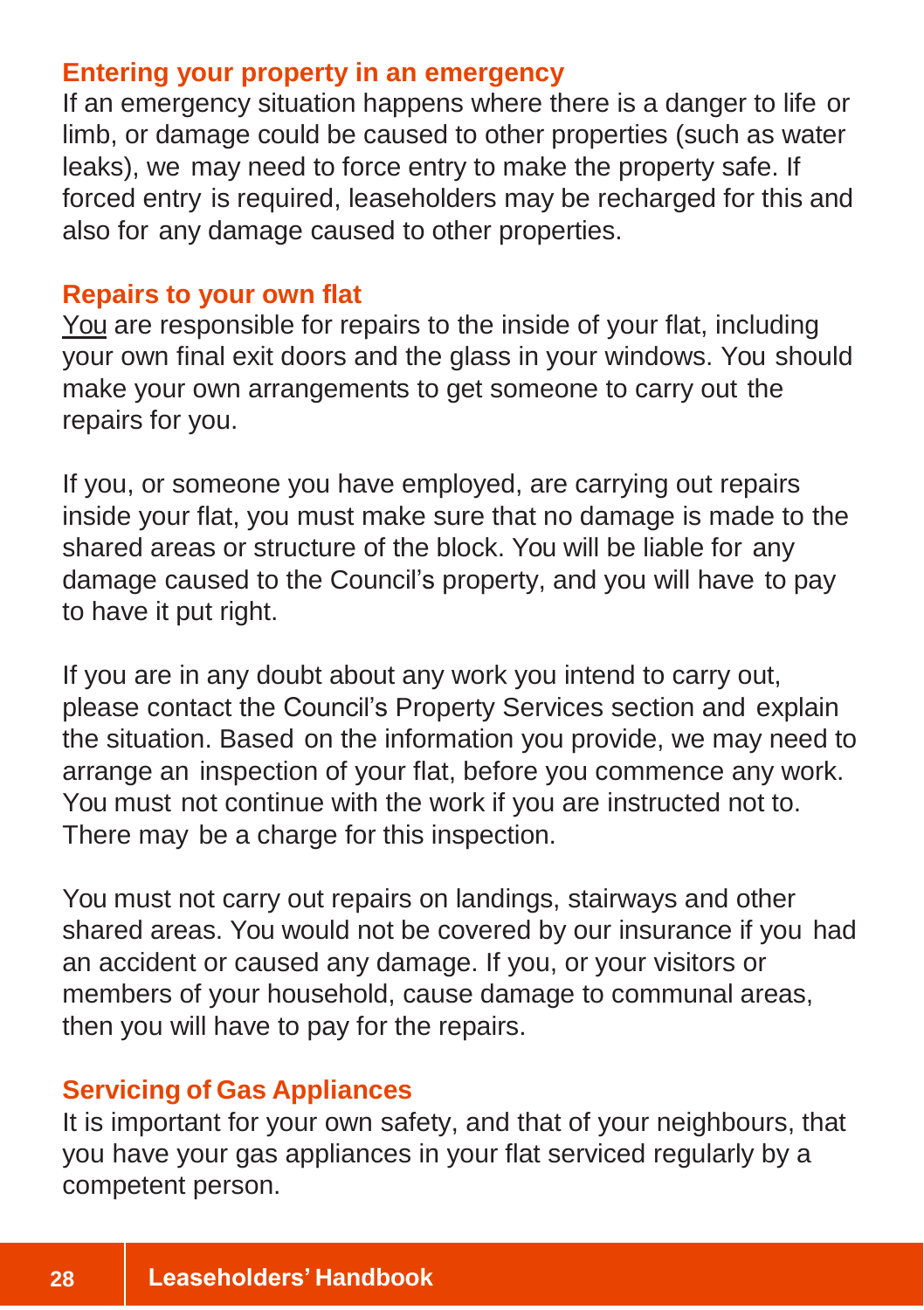The Council requires you to provide evidence that your gas appliances have been serviced each year, to include both heating and cooking appliances. A copy of the certificate issued by a 'Gas Safe' registered engineer should be sent to the Council's Property Services section. If you are unsure, or unable to source a suitably qualified engineer, it may be possible for you to use the Council's contractor. The cost of this can be added to the annual service charge for your property. For further details of this service, contact the Property Services section.

## **Carrying out your own alterations**

As a leaseholder you have the right to improve your home although you may need written permission from the Council. This is because, as the landlord, the Council has an investment in the block, and a responsibility to the other residents.

For any alterations, you must ask for the Council's permission before starting on any work. These include any alterations to the interior of your flat that affect walls, windows, door frames, plumbing and electrical services. You must not do anything that is likely to cause damage to the structure of the building or to shared services, such as plumbing to the roof tank, electricity, gas, water or sewerage supplies.

If you cause damage to the exterior or shared parts of the building, you will be recharged for putting this right. We do not need to know about minor works, such as decorating.

## **Other examples of alterations that need permission:**

- Additions or changes to the services in your home, including fixtures and fittings, such as heating and kitchen units;
- Dropped kerbs and hard standings;
- Aerials or satellite dishes (may also need separate planning permission);
- Outside decoration; the type of paint may need to be approved, to ensure it is compatible with future paints that may be used by us.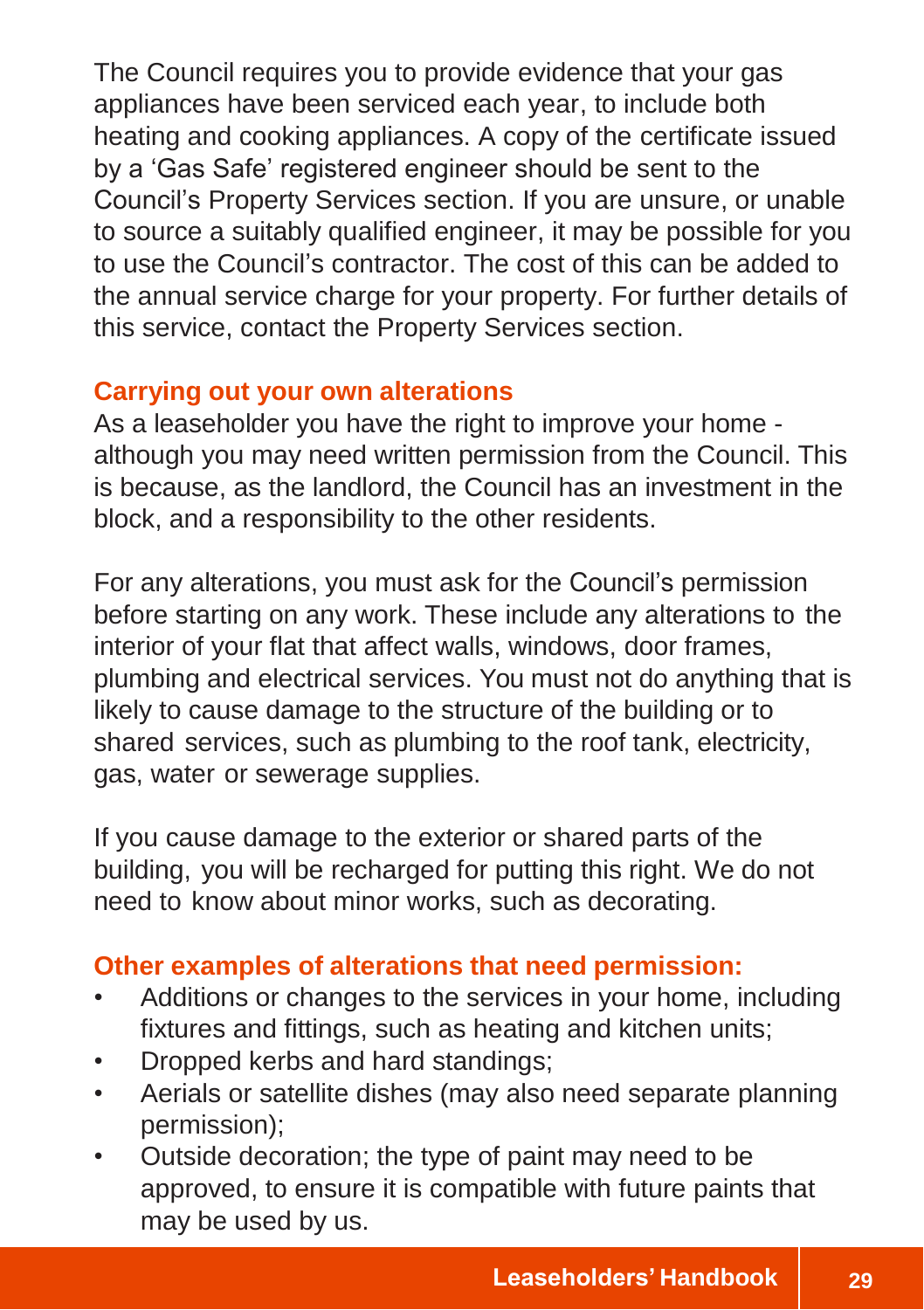#### **How do I get permission?**

You should write to the Council's Property Services Manager, explaining exactly what you want to do and include a drawing or plan. We will not unreasonably withhold or delay this process. A Building Surveyor may need to visit your home to see what you intend to do before making a decision. There may be a charge for this.

We aim to give you an answer within two weeks of receiving your request, although it may take longer, depending on the type of work you wish to carry out. If we refuse permission we will tell you why. You have the right to appeal this decision.

You are responsible for getting any necessary planning permission or building regulations approval. We will normally make it a condition that you do this, when we give you permission for the work.

#### **Home Improvements Loans**

You may be able to obtain a loan from your mortgage company to carry out home improvements. If you obtain such a loan within the first three or five years (depending on the purchase date) after you have bought the flat under the Right to Buy scheme, your mortgage company will ask the Council to postpone its legal charge (the discount you received on the purchase price that should be repaid if you sell your property).

The Council will require quotations for the works you propose to carry out. The Legal Department will consider whether it is appropriate to agree to postpone the Council's legal charge. If it is deemed appropriate, you will be required to sign a form agreeing that the works will be carried out within six months. An appropriate letter of postponement will then be sent to your mortgage company. A fee may be charged for this service.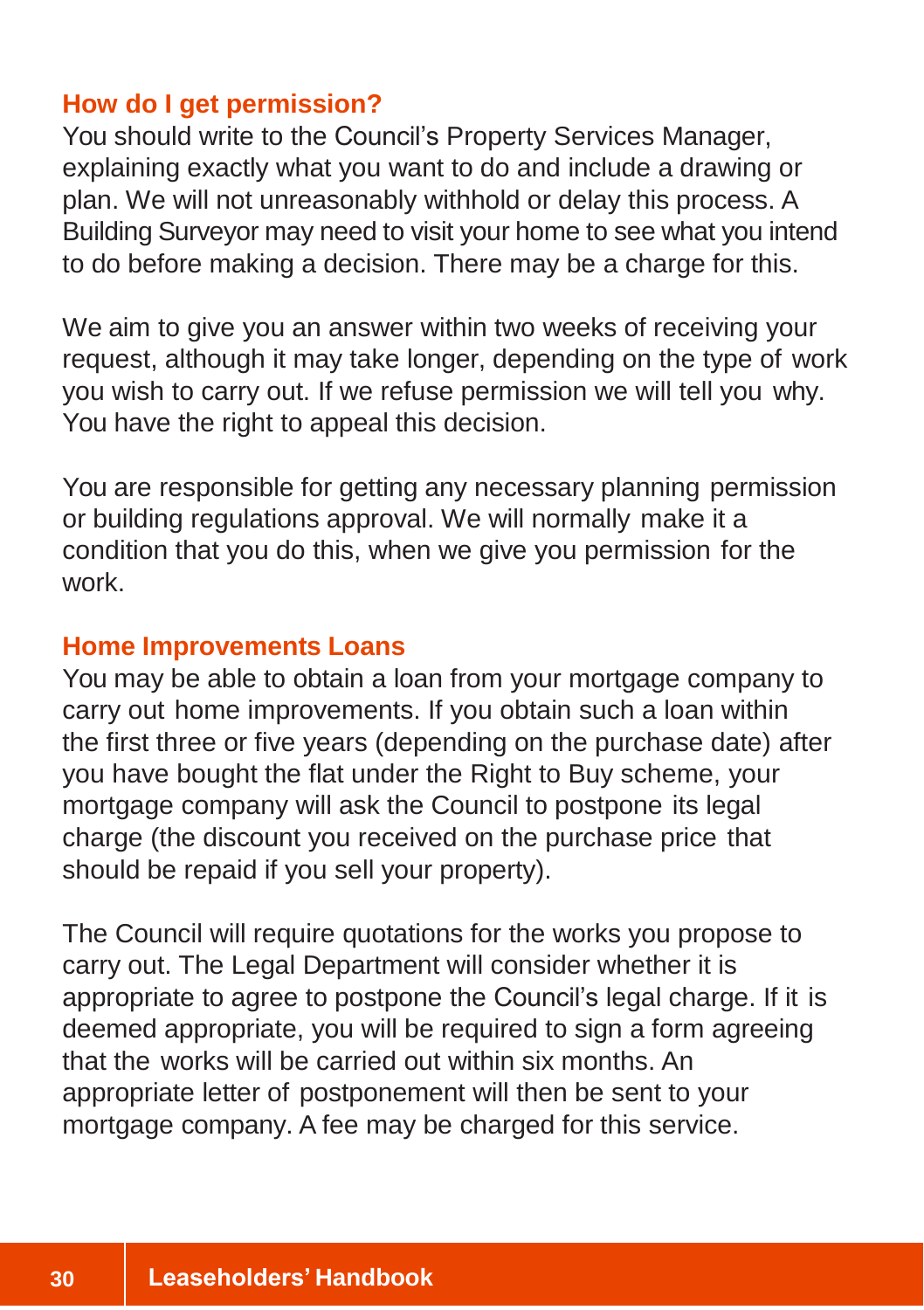## **Section 4 – Management of your block**

## **Living in a flat**

## **Living with your neighbours**

You may have people living above or below you, and may have to share landings and other common areas. You have a right to the 'quiet enjoyment' of your flat, and so do your neighbours. People who cause serious harassment to their neighbours can lose their home, even if they are leaseholders.

If you live in a flat or maisonette, please remember:

- Not to make too much noise, especially at night or early in the morning;
- Help keep the shared areas clean and tidy;
- Be a good neighbour. Remember that under your lease agreement you have a duty not to cause a nuisance or annoyance to your neighbours;
- You are also responsible for making sure both members of your household and your visitors should not do anything to annoy your neighbours.

#### **Shared areas and services**

The Council is responsible for maintaining the shared areas in your block, but everyone living in the block has a duty to keep them clean and use them properly. Remember, you pay a share of the cost of maintaining shared areas, so if you see someone causing damage to or misusing stairways, landings, parking areas, drying areas, security doors and other shared facilities, please tell us at once. If we get evidence of who caused the damage, we may be able to recharge them the cost.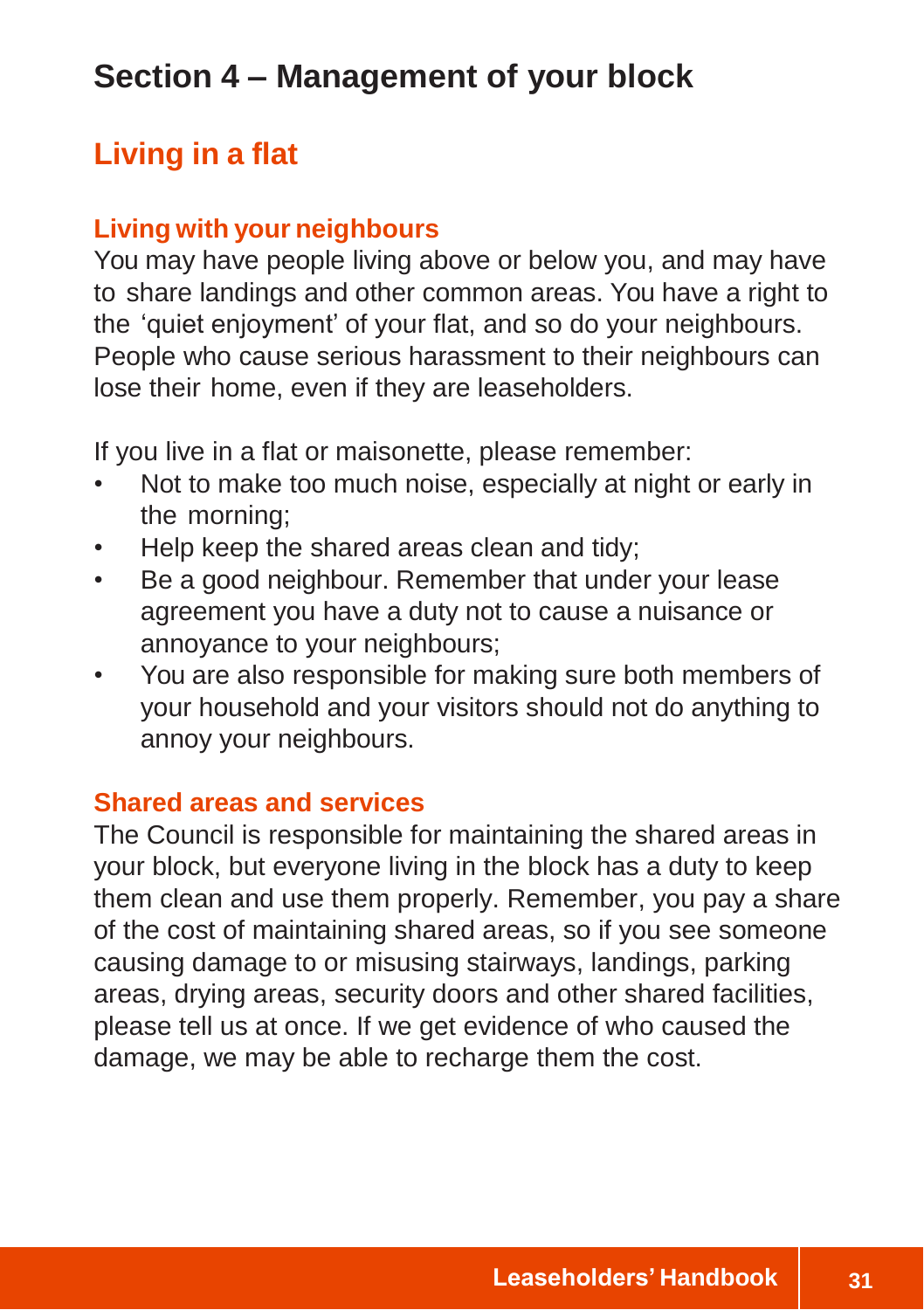If a repair is needed in the communal areas in your block, please report this to our contractor Kier, by telephoning 01529 416399. Do not assume that someone else will do it. If the lights are out on the stairs, please report this as soon as possible.

#### **Legal definition of Anti-Social Behaviour**

When dealing with Anti-Social Behaviour, the Council uses the following legal definitions:

- When dealing with anti-social behaviour, NKDC uses the definitions within the ASB Crime Policy Act 2014. This recognises the ASB is a broad term used to describe nuisance behaviour;
- Housing Act 1996 Section 153A(1) and 153B(2) 'Conduct, which is capable of causing nuisance or annoyance to any person, and directly or indirectly relates to or affects the housing management functions of a relevant landlord or consists of or involves using threatening behaviour, or to use housing accommodation owned or managed by a relevant landlord for an unlawful purpose'.

#### **You and your neighbours**

As a leaseholder, you have the right to expect the Council to deal with problems in your block, including neighbour nuisance issues. Taking action to resolve nuisance problems can take time. If you cause a nuisance or annoy your neighbours, you are breaking the terms of your lease agreement. You may also be breaking the law.

#### **Noise - how we can help you**

Noise nuisance or excessive noise can sometimes be a difficult issue to resolve quickly. We can all make noise from time to time, and the person causing the noise may not be aware that their normal living is causing annoyance to other people. Noise nuisance is rarely a deliberate act.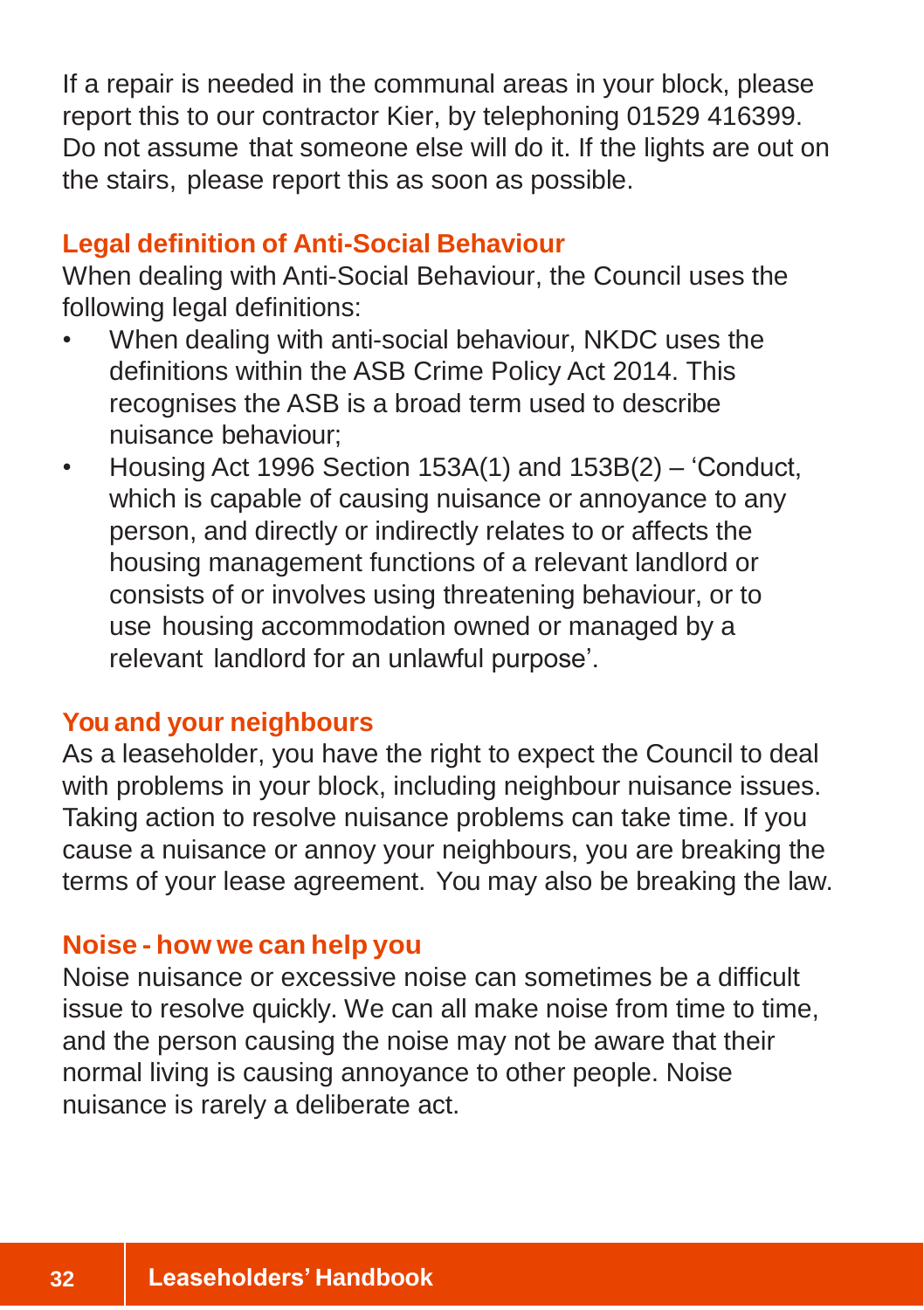Noise nuisance can include:

- Playing loud music or a loud television;
- Shouting and swearing;
- Banging and slamming of doors;
- People running up and down stairs or corridors or on uncarpeted floors.

If a neighbour is causing you noise nuisance, we suggest that you initially talk to them about the noise problem. If it continues then you should report it to the Council's Neighbourhood Services team. A council officer will follow up your complaint and can take appropriate action where necessary. This usually starts with a written warning if noise nuisance is found and proven. We can also recharge the costs associated with taking this action to the leaseholder.

You may be required to keep diary records of the nuisance. These are particularly useful if we need to take legal action. This type of action is always used as a last resort as anyone found to be causing nuisance can be evicted from their home. Alternatively you could also consult a solicitor or Citizens Advice Bureau and consider taking your own legal action to stop the nuisance.

#### **Harassment**

If you or anyone living in your home is suffering harassment from a neighbour, please report it to the Council's Neighbourhood Services team. You may need to collect evidence in the same way as described for noise nuisance above. You must also make sure that you, your family, or any visitor to your home, do not cause harassment to your neighbours. This includes:

- Violence or threats of violence;
- Abusive or insulting words or behaviour;
- Damage or threats of damage to property;
- Any action that interferes with a person's peace, comfort or convenience.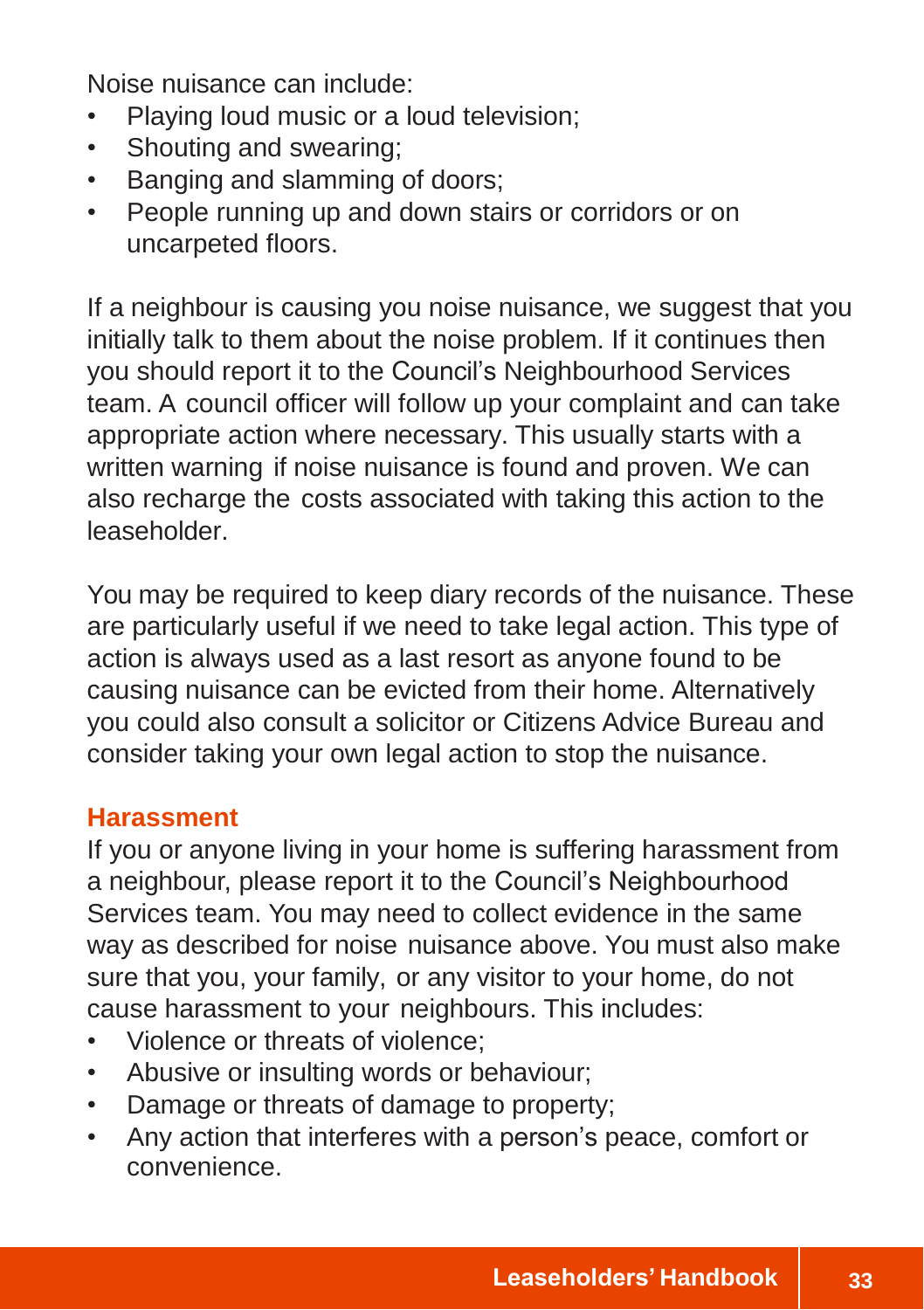You must report criminal matters to Lincolnshire Police. The Council cannot investigate crime. This includes threats of violence, damage or something which causes you fear for your safety.

#### **Harassment of our staff or representatives**

You, members of your household or visitors invited to your home must not harass, threaten violence or be violent towards Council staff or representatives. If this happens we will take further action, which may include legal action against you.

## **Racial harassment**

Racial harassment is a serious offence. If you, members of your household, or any visitor to your home threatens, abuses or insults your neighbours in a racist manner, you may be prosecuted. In serious cases, you could lose your home. We will help any council tenant or leaseholder who is the victim of racial harassment. If you are the victim of racial harassment, you should report it to the Council's Customer Services Centre. You should also think about telling the police.

## **Vandalism and graffiti**

Even though this is rare, we need your help to stop vandalism and acts of damage. You should report any incident to the Customer Services Centre and to the police. We will treat all reports confidentially.

## **Pets**

A condition of your lease is that you must not keep pets, e.g. any animal, bird or reptile, in your flat without permission from the Council. If you are given permission (a licence) to keep a pet you must make sure it:

- Is kept under control;
- Does not annoy neighbours;
- Is not allowed to roam the estate; and
- Does not foul the communal areas.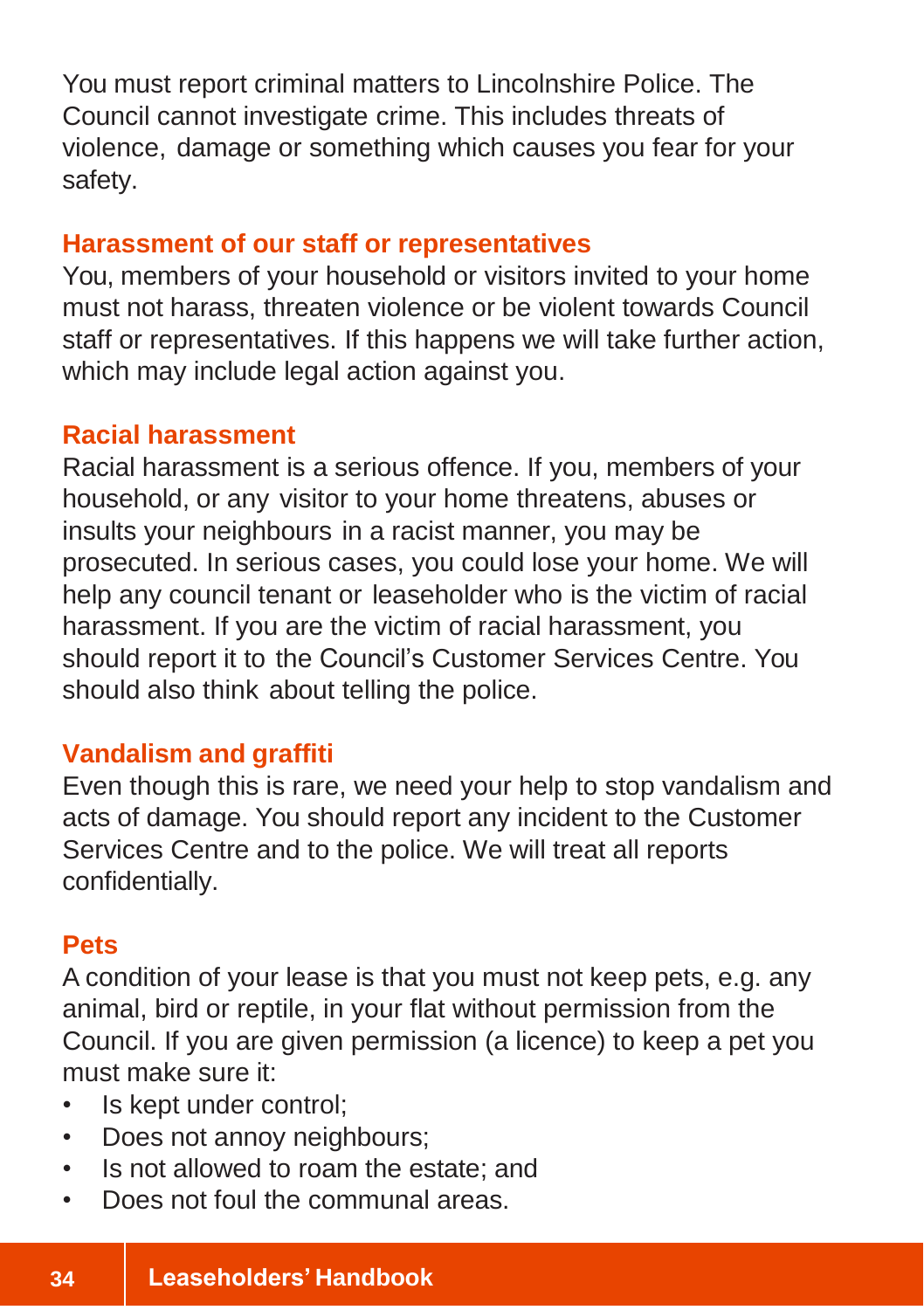If your pet is found to cause a nuisance, we will ask you to control its behaviour. If this does not solve the problem, we will ask you to find a new home for your pet.

If you are thinking of getting a pet, you should think carefully whether it is suitable for keeping in a flat and then seek written approval from the Council's Neighbourhood Services team.

If you are having problems with dogs, either your own or someone else's, a dog warden may be able to help. Contact the Council's Customer Services team for further information.

#### **Gardens**

If your flat has a garden, you are responsible for keeping it tidy. You should not allow rubbish to build up, as it may cause a health hazard and encourage mice and other pests.

If there are communal gardens around your block, the Council will maintain them. You must not drop litter or park or drive a vehicle on the grass. As leaseholder you will pay your share of the cost of maintaining the communal gardens in your service charge, including grass cutting, shrub and hedge maintenance charges.

#### **Satellite dishes and aerials**

If you want to fit a satellite dish or aerial to the outside of your flat, you must gain our permission in writing first. You may also need planning permission. See Section 3 - 'Making your own alterations', which explains how to get the Council's permission.

#### **Car parking**

Most blocks of flats have shared parking areas. Some flats have their own driveway to park on. Parking in shared areas is generally on a 'first come, first served' basis.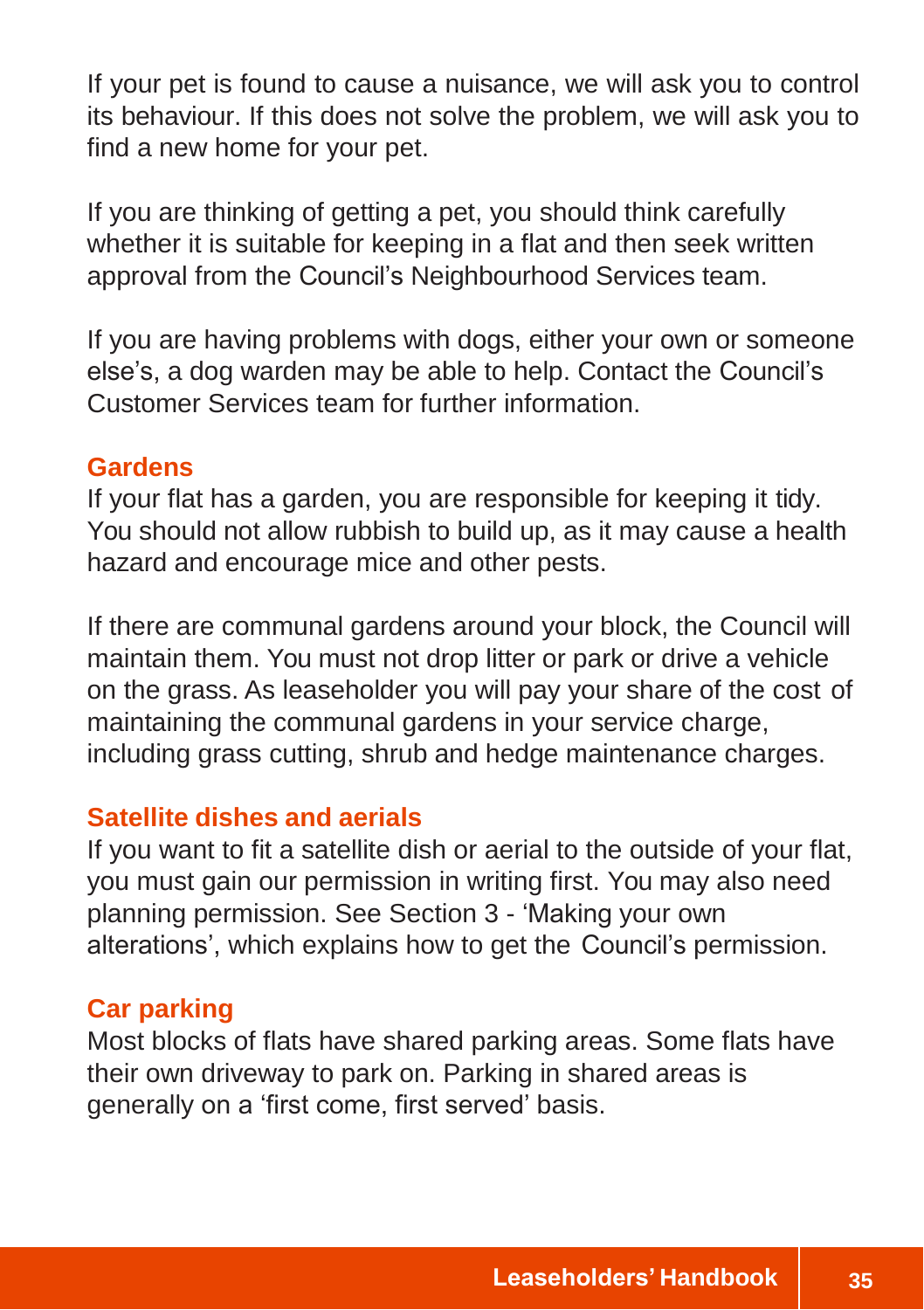Please remember to consider others when you park and do not:

- Cause an obstruction as you could prevent emergency vehicles from getting through;
- Park in front of entrance doors and fire exits;
- Park on the footpath it is an offence;
- Park or drive a motor vehicle over grassed or garden areas, unless you have a hard-standing and dropped-kerb;
- Park lorries or trucks on the Council scheme access roads, or in shared parking areas.

You can carry out minor repairs to your own vehicle:

- In a shared parking area;
- At the roadside;
- In your garage.

Provided you do not:

- Disturb your neighbours;
- Soil the roadway or parking surface;
- Leave rubbish.

You should not do major repairs to your own vehicle or do repairs for other people, whether you are being paid or not.

## **Garages**

The Council also owns and rents out garages. If you would like to put your name down for a garage or would like further details, please contact the Council's Housing Administration team.

## **Refuse**

The Council operates a fortnightly refuse collection service. This service generally includes provision of wheeled bins and requires you to separate landfill, recyclable garden and household waste. If you have any questions about the waste collection service, please contact the Council's Customer Services team.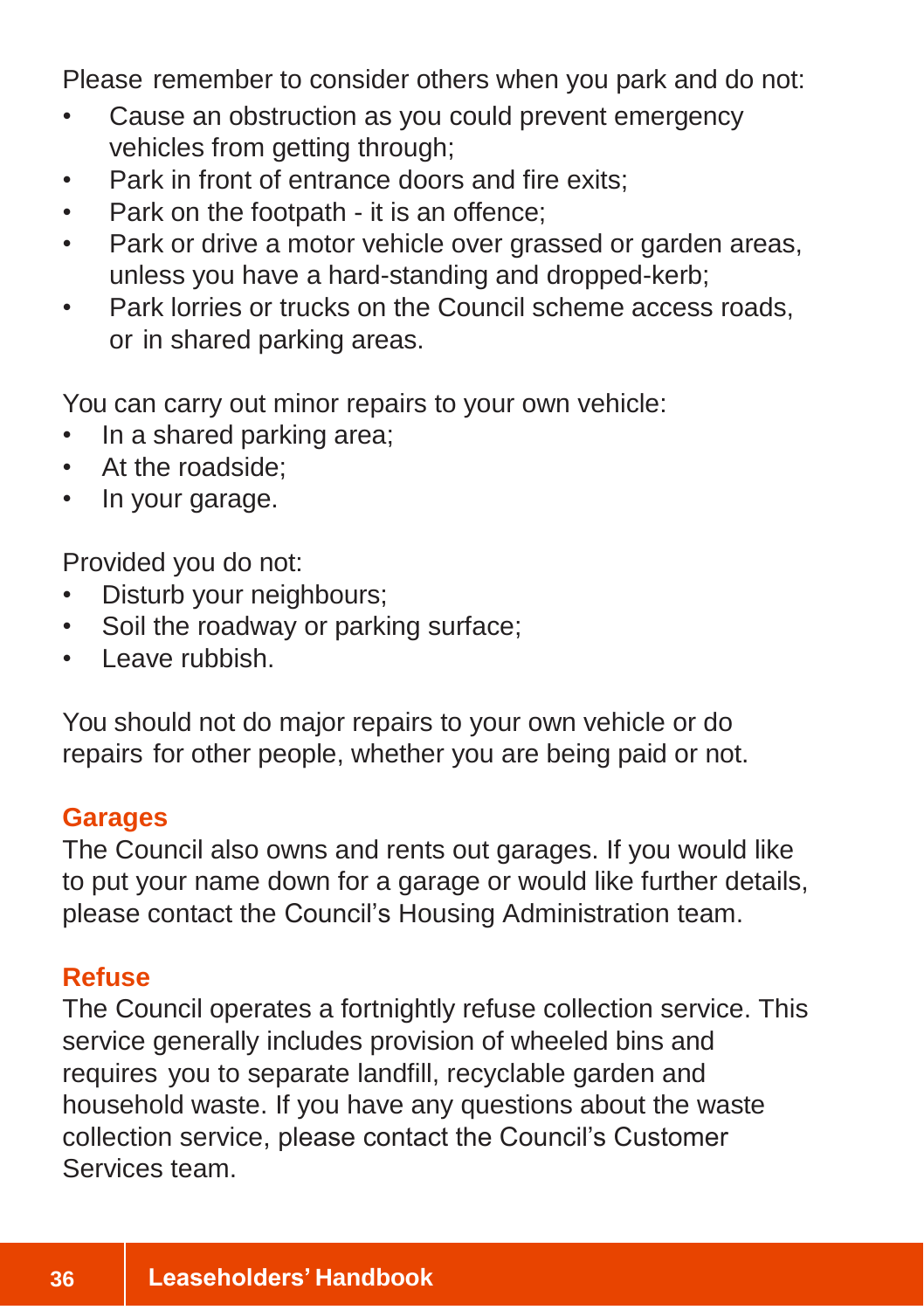The Council also operates a service for collection and disposal of bulky items. You should not leave bulky items in communal areas. For further details about this service contact the Council's Customer Service team. A fee may be charged for bulk waste collection.

Alternatively you can take your items to your local Household Waste Recycling Centre. Details of local facilities are provided on page 51.

If you discover any fly-tipped waste, do not touch it as it may contain syringes, broken glass, toxic chemicals or other hazardous substances. Instead, try to determine what it consists of and how much of it there actually is. Also take note of its exact location, including whether it is near water.

If you see someone fly-tipping, make note of the time and date that it happened, descriptions of the people who were doing it, where it took place and what was actually dumped.

To report a case of fly-tipping, please contact the Council's Customer Service team.

#### **Rats, mice and other pests**

If you have rats, mice, fleas, cockroaches or any other type of household pest in your home, please contact the Council's Customer Services team for further information on pest control services. A fee may be charged for these services.

#### **Condensation**

Condensation can cause damage to walls, windows and general decorations of your home and occurs when moist air meets a cold surface, such as windows and walls. It is often caused by poor ventilation when cooking, washing, taking hot baths and drying clothes indoors.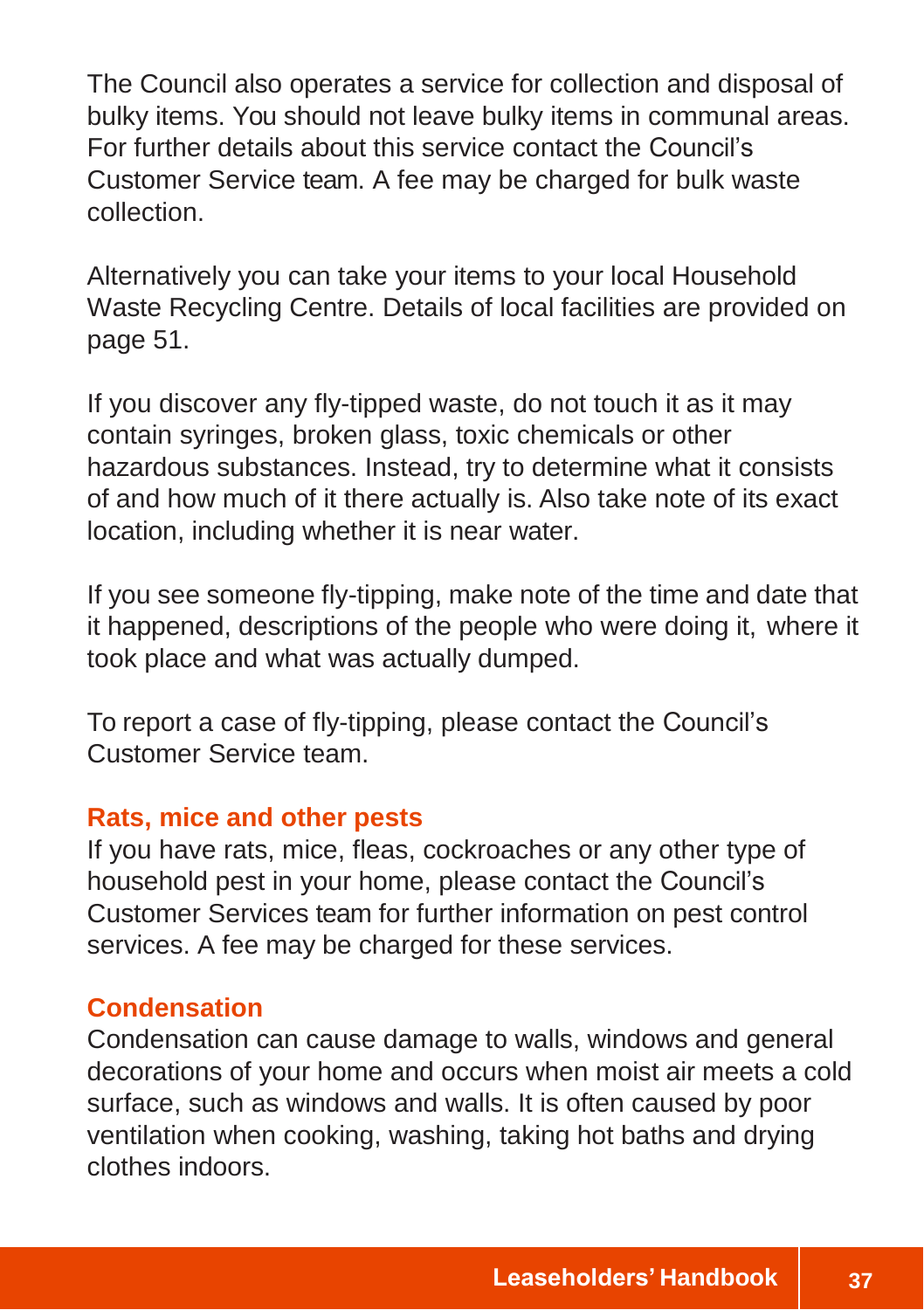To limit condensation, try to make sure:

- There is enough constant heat in your home, so there are no cold surfaces for moisture to settle on;
- There is some ventilation in each room by opening windows or by turning on extractor fans where fitted. When cooking, put lids on saucepans, close the kitchen door and open a window or turn on the extractor fan;
- You reduce the amount of water in the air by drying clothes outside if possible. If it has to be done indoors, keep a window open and vent any tumble driers to the outside;
- When running a bath, run the cold water before the hot to reduce the amount of steam, and keep the bathroom door closed. Afterwards, keep the window open and leave extractor fans running until walls and windows are dry. Don't let the moisture escape into other rooms;
- Avoid using paraffin and liquid gas heaters that give out water vapour as they burn and make condensation worse. Paraffin heaters can also be dangerous.

## **General rights of entry**

You must allow staff employed by the Council and its contractors to enter the flat to examine the state and condition of it, following reasonable prior written notice from the Council. This is usually three days.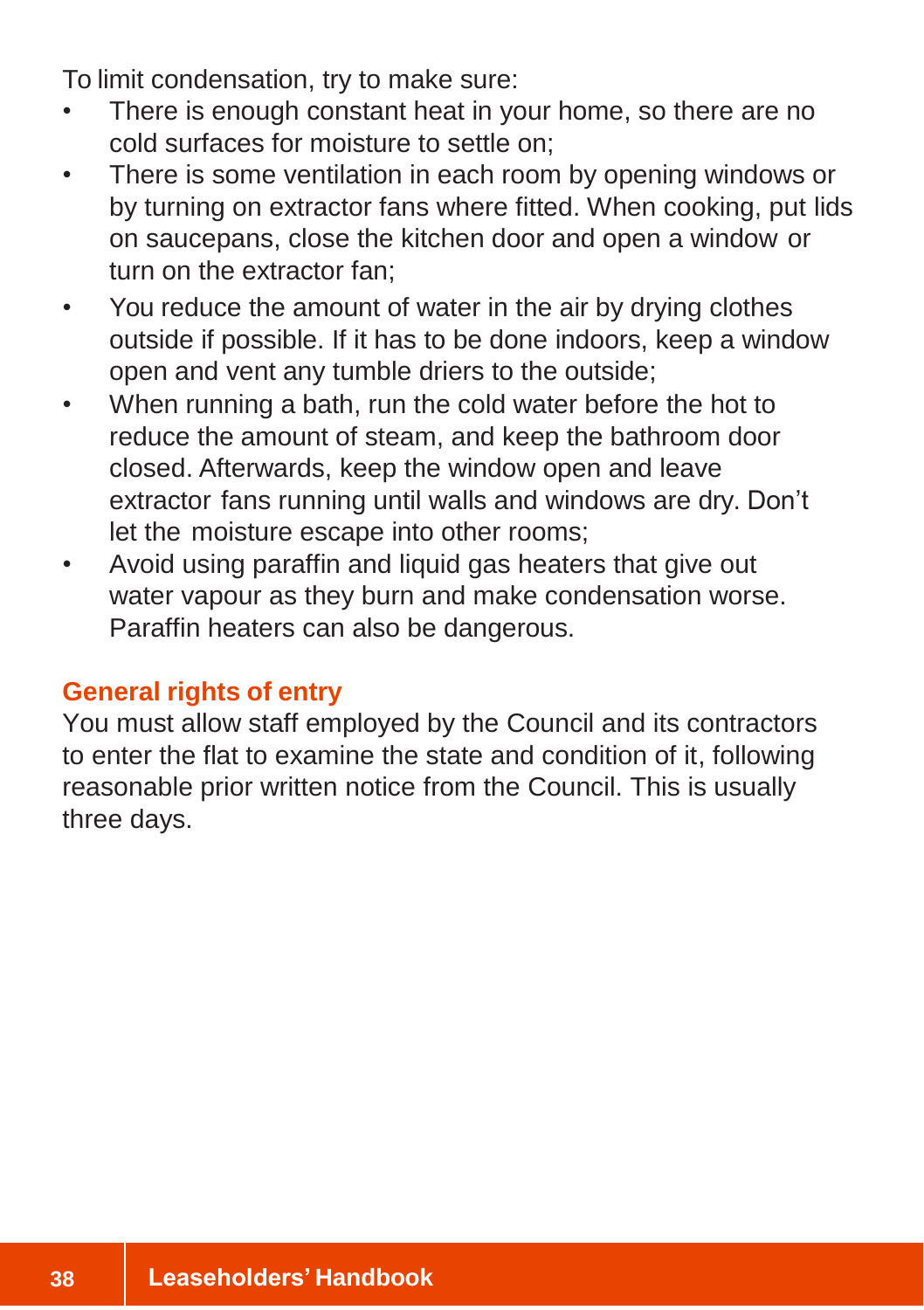## **Section 5 – Service Charges**

## **Why do I have to pay service charges?**

When you bought your lease, you signed a document agreeing to be responsible for the payment of your share of the costs of maintaining and managing the building. These costs are shared with your landlord and other leaseholders. This is a legal duty set out in your lease.

#### **How costs are spent**

As your landlord, the Council has a legal responsibility to maintain the building. If we did not do this, the building would deteriorate. All contracts issued by the Council are subject to competitive tendering regulations to make sure that the contractors we use give value for money. The costs are shared among all the flats in the block using a percentage rate share. For example, if there are four flats in your block, you pay 25% of the costs associated with your block. The rent paid by our tenants includes an element to cover the cost of repairs to their homes.

We will always be fair about service charges. We will explain how they are calculated, and you can query any charges. As a leaseholder, you are also responsible for paying ground rent, currently £10 per year, along with your Council Tax, water and sewerage charges and your own home contents insurance.

#### **How your charges are calculated**

Your service charges are made up of the following costs and should be paid quarterly in advance:

- Ground rent, currently set at £10 per year under the Housing Act 1985, and billed annually for the period 1 April to 31 March;
- Day to day minor repairs and maintenance of the block of flats;
- Window cleaning, electricity and heating costs for communal areas;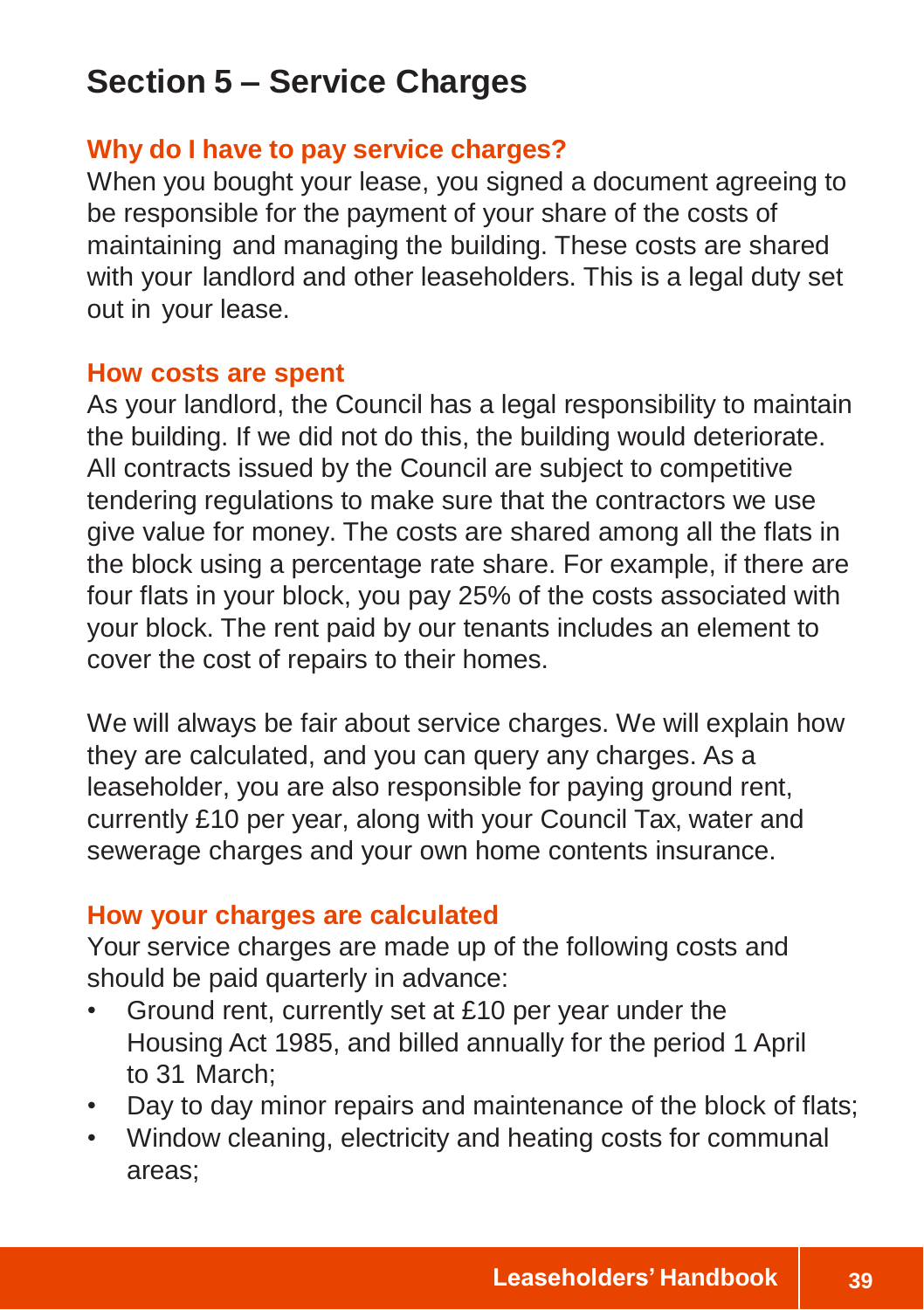- Grounds maintenance for shared garden areas and other communal areas around your block;
- Management charge (our costs in managing leasehold flats);
- Buildings insurance;
- Door entry maintenance, where applicable.

These costs will be shown on your service charges invoice. If you do not pay your share of the costs, you are in breach of your lease agreement. This could lead to the Council taking you to a leasehold tribunal and then to the courts to have your lease forfeited. In these circumstances, you could lose your home.

#### **Different ways to receive your bill**

Around March each year, we will send you an estimated bill for service charges for the new financial year. These charges will normally cover all or most of what we expect to charge you throughout the year. However, actual costs may differ slightly. You will also receive an annual statement that shows the costs you have actually paid throughout the whole year. This is produced within six months of the end of each financial year (March 31). If the amount you paid as outlined in the estimate is greater than the final account, you will receive a refund. However, if the actual charges for the year turn out to be higher than what were estimated, you may receive a bill with additional charges with the statement.

#### **18 month rule**

The Council must send you a demand within 18 months of incurring costs.

#### **Rights to further information**

A leaseholder has the right to inspect documents relating to their service charges and can inspect the relevant accounts, within six months of receiving the service charge summary. The Council must arrange this within one month of a leaseholders' request.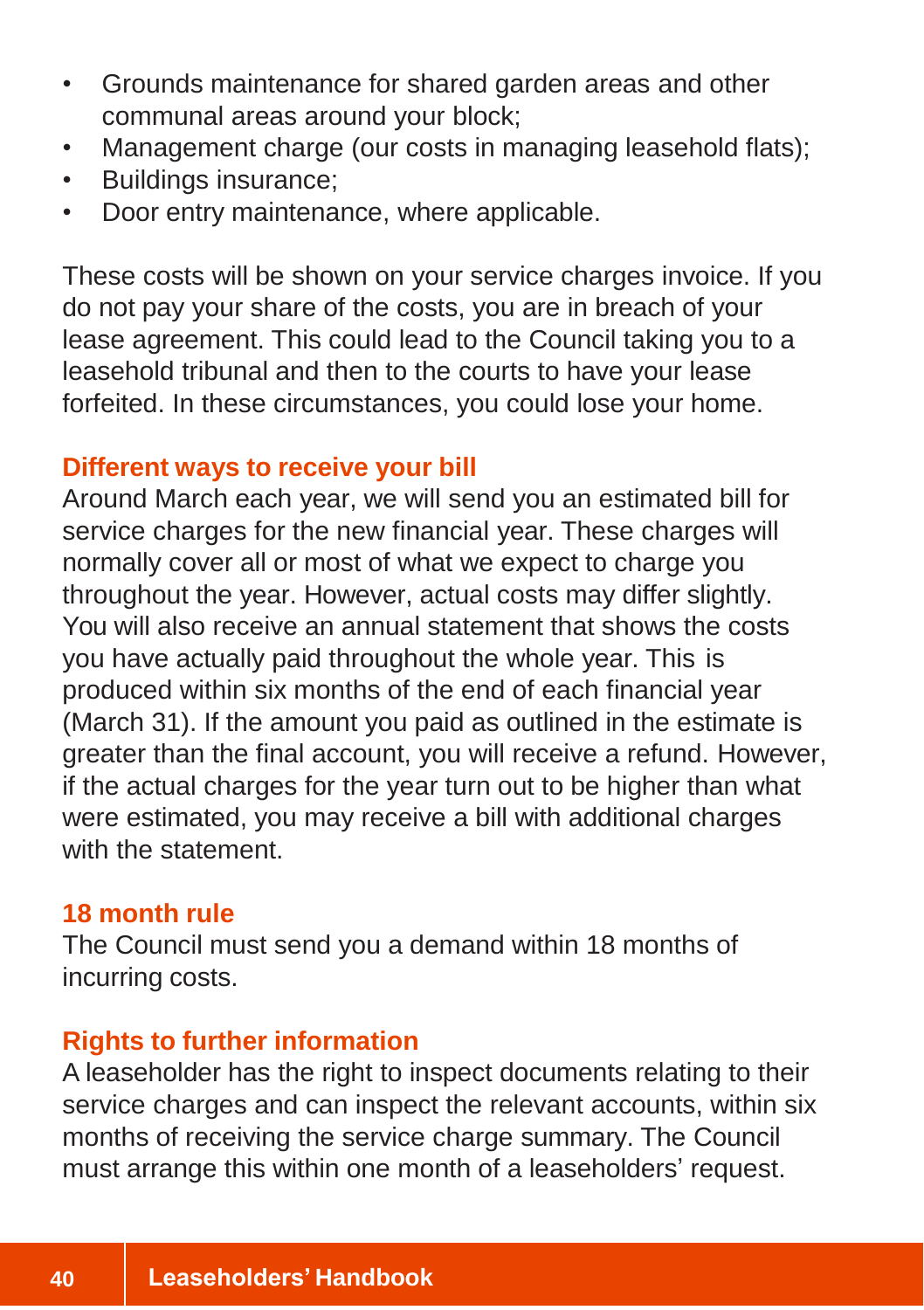## **Paying your bill**

You need to pay your invoice within 30 days, or by the dates detailed in your lease. If you are unable to do this, you should contact the Council's Neighbourhood Services team, to make alternative arrangements.

The Council offers a wide range of payment methods:

- **• Online**  visit [www.n-kesteven.gov.uk](http://www.n-kesteven.gov.uk/) and go to online payments;
- **• Direct Debit** contact the Council's Neighbourhood Services team for forms and further information;
- **• 24 hour automated telephone payment system** by credit or debit card - telephone 01529 308180. This method is secure, and easy to use;
- **• By cheque, debit or credit card** by visiting the Council offices in Sleaford or at Info-links North Hykeham. See back of handbook for the full address and contact details;
- **• Standing order** from your bank;
- **• At the Post Office** the standard Post Office counter fee will be charged at all Post Offices;
- **• At Payzone outlets** contact the Council's Neighbourhood Services team to request a plastic payment card.

## **The first five years**

If you buy a council flat as a secure tenant under the Right to Buy scheme, we have to tell you how much your service charges are likely to be in the first five years. We do this by estimating work and repairs to your block during this time, and how much they may cost.

Once we have estimated the cost of your major works for the first five years and have notified you of this, we cannot charge you more than the amount shown for these jobs, plus inflation. These costs will be shown on the itemised works sheet that is attached to your offer to purchase.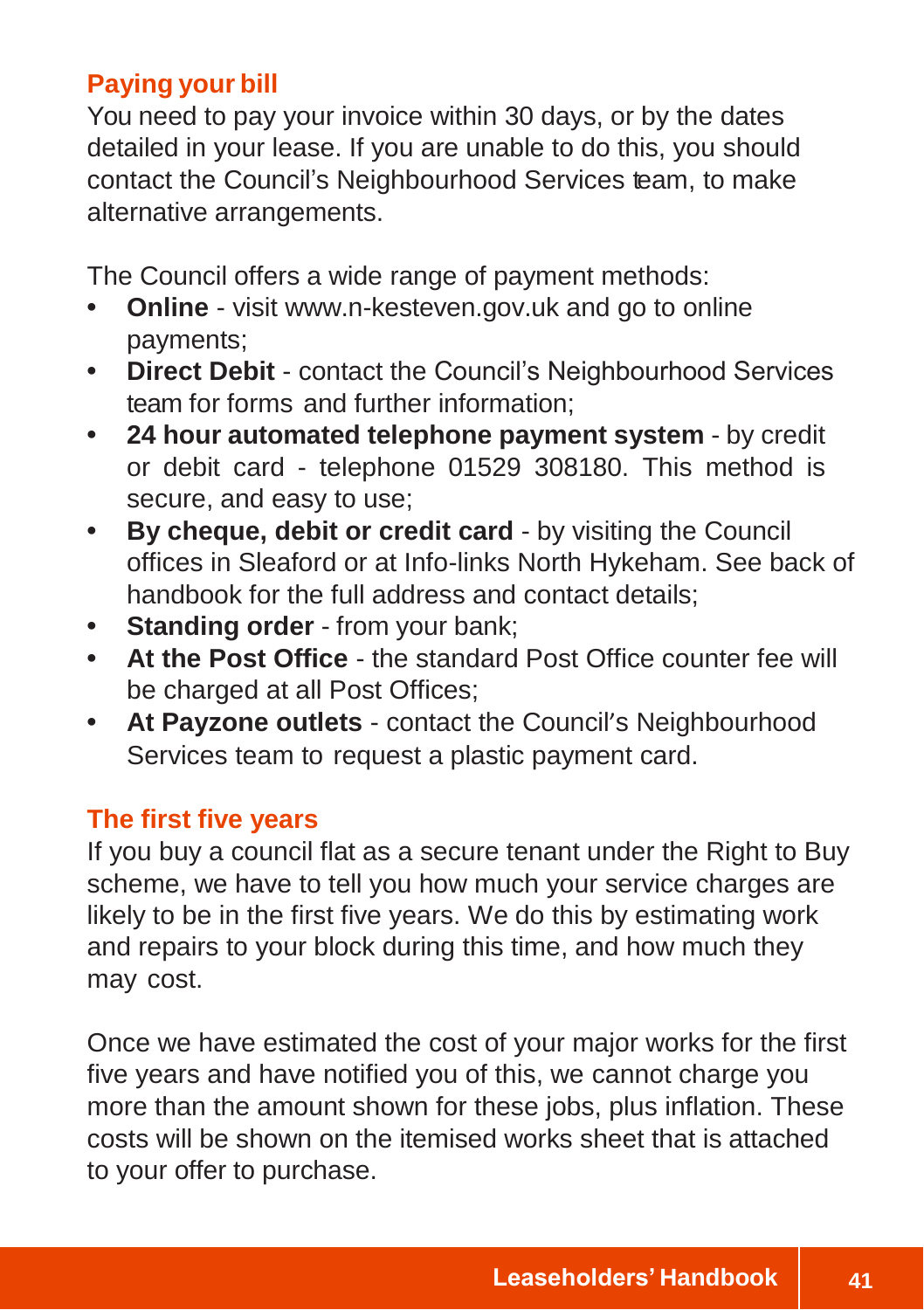For example, if your itemised works summary does not show external decorating and the Council decides to paint the outside of your block of flats two years after your purchase, we would not be able to charge you for the works. If we over-estimate any costs on the summary, we will only charge you what the works actually cost.

After the first five years, you then have to pay your share of the actual cost of any works and repairs. The five-year protection period applies to repairs and improvements from the date the first buyer purchases the lease. If you sell the lease within this time the next buyer is entitled to the remainder of the five-year protection period. There is no new five-year period each time the lease is sold on.

## **Your right to be consulted**

Under Section 20 of the Landlord and Tenant Act 1985, you have a right to be consulted about major repairs to your block. 'Major repairs' means any work to be carried out on your block that is expected to cost more than £250 for any property in the block. However, under the Common hold and Leasehold Reform Act 2002, a further stage in the consultation has now been introduced. If we expect a job to cost any leaseholder more than £250, in most cases we must now:

- Consult you before contracts are awarded;
- Give details of the work to be done;
- Give reasons for doing the work;
- Give you the opportunity to nominate, within 30 days, a contractor who you think could and would be interested in doing the work.

Following this initial consultation stage, tenders will be required from contractors, including any nominated by you, to carry out the work, and all estimates received will be considered. We will then be in a position to send you a Section 20 Notice for the work.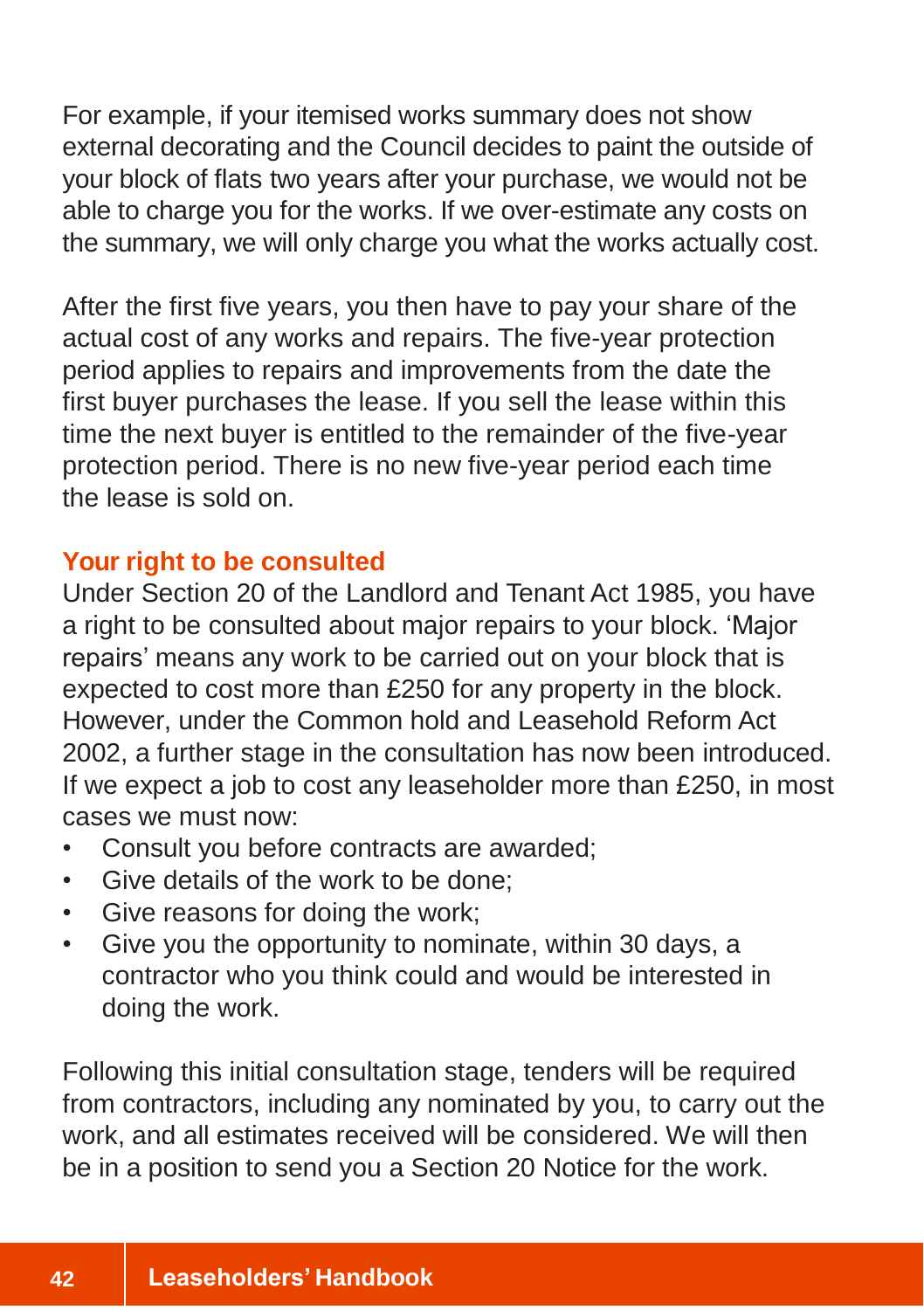This notice will:

- Provide you with a full description of the work required;
- Give you at least two cost estimates from different contractors, one of which is independent of the council;
- Tell you who to send your comments to about both the proposed works and estimated costs; and
- Give you at least one month to give us your comments.

The Council will then consider all comments made.

We may also put up a notice in the entrance of your block. This will include the name and telephone number of the council officer you can speak to about the job.

These rules do not apply if we have to start work urgently in response to a genuine emergency, such as gale damage to the roof. Your views are important to us so please tell us if you feel we have not consulted you properly about major works.

## **Charging for major works**

When major works are carried out, there are time limits that the Council must follow when:

- Charging for the work;
- Sending a Section 20B notice to say costs have been incurred and the right to charge at a later date is reserved.

Charges for major works are invoiced as a separate item, and are not included in your annual service charge bill.

## **If you have difficulty paying your service charges or major works invoice**

If you cannot pay your service charge bill straight away, do not ignore the problem - it will not go away, and you could end up losing your home if you make no attempt to pay.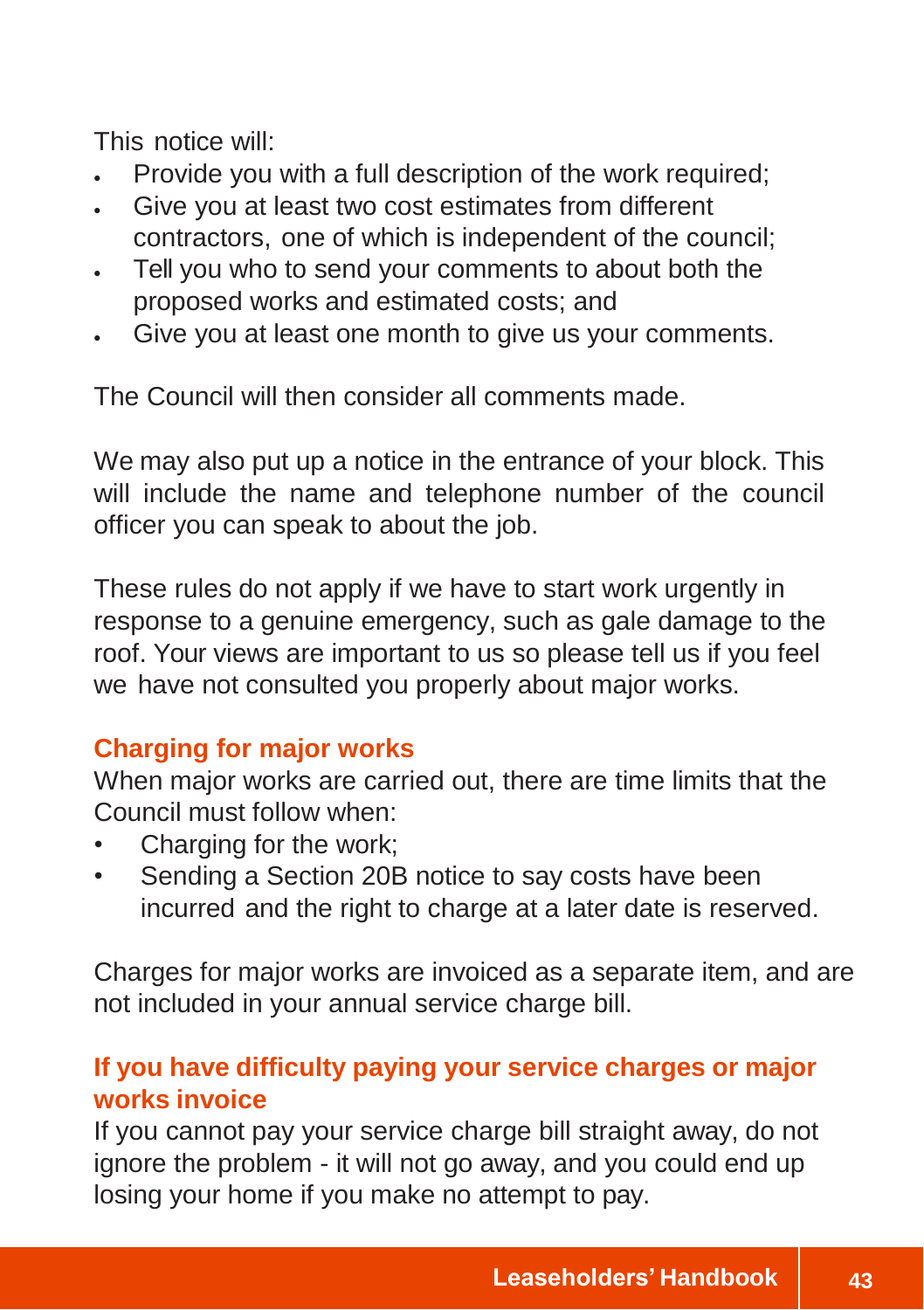Firstly, check if you are entitled to any benefits. Leaseholders cannot get Housing Benefit, but you may be entitled to Council Tax Benefit and, in some cases, other income related benefits.

For further details contact the Council's Customer Services Team. You can also contact the Council's Money Advice Service or the Citizens Advice Bureau for further assistance.

There are also ways in which we can help you spread the cost of a large bill:

- You can ask to pay by monthly instalments. This will allow you to spread the cost over 12 monthly payments;
- If you cannot afford to spread the cost over one year, you can ask for a loan that will spread the cost over several years.

A loan is a good way of dealing with a bill that is unusually large, such as window replacement or refurbishment of your block.

There are three main ways you can obtain a loan to cover all, or part, of your service charges:

- Personal loan (ask your bank or building society for details);
- Secured loan from your mortgage lender;
- Secured service charge loan from us.

A secured loan is a loan 'secured' against your property, like a mortgage. It means that the lender has a right to recover the loan from the value of your property - by selling it if necessary - if you do not make the proper repayments.

**Please be aware** - you could lose your home if you do not keep up the repayments on a secured loan.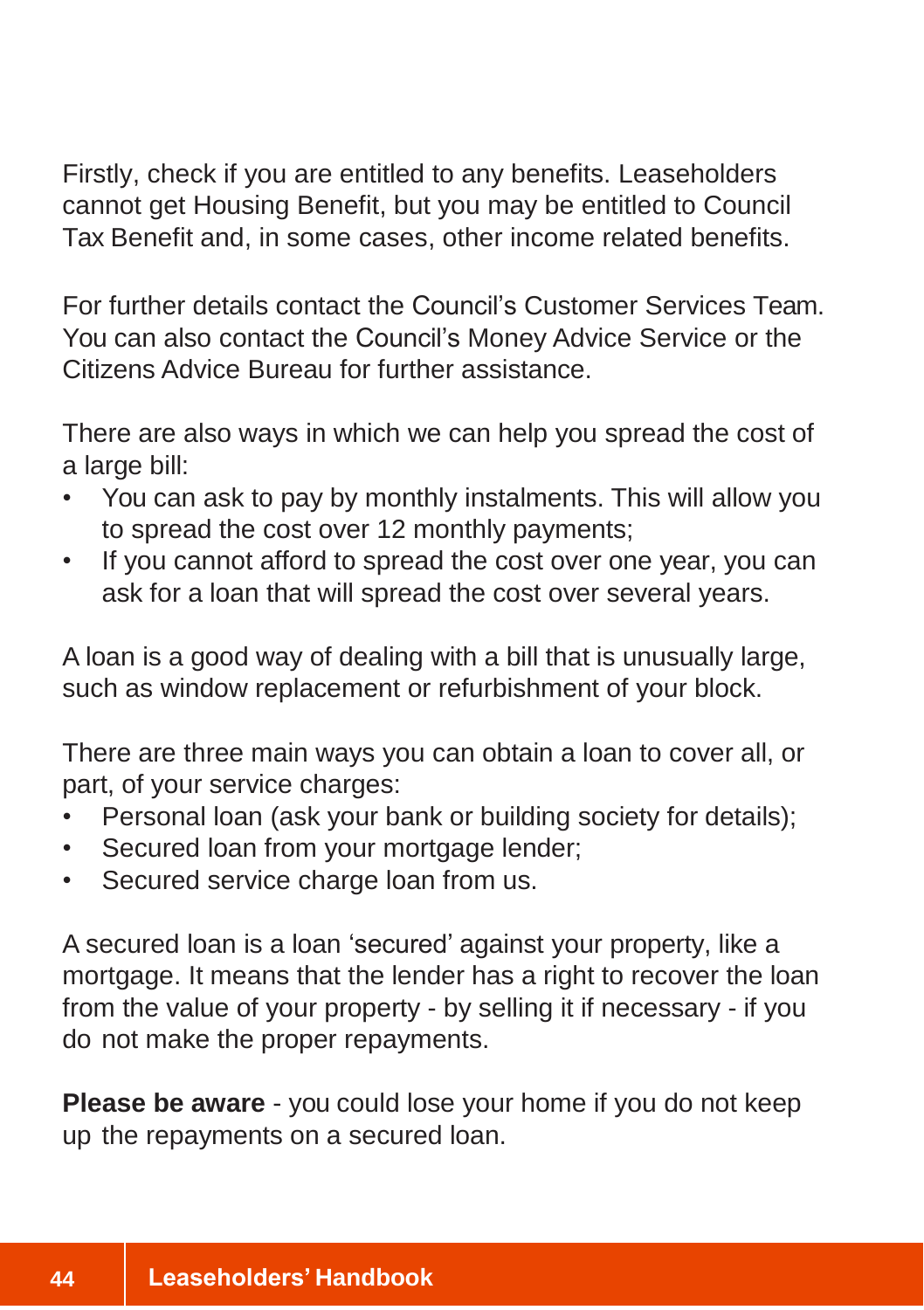## **Service charge loans you can get from the Council**

Loans under the Housing (Service Charge Loans) Regulations 1992. To qualify for a loan, the following conditions must be met:

- You bought your property through the Right to Buy scheme;
- Your lease was purchased less than ten years before the date of the invoiced charges;
- The loan must be for a minimum of £954\*;
- The charges in the accounting period must total more than £2,863\*;
- The maximum amount you may borrow under these provisions is currently £38,171\*

\* The figures given vary and are revised each year. The figures given above refer to the 2016/17 accounting period.

The period over which repayment is made must not exceed:

- Loans less than  $£1,500 -$  three years
- Loans of amounts between £1,500 and £4,999.99 five years
- Loans of greater than  $£5,000 -$  ten years

Please note: The loan amount will be secured by a charge on your property. Administration costs of up to a maximum of £130 may also be charged – you can pay these immediately, or add them to the loan. Interest will also be charged on the loan.

To claim your right to a loan you must apply, in writing to the Neighbourhood Services team, within six weeks of the date of your invoice.

## **What if I don't agree with my charges?**

We will always try to calculate your charges properly and fairly, but if you think we have miscalculated or charged you for something you haven't had, please contact the Council's Neighbourhood Services team. We will recheck your account details and let you know what we find out.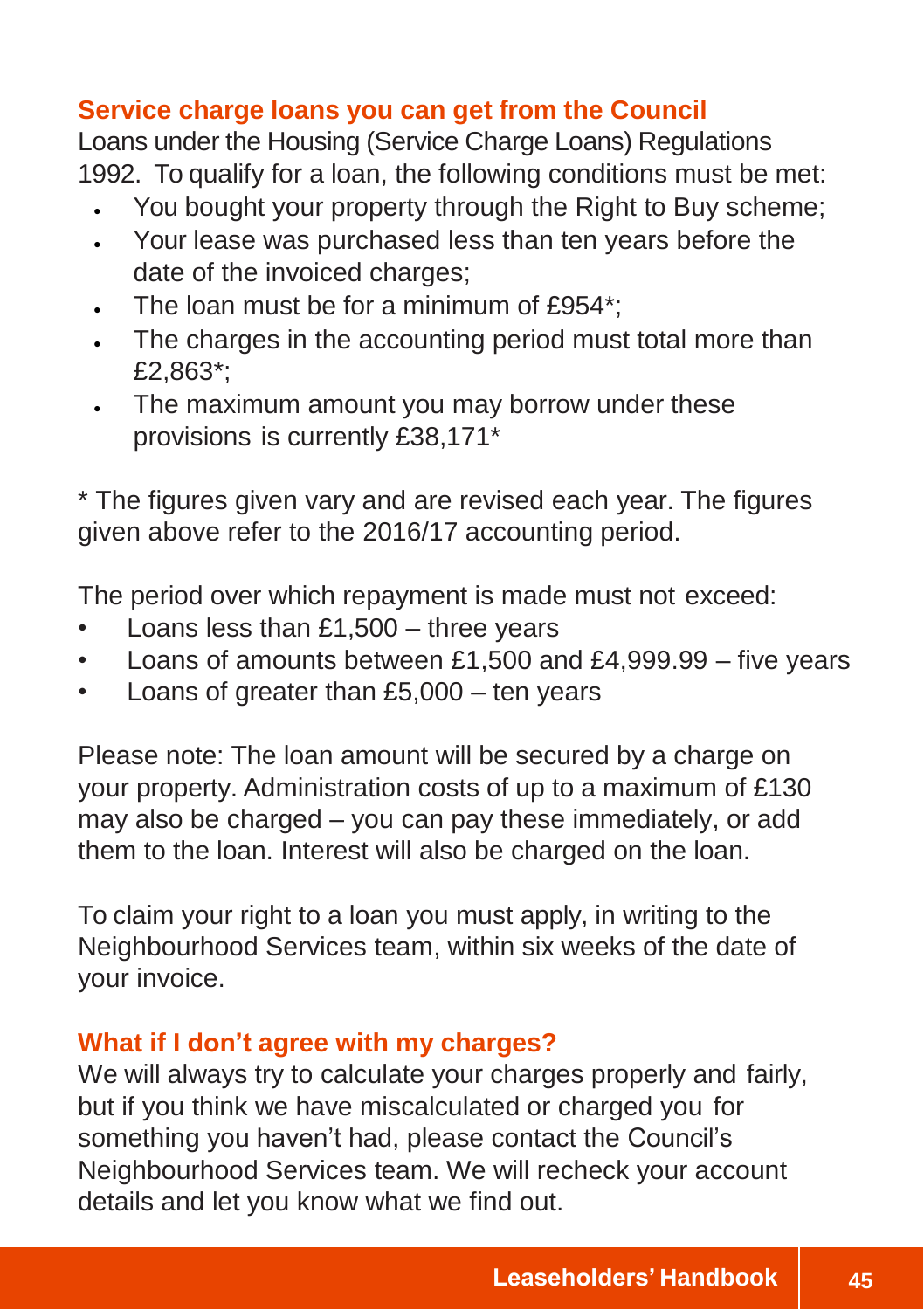If you are still unhappy please write to the Council's Neighbourhood Services team, and explain your reasons - be clear exactly what you are disputing and why. Your case will be investigated fully and a response sent to you, usually within 28 days.

If you still think you are being charged unfairly, you will be able to apply to an independent Leasehold Valuation Tribunal.

The Leasehold Valuation Tribunal came into effect in April 1997. Either the leaseholder or the landlord can apply to the Tribunal to settle a dispute over charges. The Tribunal will decide whether the:

- Cost of the services we are charging for is reasonable;
- Work being charged for is of a reasonable standard;
- Amount we are asking for in advance is reasonable.

You cannot appeal to a Tribunal if:

- A Court or Tribunal has already made a judgement about your charges;
- You have previously agreed that the charges are correct.

The Tribunal may decide:

- You must pay all of the charges;
- We must reduce our charges to you;
- The charge is not payable.

Once the Tribunal has made a decision, both the Council and leaseholder are bound to accept it. There is a right of appeal to the Land Tribunal against the decision - but this must be approved by the Leasehold Valuation Tribunal or Land Tribunal.

The Tribunal can charge up to £500 to hear your case. It may decide to charge you costs, or it may decide to charge costs against us. The Tribunal is more likely to charge you if it thinks your claim is not justified.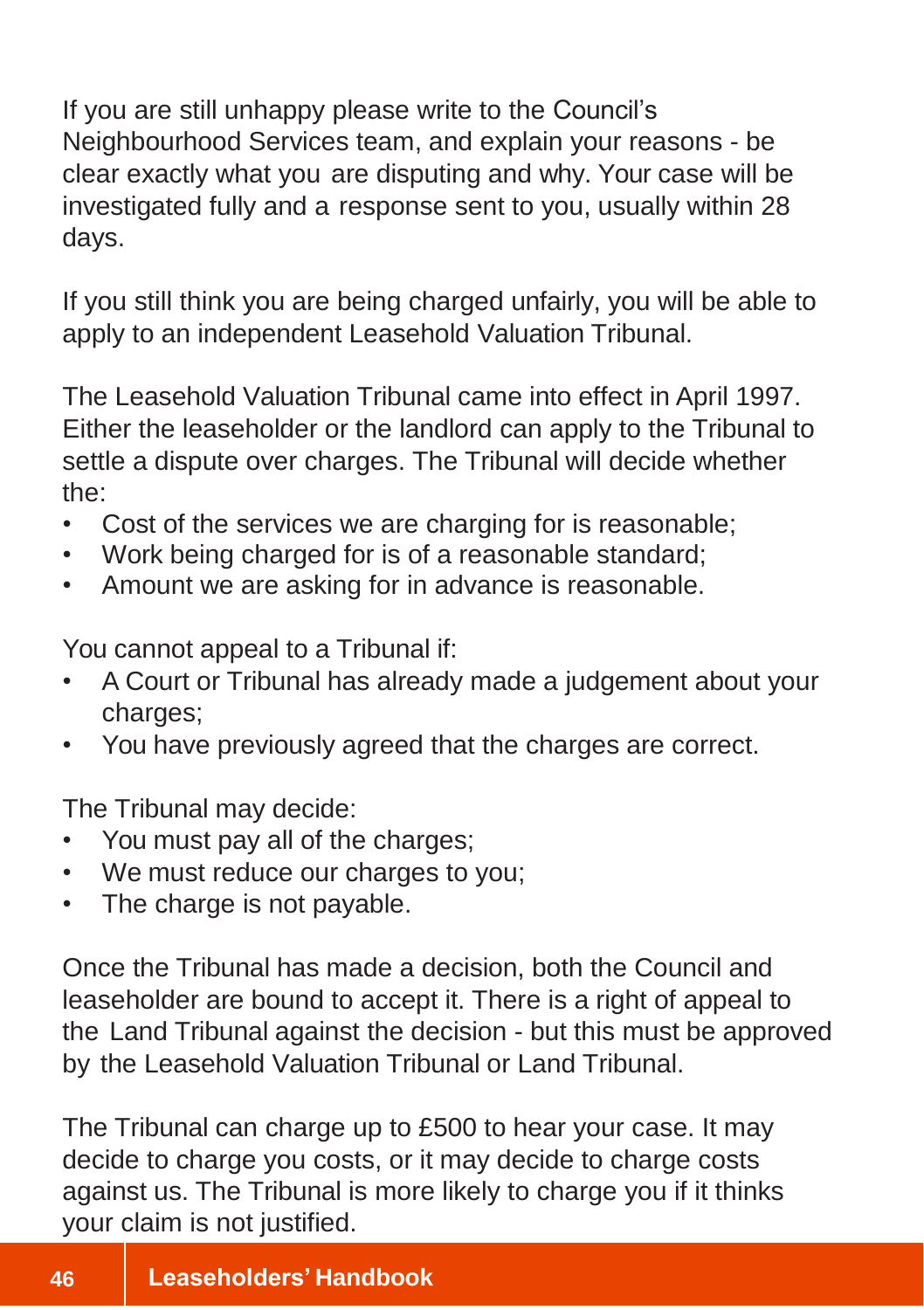If you want your service charges to be considered by a Leasehold Valuation Tribunal, let us know and we will provide you with the details.

## **What happens if I don't pay my charges?**

Your lease is a legal contract between you and the Council. It requires you to pay all reasonable charges incurred by the Council in managing and maintaining your block. If you refuse to pay your charges, you are in breach of contract, and we can start proceedings to have your lease forfeited.

If you have a loan from a bank or building society, we would tell them before we start legal action. As they have a legal interest in the property, they could decide to pay the bill and then take their own legal action against you.

If you have problems paying your charges, we will always try to help by agreeing payment plans.

If it becomes clear that you are making no effort to pay your charges, we can:

- Apply to a Leasehold Valuation Tribunal for a determination that your charges are fair; and then
- Apply to the court for your lease to be forfeited, and your home repossessed.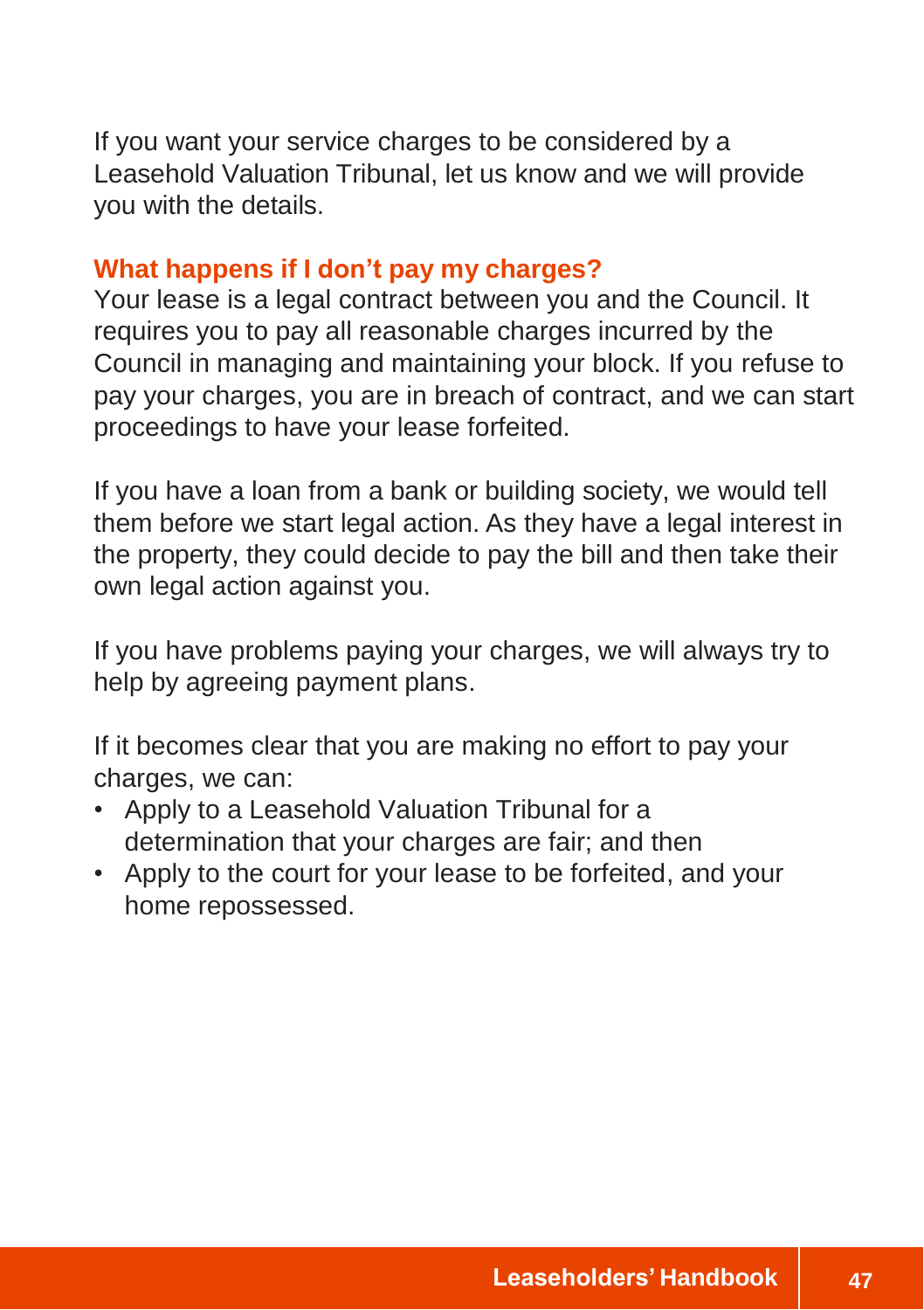## **Having your say**

We want you to have a say in how Housing Services are delivered. You can do this by:

- Completing your satisfaction survey;
- Becoming a Tenant/Leaseholder Representative for your local area; or
- Becoming a member of the Tenant Panel.

By working together we can share ideas and make better decisions about the housing service. As an area representative you can be involved in discussions with your neighbours about services that affect your area.

## **Tenant Representative activities**

The Council holds regular meetings with Tenant Representatives. They give tenants the chance to have their say, and also get actively involved in how they would like services to be delivered and improved.

Leaseholders are welcome, and we are always pleased to see new faces. It could be that a problem you thought only affected you is brought up, and through discussion, it is possible a joint approach can be found in dealing with it.

If you would like to be involved, please contact a member of the Council's Customer Engagement Team.

#### **How to make a complaint**

We aim to give the best service possible to our customers. It helps if we know we are doing things well or if you feel we are doing something wrong.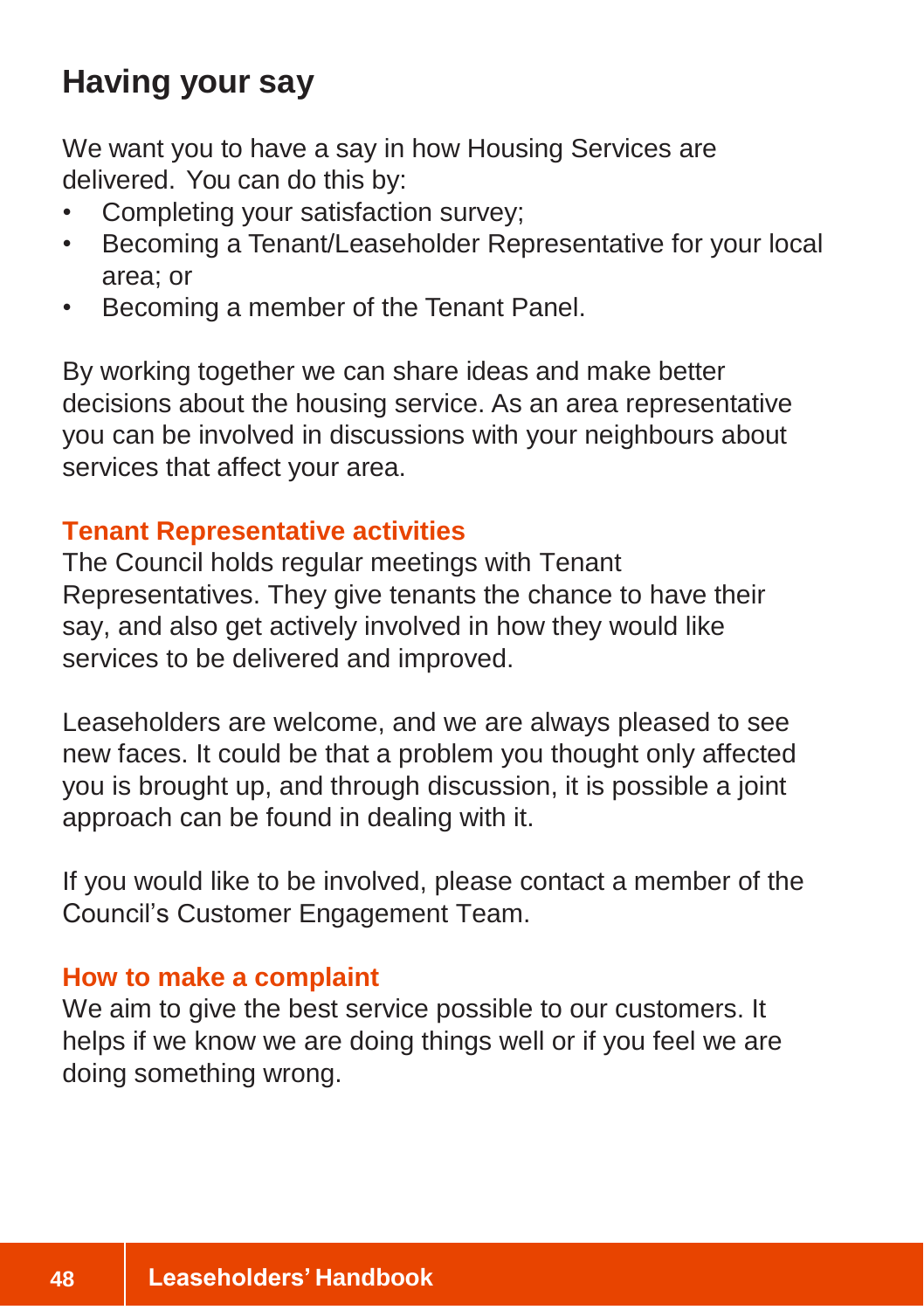If you feel we have done or are doing something wrong, you may wish to make a complaint.

The complaints procedure is not an appeal system to question Council decisions. It is our way of sorting out your dissatisfaction with the services we have or should have provided.

If you wish to make a complaint, there are several ways to do this. These are:

- Emailing complaints@n-kesteven.gov.uk;
- Complete the complaints form on the internet at www.n-kesteven.gov.uk;
- In writing to the Council's Complaints Officer;
- Completing the complaints form which is available from any of our offices;
- Telephoning the Council's Customer Services team.

We will post an acknowledgement to your complaint within four working days of receipt, and refer the matter to the relevant department. We then aim to respond fully to you within 15 working days. We take all complaints seriously and try to put right anything that has gone wrong.

#### **Unhappy with our response?**

If you feel our response to your complaint is not satisfactory you can ask for a review.

We will always try to sort things out to your satisfaction but if you remain unhappy we will refer you to the Local Government Ombudsman. They will usually only consider a complaint after it has been through the Council's complaint procedure.

You can also contact the Leasehold Valuation Tribunal. For more information, you can request a booklet called 'Leasehold Valuation Tribunals – Guidance on Procedure' from the Leasehold Valuation Tribunal. See page 51 for their full address and contact details.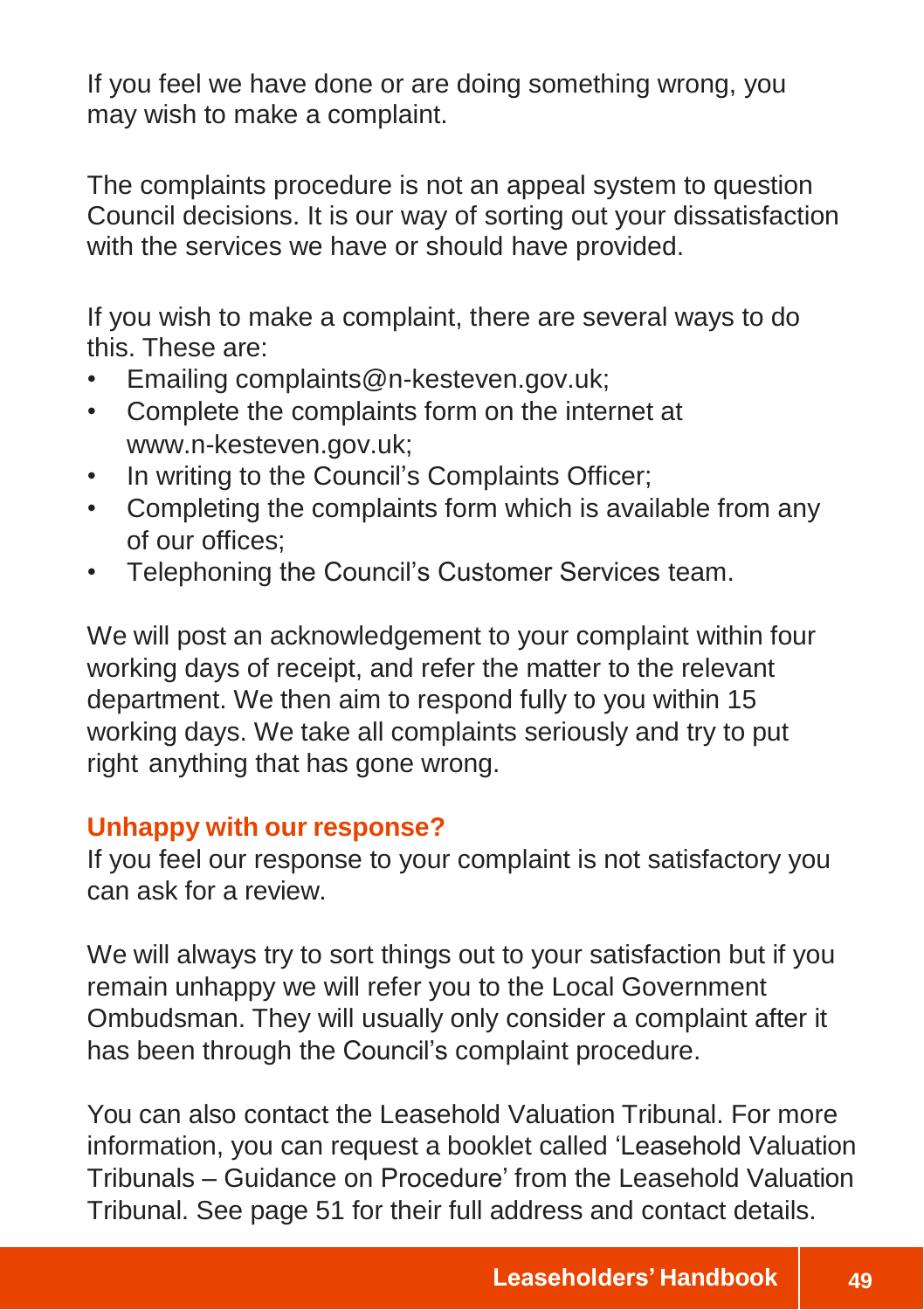#### **Compliments and suggestions**

If you are particularly pleased with the way a member of staff has dealt with you, please let us know. All compliments are passed on to the relevant person, and it also helps us to know what we do right. Or, if you have a comment on our services, or a suggestion on how we can improve our services, please let us know.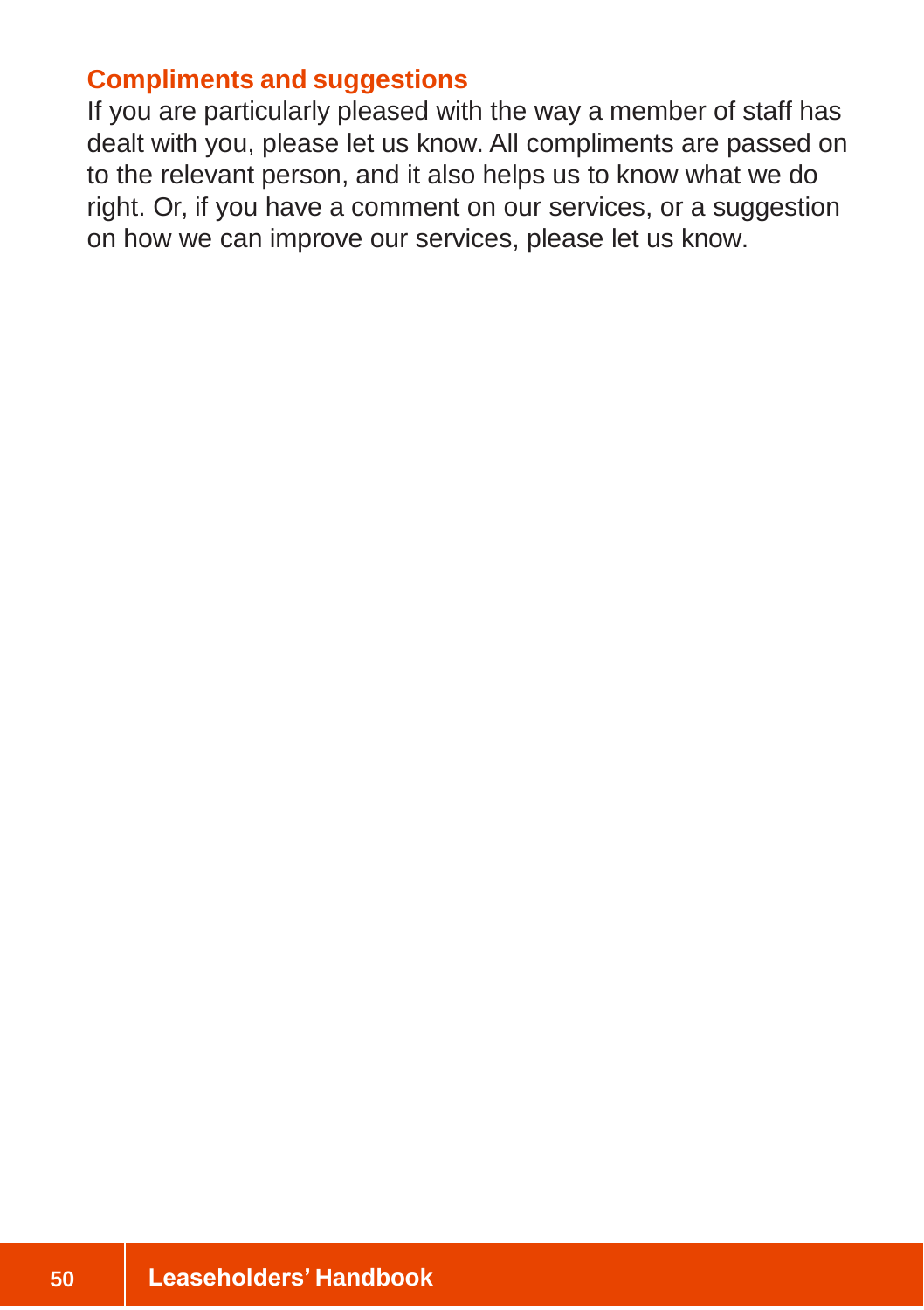## **Useful Contact Details**

#### **Leaseholder Services**

**Leasehold AdvisoryService** 31 Worship Street, London, EC2A 2DX Tel: 020 7374 5380 Fax: 020 7374 5373 Email: [info@lease-advice.org](mailto:info@lease-advice.org) Web: [www.lease-advice.org](http://www.lease-advice.org/)

#### **Leasehold Valuation Tribunal Service**

## **Residential Property Tribunal Service**

First Floor, 5 New York Street, Manchester, M1 4JB

Tel: 0845 100 2614

Fax: 0161 237 3656 or 0161 237 9491

Email: [north.rap@communities.gsi.gov.uk](mailto:north.rap@communities.gsi.gov.uk)

Web: [www.rpts.gov.uk](http://www.rpts.gov.uk/)

## **Citizens Advice Centres**

## **Sleaford & District CAB**

Advice Centre, Money's Yard, Carre Street, Sleaford, NG34 7TW

Tel: 0344 4111444

Email: [manager@sleafordcab.cabnet.org.uk](mailto:manager@sleafordcab.cabnet.org.uk)

Web: [www.sleafordcab.org.uk](http://www.sleafordcab.org.uk/)

## **Lincoln & District CAB**

Beaumont Lodge, Beaumont Fee, Lincoln. LN1 1UL

Tel: 0344 4111444

Web: [www.adviceguides.org.uk](http://www.adviceguides.org.uk/)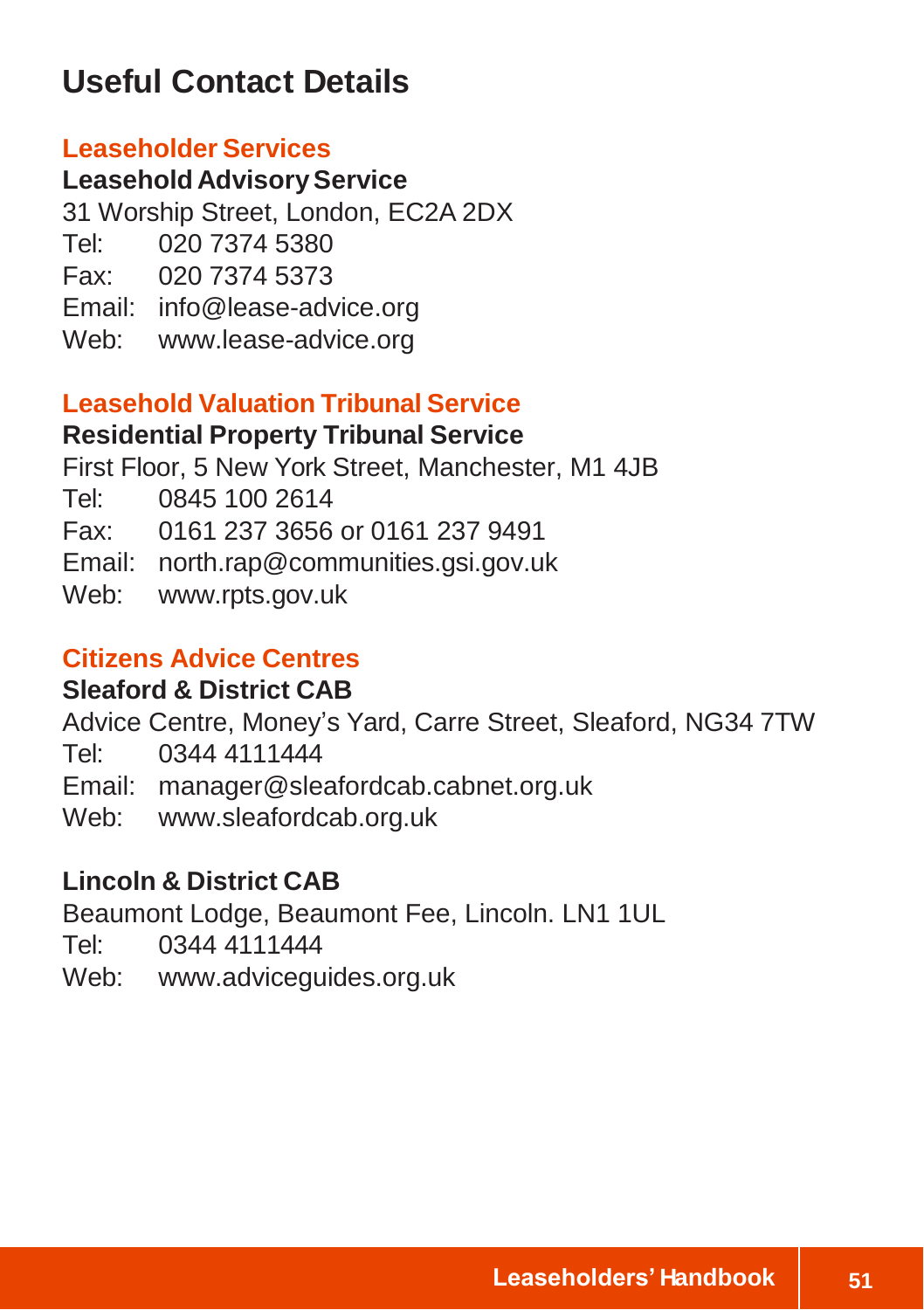#### **Household Waste Centres**

All sites are run by Lincolnshire County Council.

| Lincoln | Great Northern Terrace 9-4pm 7 days a week |               |
|---------|--------------------------------------------|---------------|
|         | Sleaford Pride Parkway                     | 9-4pm Fri-Mon |
| Email:  | waste@n-kesteven.gov.uk                    |               |

#### **Council main offices**

## **North Kesteven District Council**

District Council Offices, Kesteven Street, Sleaford, NG34 7EF

| Tel:     | 01529 414155                        |
|----------|-------------------------------------|
| Fax:     | 01529 413956                        |
| Minicom: | 01529 308088                        |
| Email:   | customer_services@n-kesteven.gov.uk |
| Website: | www.n-kesteven.gov.uk               |

## **Info-Linksoffice-NorthHykeham**

You can access all the services you would at the main Council Offices including;

- Paying Council tax, NDR and other charges;
- Getting information about all services provided by the district, county and local Councils.

## **North Hykeham Info-Links**

One NK, Moor Lane, North Hykeham, Lincoln, LN6 9AX Tel: 01529 414155 Email: [customer\\_services@n-kesteven.gov.uk](mailto:customer_services@n-kesteven.gov.uk)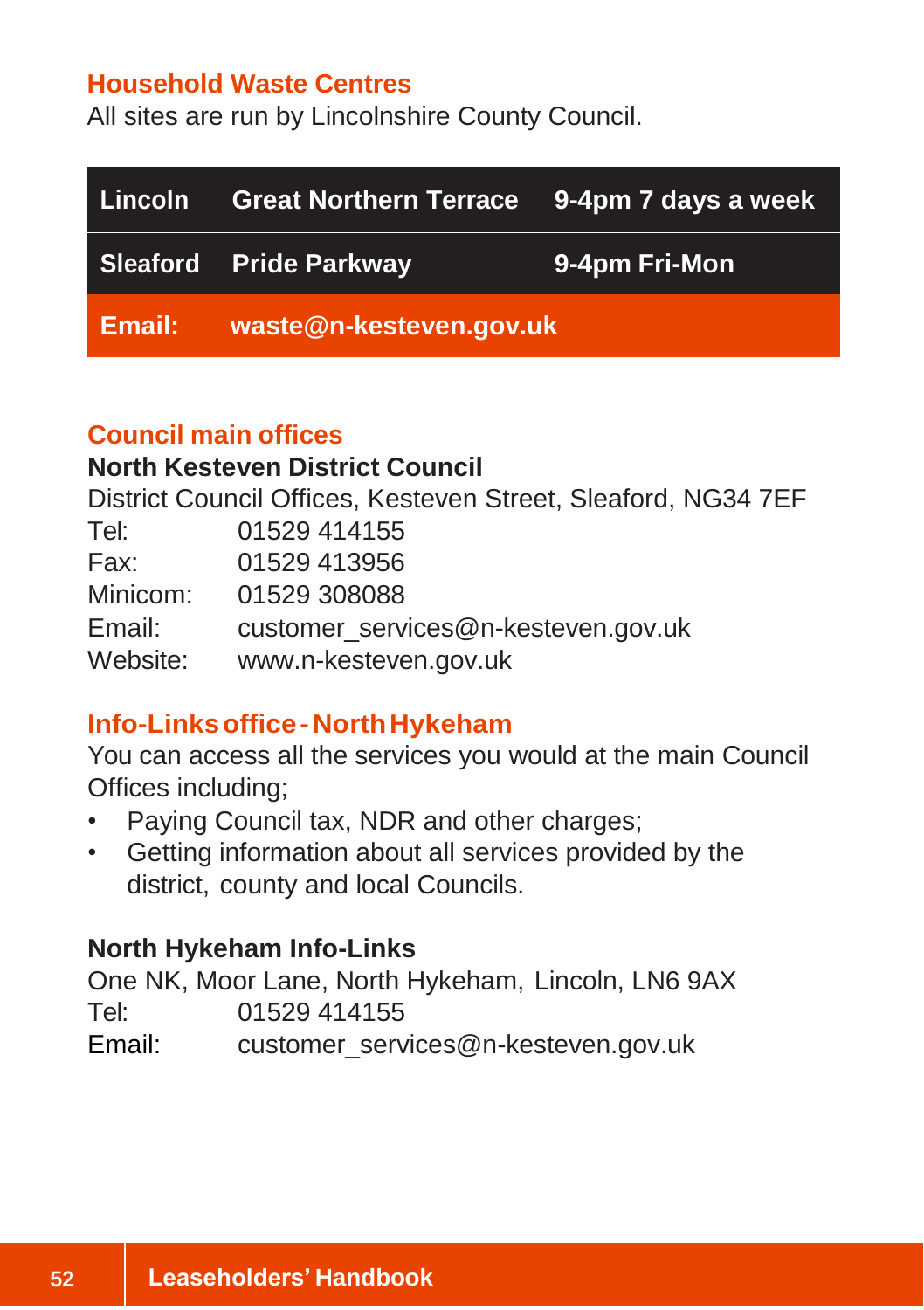## **Community Access Points**

You can do the following at any of the Community Access Points listed below:

- View local planning applications
- Have help with benefit forms
- Collect concessionary bus tickets
- Report council house faults/repairs
- Arrange collection of large items of rubbish
- Report pest control
- Pick up local tourism information
- Report any parish matters

## **BillinghayParish Office**

Ringmoor House, Ringmoor Close, Billinghay, Lincoln LN4 4EX Tel: 01526 861845 Email: [billinghay@n-kesteven.gov.uk](mailto:billinghay@n-kesteven.gov.uk)

## **Heckington Parish Office**

St Andrews Street, Heckington, Sleaford NG34 9RE Tel: 01529 460174 Email: [heckington@n-kesteven.gov.uk](mailto:heckington@n-kesteven.gov.uk)

## **Metheringham Parish Office**

15a High Street, Metheringham, Lincoln LN4 3DX Tel: 01526 323100 Email: [parishclerk@metheringham-pc.gov.uk](mailto:parishclerk@metheringham-pc.gov.uk)

## **Navenby Village Office**

The Venue, Grantham Road, Navenby, Lincoln LN5 0EN Tel: 01522 811132 Email: [navenby@n-kesteven.gov.uk](mailto:navenby@n-kesteven.gov.uk)

## **Skellingthorpe Village Office**

Lincoln Road, Skellingthorpe, Lincoln LN6 5UT Tel: 01522 683061 Email: [skellingthorpe@n-kesteven.gov.uk](mailto:skellingthorpe@n-kesteven.gov.uk)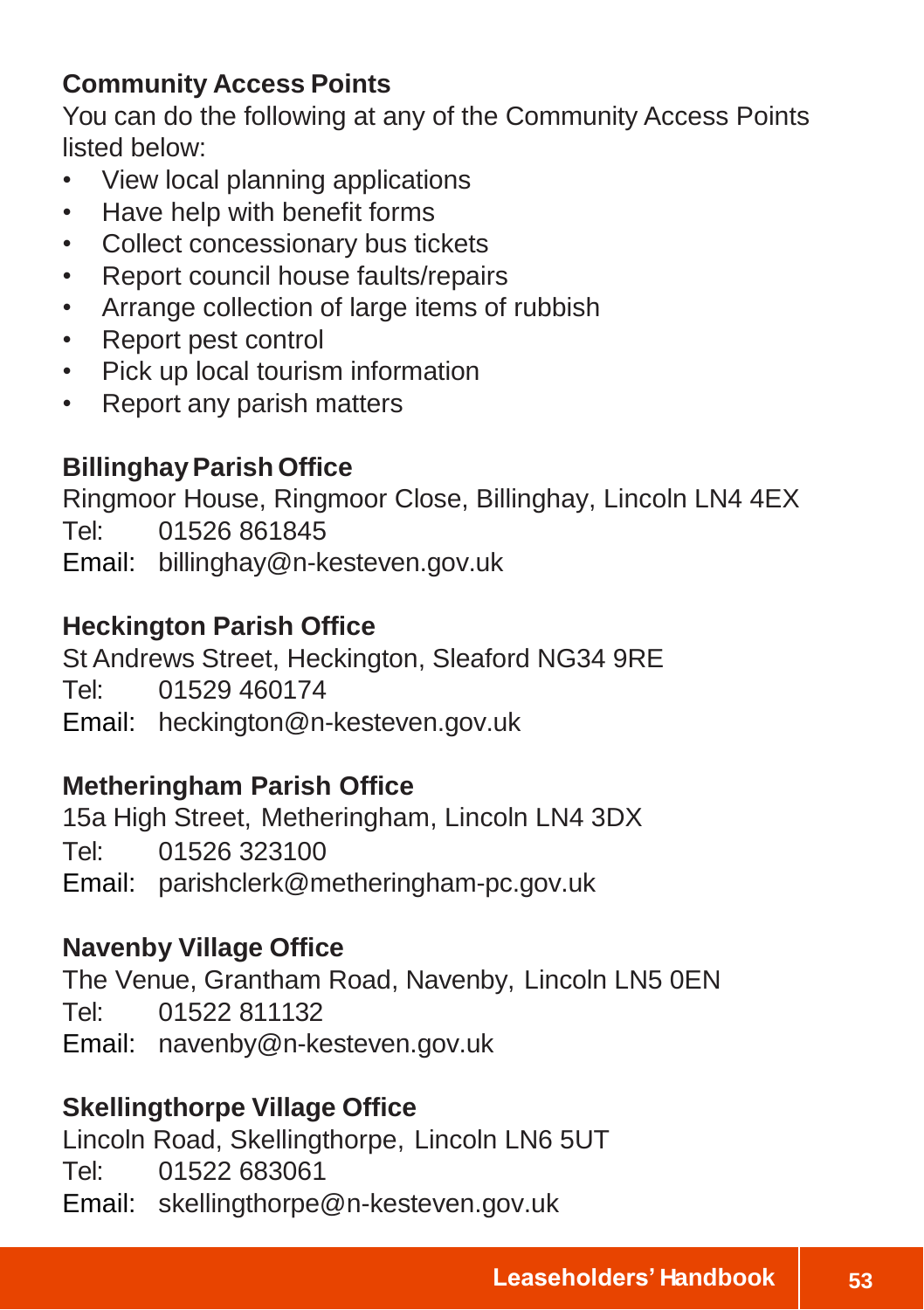#### **The Witham Office**

Bassingham Parish Office, Hammond Hall, Lincoln Road, Bassingham, Lincoln LN5 9HQ Tel: 01522 789758 Email: [basspc@btconnect.com](mailto:basspc@btconnect.com)

#### **Waddington Parish Council**

High Street, Waddington, Lincoln LN5 9RF Tel: 01522 722793 Email: [waddington@n-kesteven.gov.uk](mailto:waddington@n-kesteven.gov.uk)

#### **Washingborough Civic Office**

Fen Road, Washingborough, Lincoln LN4 1AB Tel: 01522 790109 Email: [washingborough@n-kesteven.gov.uk](mailto:washingborough@n-kesteven.gov.uk)

17032B-JA1